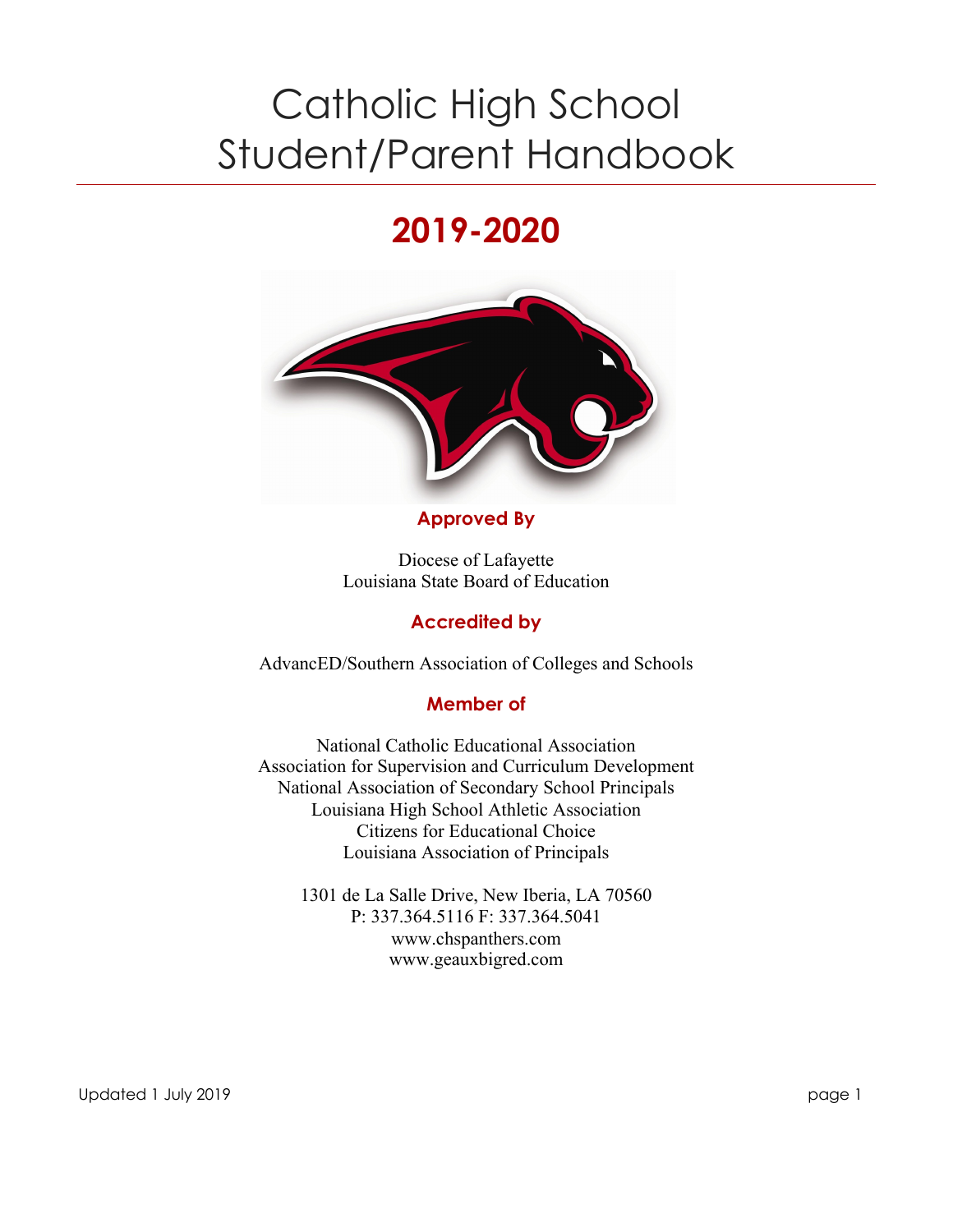## **Foreword**

The regulations and other provisions outlined in this Student/Parent Handbook are a material condition of the contractual agreement between Catholic High School and each student and parent in the school. In developing rules and policies for Catholic High School, the Administration has tried to anticipate as many situations as possible. But as new and unusual situations may arise, the Principal will have the authority to use his discretion in whatever circumstances the handbook rules do not precisely apply. Therefore, realizing that not everything can be covered in the handbook, the Principal reserves the right to also interpret any rule in the handbook or to make a judgment on any situation that might not be covered in this handbook. The Principal and Administration of Catholic High School reserve the right to amend this handbook for a cause that, in their judgment, is just. If changes are made, all parents will be sent prompt notification. In this handbook, wherever the term "parent(s)" is used, parent(s) or guardian(s) is implied.

## **Parent Cooperation Statement**

An integral part of the educational philosophy of Catholic High School is the conviction that the school assists the parents/guardians in carrying out their primary responsibility of providing for the religious and secular education of their children. An ongoing positive working relationship between the parents/guardians and the school is critical to the success of the school and the students.

As part of that working relationship, parents/guardians are expected to be involved as much as possible in the educational process, to refrain from conduct which thwarts the orderly Administration and operation of the school, to support and participate in school activities, and to provide instruction to and set positive examples for their children both at home and in the community.

While Catholic High School encourages the constructive exchange of ideas, feedback, and suggestions intended to foster the continued growth and improvement of the school, Catholic High School is ultimately responsible for the orderly Administration and operation of the school, including the policies and procedures implemented to achieve the school's goals. Catholic High School reserves the right to terminate the enrollment of any student(s) in the event that it is determined by the school's Administration that (1) a positive working relationship between the school and the parents/guardians no longer exists and/or is irreparably damaged by conversations/pictures on social media or in the public which are destructive to the school and the reputation of the school or its employees or (2) that the parents/guardians have failed to provide the support, assistance, and example necessary for the religious and secular education to which each child is entitled.

Furthermore, failure on the part of any student and/or parent/guardian to abide by the rules, regulations, and policies as outlined in the school handbook may result in termination of the student's enrollment from the school.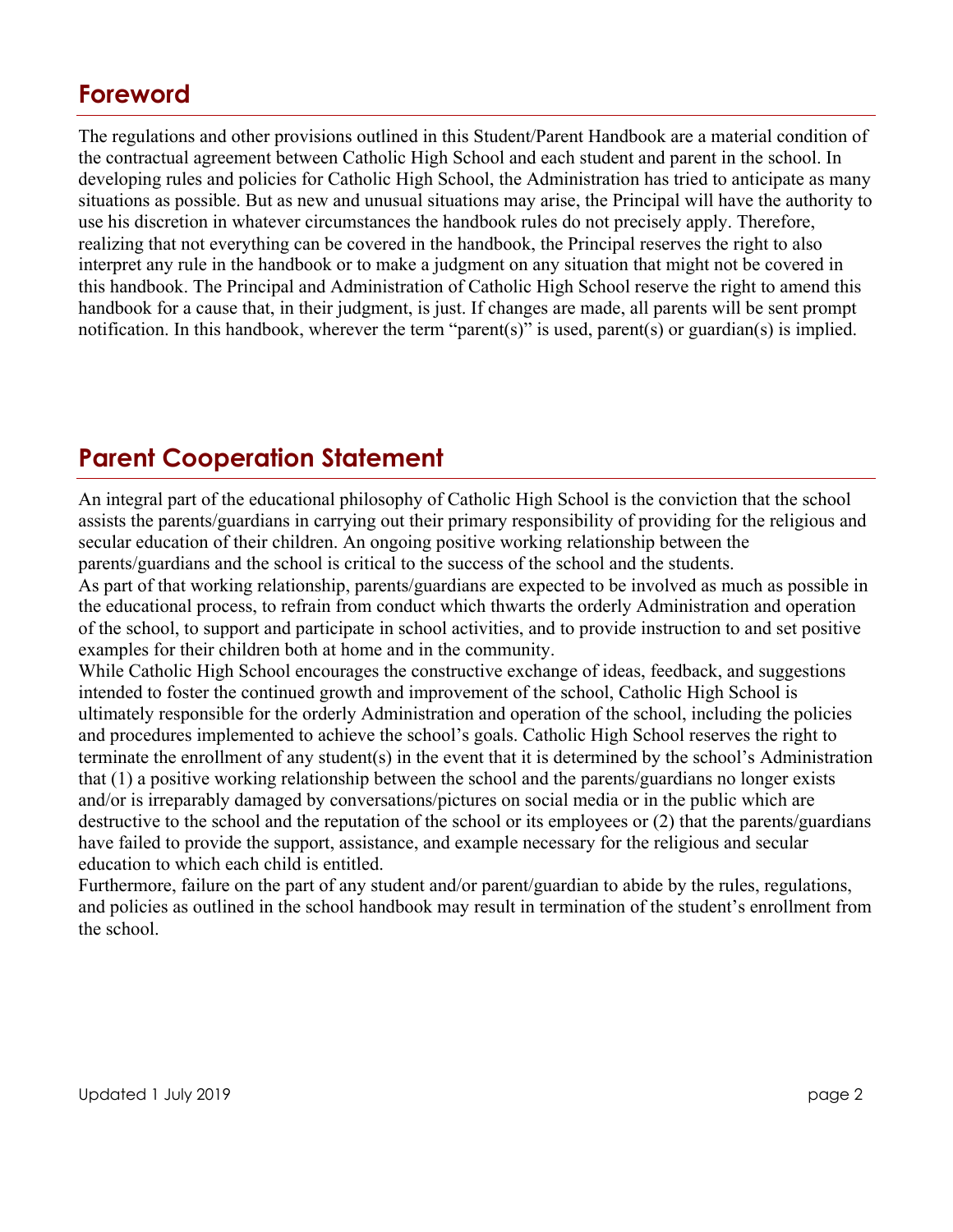## **Table of Contents**

| Updated 1 July 2019 | page 3 |
|---------------------|--------|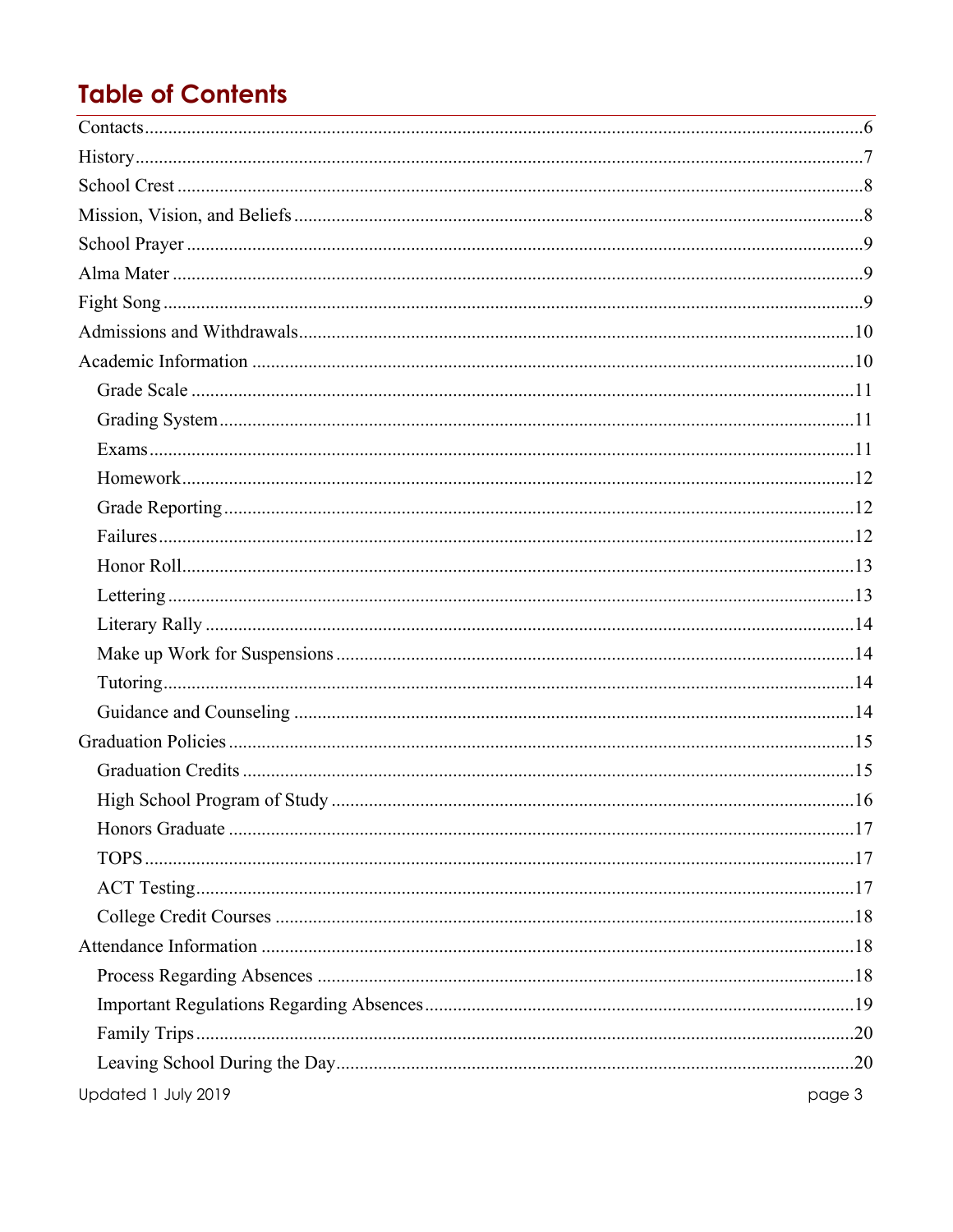| Updated 1 July 2019 | page 4 |
|---------------------|--------|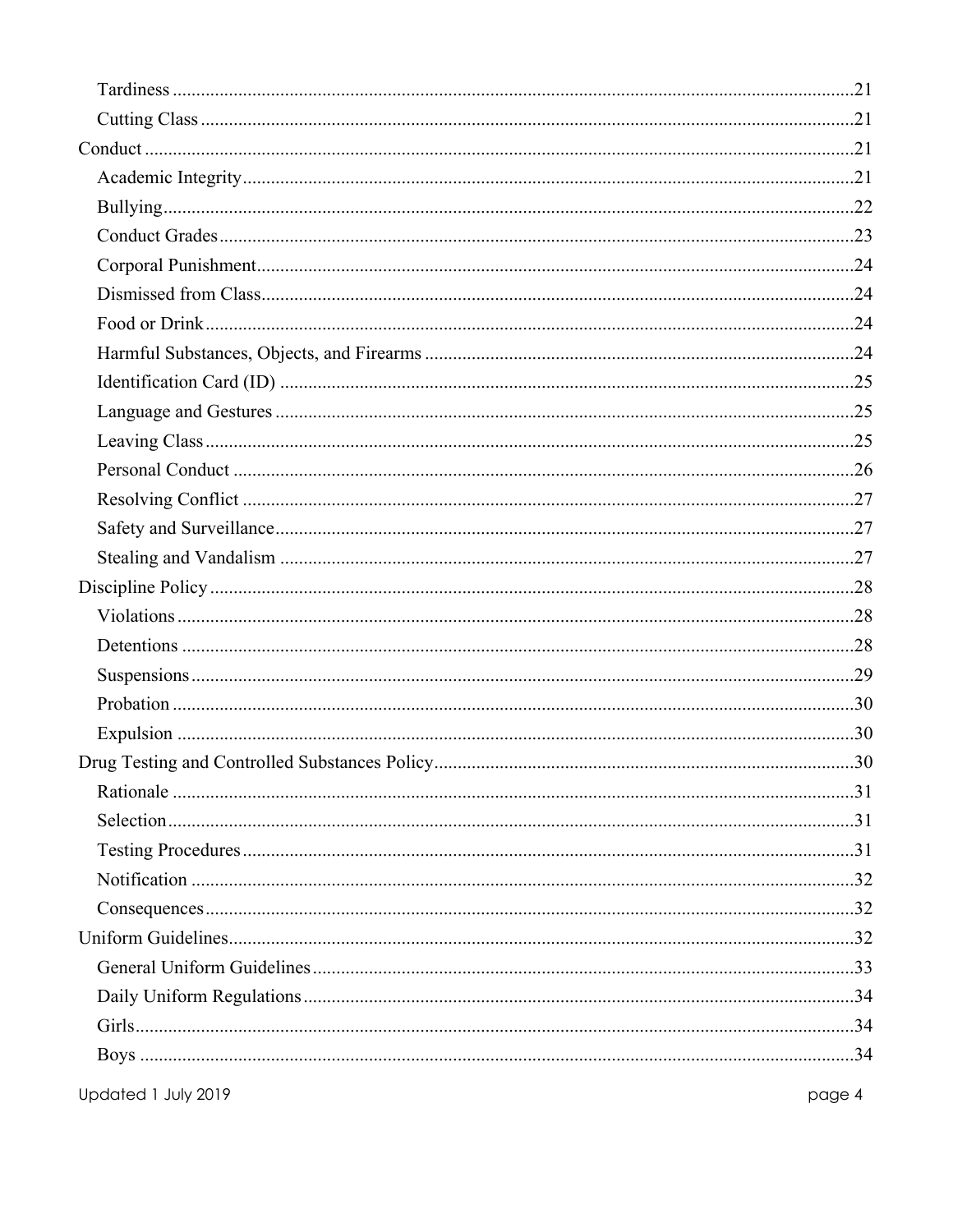Updated 1 July 2019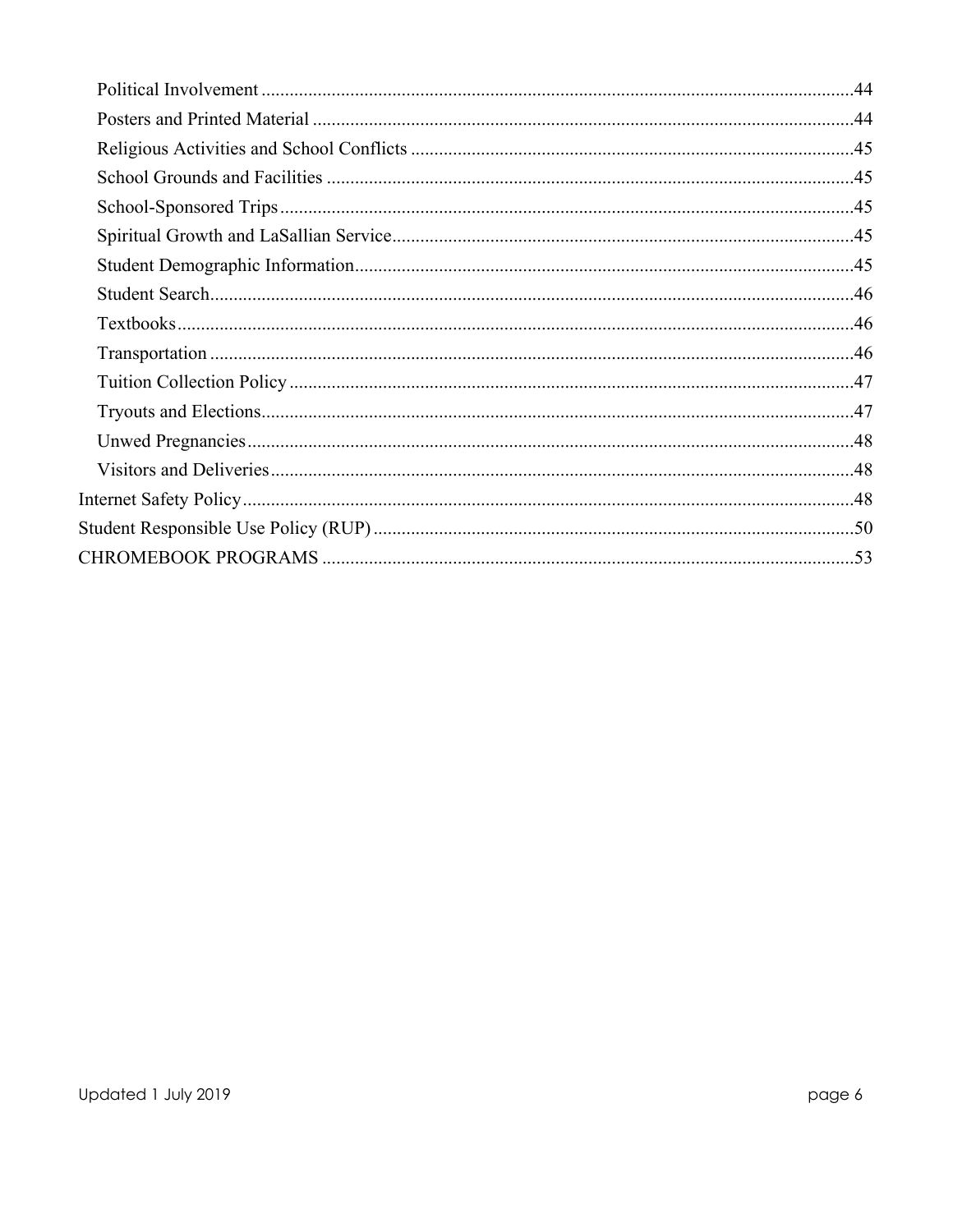## **Contacts**

Phones will generally be answered between 7:30 a.m. and 3:15 p.m. on school days. Voicemail will be activated on weekends and during holidays. Please be aware that the phones are especially busy between 7:30 a.m. to 8:30 a.m. and 2:30 p.m. to 3:30 p.m.

| High School Office       | 337.256.5400 | Development Office | 337.364.1253 |
|--------------------------|--------------|--------------------|--------------|
| High School Fax          | 337.364.5041 | Development Fax    | 337.376.6931 |
| Middle School Office     | 337.256.5650 | Guidance Office    | 337.256.8940 |
| Middle School Fax        | 337.376.6932 | Guidance Fax       | 337.376.6930 |
| <b>Elementary School</b> | 337.256.5750 | Attendance         | 337.256.5872 |

Please check our Web sites, chspanthers.com and geauxbigred.com for answers to your questions.

## **History**

Catholic High School, New Iberia celebrated 100 years in 2018, continuing a long and distinguished history of Catholic education in Iberia Parish. This tradition began in 1870 with the opening of Mount Carmel Academy for girls by the Sisters of Mount Carmel. Holy Cross College, later renamed St. Peter's Academy, was opened three years later by the Christian Brothers in order to educate young men of the area. In 1918, the Sisters of the Blessed Sacrament founded St. Edward School and a growing St. Peter's College moved to East Main Street. By 1957, SPC had outgrown its facility, and the school was moved to its present 40-acre location. The move outside the church parish boundary prompted a final name change to Catholic High School.

In the 1970s, St. Edward School became the primary feeder school for both Catholic High and Mt. Carmel Academy. Catholic High School enrolled its first female students in 1987. In the spring of 1988, Mt. Carmel Academy closed its doors, and Catholic High School became the sole Catholic high school for the Iberia Deanery. The end of the 1994-1995 school year marked the end of Christian Brothers as Administration and faculty members and the beginning of lay leadership.

Growth continued as the school validated its vision through curriculum refinement, school-community relations, and site enhancement. Major renovation and expansion projects in 1992 and 2003 added central air conditioning, science laboratories, new classrooms and offices, and improvements to the school's athletic facilities. The Cheryl Courrege Burguieres Memorial Library, new cafeteria, school chapel, and Matt Gymnasium were added in 2008 and 2016.

Beyond structural growth the school has made great strides in the use of twenty-first century tools and innovative teaching techniques through technology grant acquisition, continued professional development, and a commitment to improvement. By developing, updating, and implementing a curriculum that is rigorous and relevant as well as need and data driven, Catholic High provides a strong college-preparatory program. Traditions established many years ago provide a strong foundation for continued growth and future success.

Updated 1 July 2019 **page 7**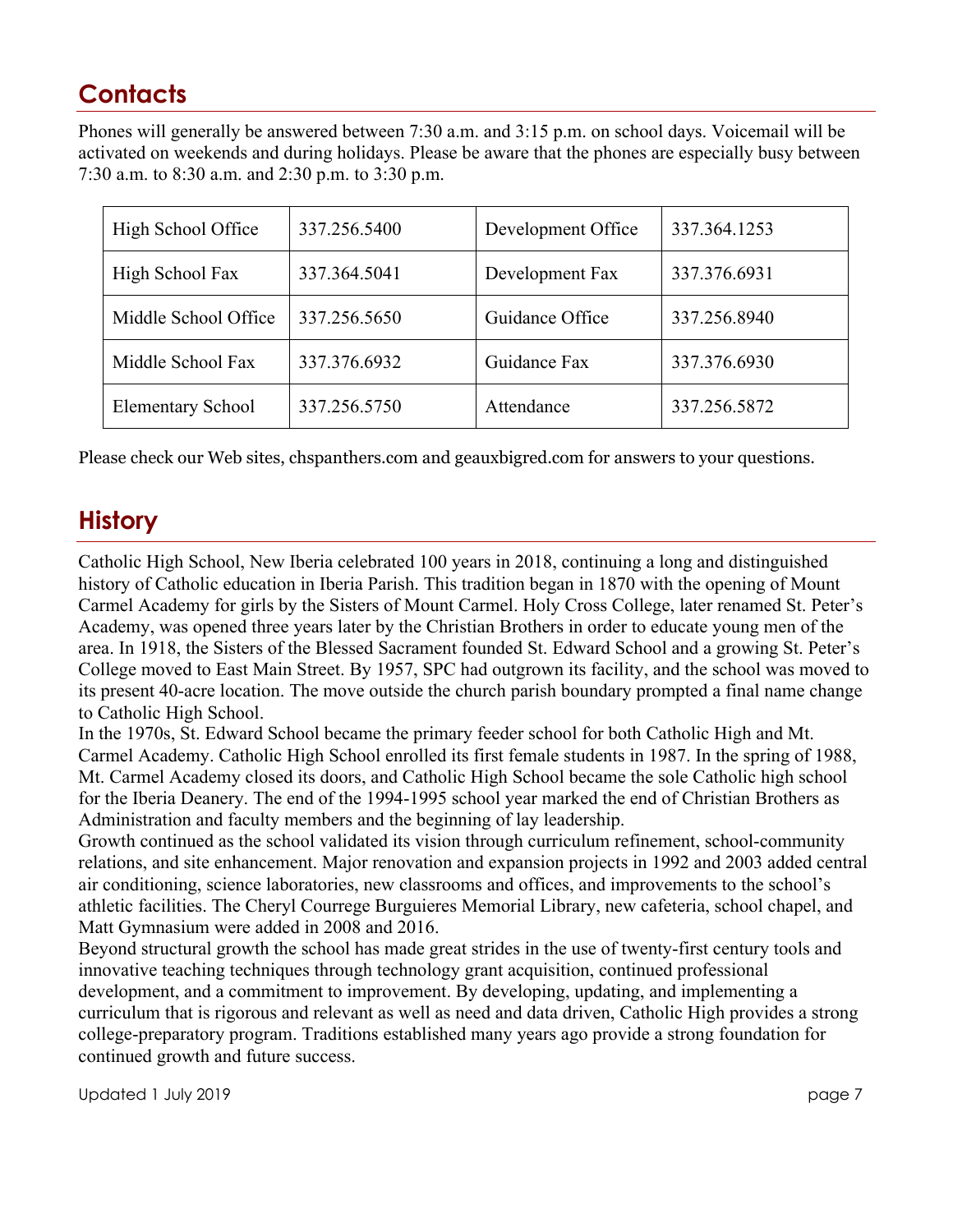## **School Crest**

Although the school crest has had many modifications, the current version celebrates all of Catholic High School's history. The year 1918 displayed on both ends of the top banner marks the year St. Peter's College was founded. The shield is divided into four quadrants by a cross, the core of all Christian symbols and a testament to the school's adherence to Catholic values and traditions. In the bottom right quadrant, the keys of St. Peter represent St. Peter's College. The upper right quadrant bears the star of faith of the Christian Brothers, signifying the faith the school seeks to foster in its students. The five-pointed crown in the upper left quadrant represents the Sisters of Mount Carmel and their devotion to Mary. The crown can also be found on the Mt. Carmel crest. The "NI" in the lower left quadrant stand for New Iberia and the rich history of our city. The Catholic High School motto is displayed at the bottom of the crest. Acta Non Verba, which means "Actions Not Words," which is the motto of the first St. Peter's College graduating class in 1922.



## **Mission, Vision, and Beliefs**

#### **Mission Statement**

Catholic High ... dedicated to the development of 4th-12th grade students through academic excellence and Christ-centered values rooted in caring discipline, compassion, and zeal.

#### **Vision**

Success for all learners is the vision of Catholic High. We seek to inspire our students to become confident, self-directed, life-long learners who keep Christ at the center of their words and actions.

#### **Belief Statements**

- 1. The Catholic Church provides the foundation of faith and truth.
- 2. As a child of God, every person is a valued individual.
- 3. The school must provide a safe, caring, family-oriented environment.
- 4. All students have the ability and the need to learn.
- 5. Students must be provided with engaging, challenging, and diverse learning opportunities.
- 6. Common goals and shared values, which honor the traditions of the Christian Brothers and the Sisters of Our Lady of Mount Carmel, are a part of our culture, community, and success.
- 7. A zealous commitment to continuous improvement is imperative.

Updated 1 July 2019 page 8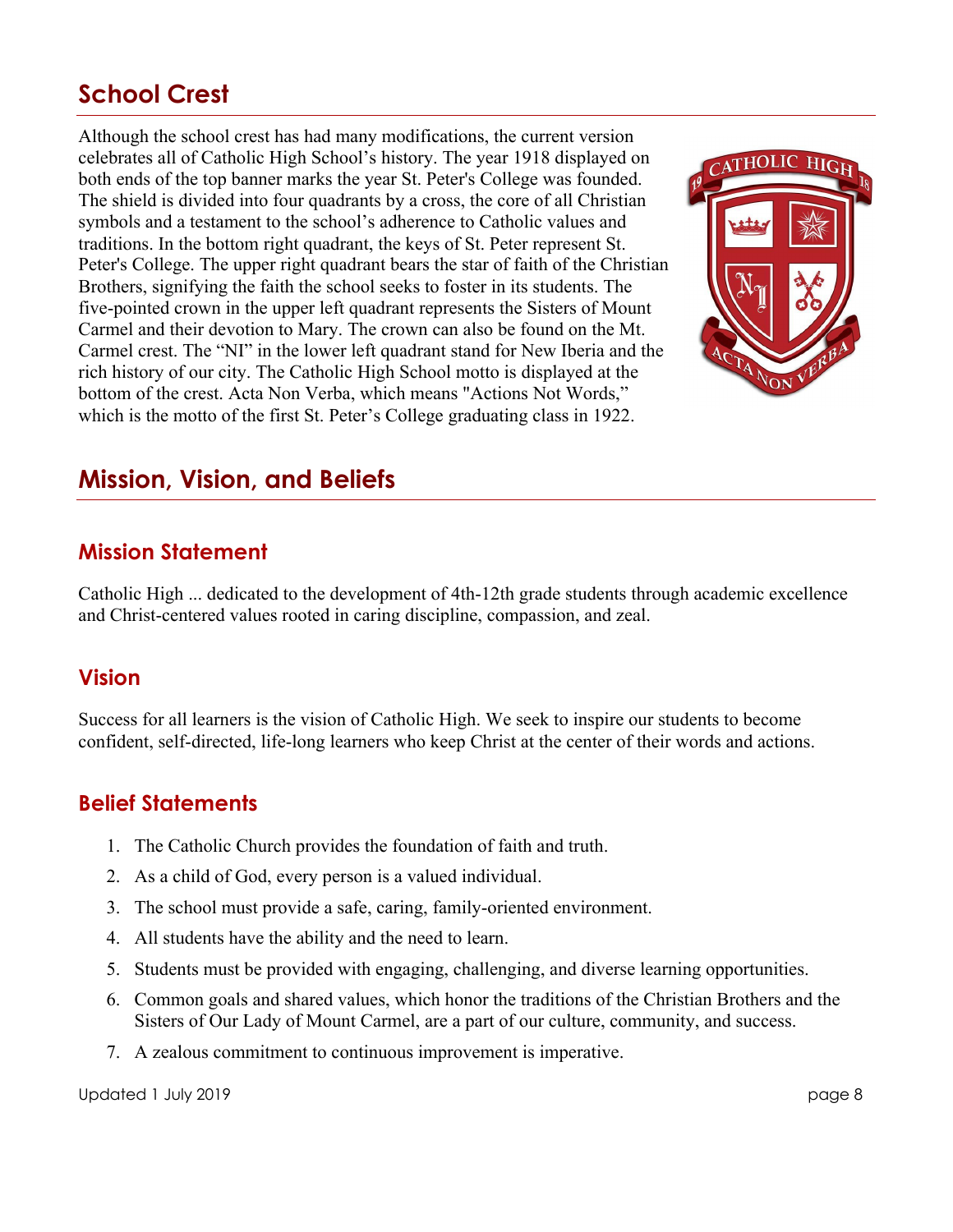#### **School Prayer**

O God, we, your children, remember that we are always in Your holy presence

and rejoice in the promise that You watch over us.

Help us to become confident, self-directed, lifelong learners

who keep Christ at the center of our words and actions.

Guided by the wisdom and traditions of the Christian Brothers and the Carmelite Sisters,

may, we, the members of the Catholic High family,

always work and pray to be a community that reflects

the love, justice, and peace of Your Kingdom.

Our Lady of Mt. Carmel, **R.** Pray for us. St. John Baptist de La Salle, **R.** Pray for us. Live, Jesus, in our hearts, **R.** Forever!

#### **Alma Mater**

#### Hail, Hail, Alma Mater Hail to Catholic High! We'll hold your banner high and bright, A shield of red and white, We'll fight to keep your honor bright, And never shall we fail, Hail to thee our Alma Mater! Hail! Hail! Hail! We'll wear your crest upon our chest, Forever CHS!

## **Fight Song**

We are loyal C-H-S We're loyal and true; Though the odds are great or small, We'll still be cheering you; Go Big Red! Fight you Panthers for the glory Of our dear name; Fight on for Catholic, Come on Panthers, win this game. C-H-S We are loyal C-H-S We're loyal and true; Though the odds are great or small, We'll still be cheering you; Go Big Red! Fight you Panthers for the glory Of our dear name; Fight on for Catholic, Come on Panthers, win this game. C-H-S Fight! C-H-S Fight! C-H-S Fight!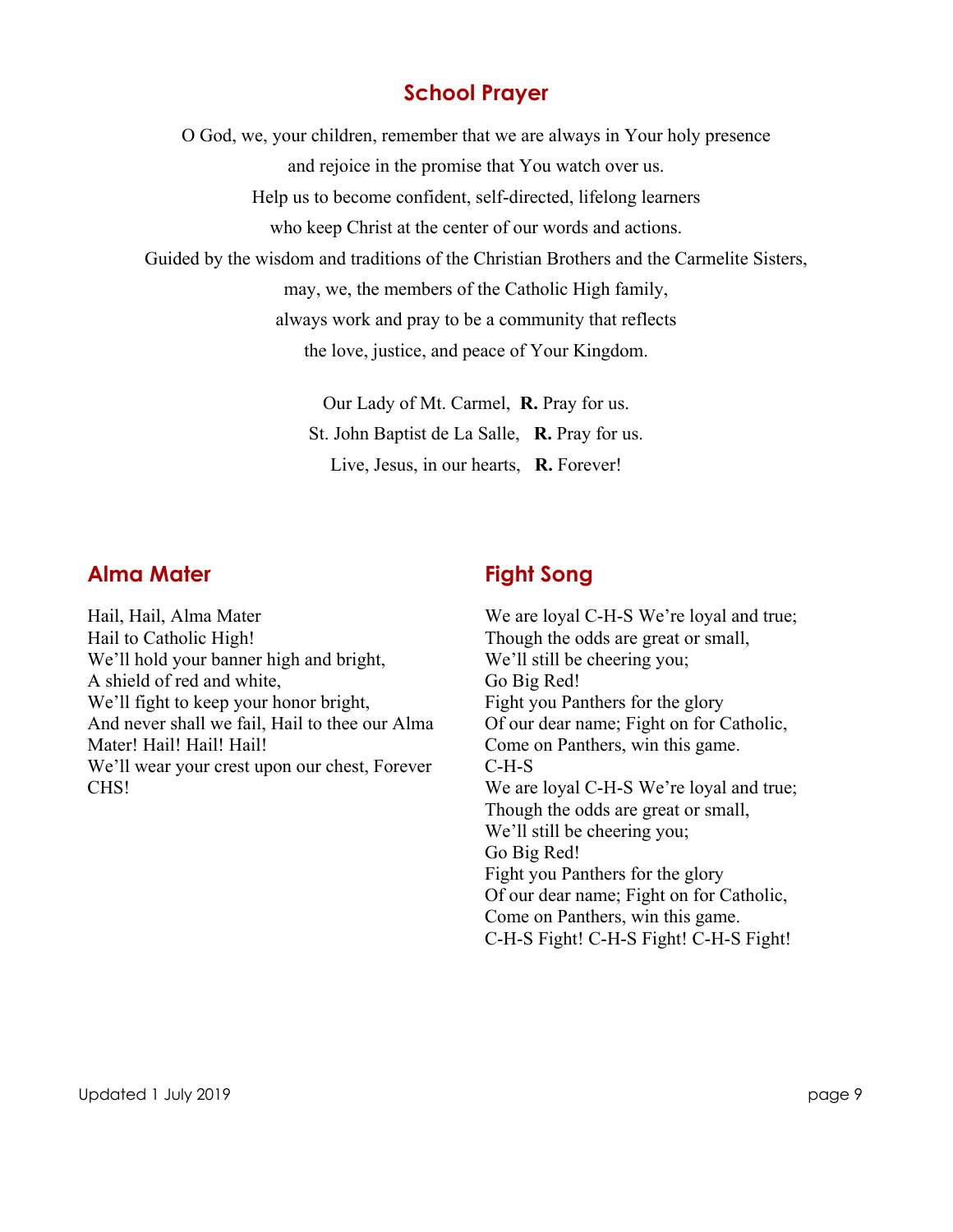## **Admissions and Withdrawals**

*Catholic High School makes no discrimination on basis of race, religion, or gender in the administration of education policies, application of admission, extracurricular and athletic programs.*

#### **Admissions**

Catholic High School maintains an open admissions policy. Applications are accepted year-round through our school website. Registration begins in January for returning students and applications for new students are also reviewed at this time. Interviews for new applicants are conducted by the Admissions Committee. All academic, disciplinary and attendance records are carefully reviewed to determine placement and potential for success. Catholic High School institutes a college preparatory curriculum and has graduation requirements which exceed the minimum requirements of the State of Louisiana. All inquiries regarding admission to Catholic High School should be directed to the Admissions Director at 337.256-5383 or email to admissions@chspanthers.com.

#### **Withdrawals**

Parents wishing to withdraw their child after completing an enrollment contract should make the request through the Admissions Director to initiate the withdrawal process. In the best interest of the child, every effort will be made by Catholic High School to resolve the problems or conflicts which may have precipitated the request. If the withdrawal is pursued, the Admissions Director will provide direction as to the formal process. This process will take a minimum of two full school days after all outstanding balances or debts are cleared. Records will be withheld until tuition has been cleared. Detailed tuition policies can be found on page 47.

## **Academic Information**

Catholic High provides a challenging, up-to-date, college preparatory curriculum for all grades, giving students a strong academic foundation and essential skills for today's changing world. Academic excellence is assured through rigorous courses, technology integration, cross-curricular activities, and teacher professional development. Course grades are comprised of varied assessments deemed appropriate by classroom teachers as outlined in their classroom management plans.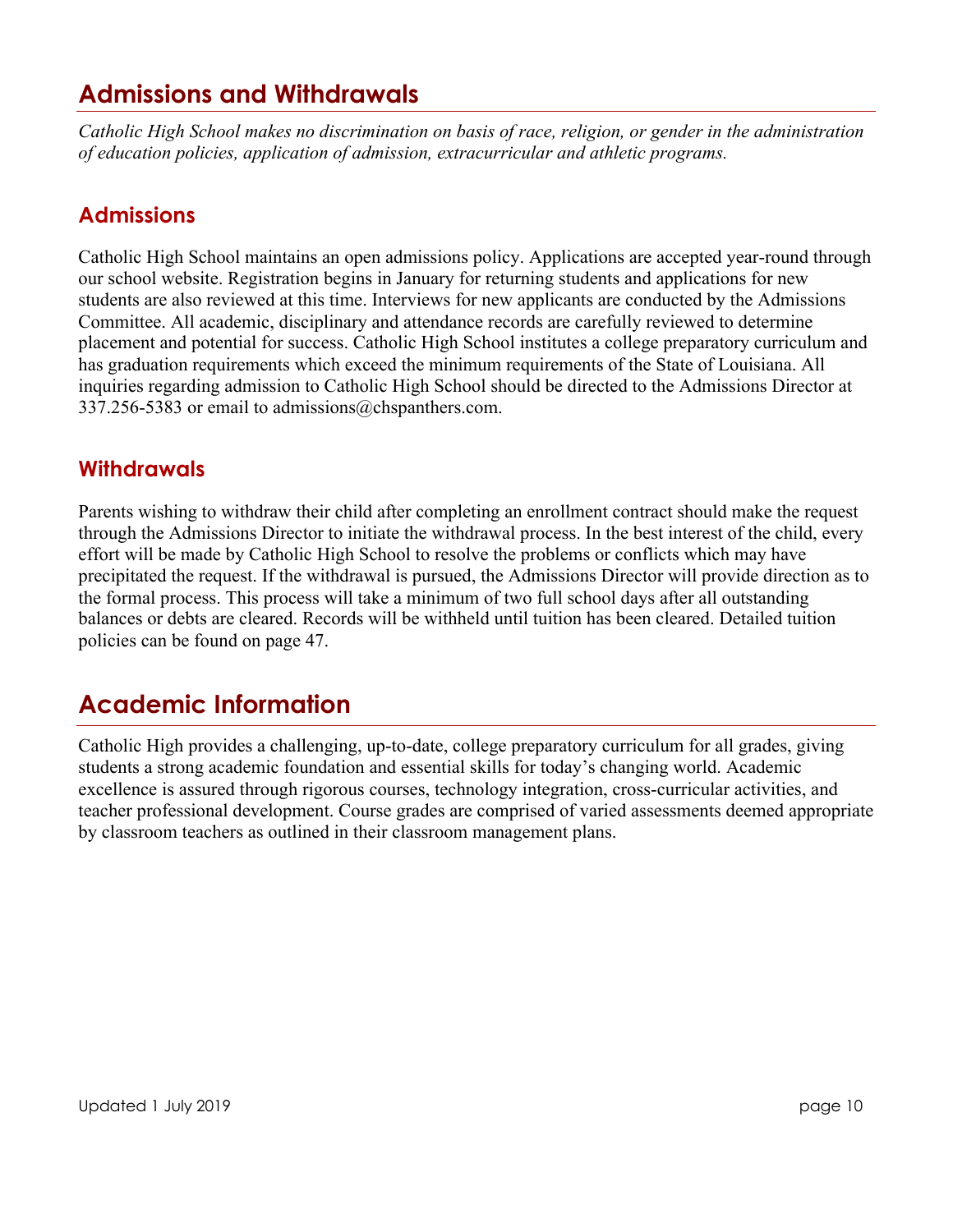### **Grade Scale**

| <b>On-level Classes (grades 4-12)</b> |                                                                | Honors (grades 6-12)        |                                                            | <b>Advanced Placement (AP)</b><br>and Dual Enrollment (DE) |                                                              |
|---------------------------------------|----------------------------------------------------------------|-----------------------------|------------------------------------------------------------|------------------------------------------------------------|--------------------------------------------------------------|
| Letter Grade<br>A<br>B<br>C<br>D<br>F | Numeric Grade<br>$100 - 94$<br>93-87<br>86-77<br>76-70<br>69-0 | Letter Grade<br>A<br>В<br>F | Numeric Grade<br>100-93<br>92-84<br>83-76<br>75-70<br>69-0 | Letter Grade<br>A<br>В<br>С                                | Numeric Grade<br>100-90<br>89-80<br>79-70<br>69-60<br>$59-0$ |

## **Grading System**

The scholastic year is divided into four grading periods (or quarters) for all grade levels. Additionally, two semester exam grades are calculated as part of the semester average for grades 6-12.

- In grades 6-8, each quarter is worth 45% of the semester average. Each exam is worth 10% of the semester average.
- NOTE: The 8th grade Algebra I class follows the policy for 9-12 grade averages as listed below.
- Grades 9-12: For students in on-level courses, each quarter is worth 40% of the semester average, and each exam is worth 20% of the semester average. For students in honors courses, each quarter is worth 37.5% of the semester average, and each exam is worth 25% of the semester average.

#### *Final Average Calculation*

For your convenience, a final average calculation worksheet is available here: https://goo.gl/ksVSyA We are not responsible for any miscalculations made due to user alteration of the formulas in the worksheet.

**Note:** All grades are rounded to the nearest whole number (Example: 87.5 rounds to 88, and 87.3 rounds to 87). For state transcript reporting, semester and yearly averages are converted to a letter grade, as per the school grading scale above. For half-credit courses, the semester average is the final grade.

#### **Exams**

Examinations are normally cumulative in nature. Requests for early midterm and final exams will not be granted. Permission to miss exams is granted by the Administration only for extenuating circumstances. If a student is absent for an exam for any reason, he/she will receive a "0" for that exam if it is not made up on the official exam make up day.

#### *Final Exam Exemption*

**Seniors:** Seniors may be exempt from their final exam with an end of year average of A and all A's and B's in each grading period and on the fall semester exam. No exam exemptions are allowed for 1/2 credit (one semester) courses or for senior religion class.

**Rally Winners:** Students at all levels who represent Catholic High at District Rally and qualify for and participate in State Rally may be exempt from their final exams with an end of year average of A and all A's and B's in each grading period and on the fall semester exam.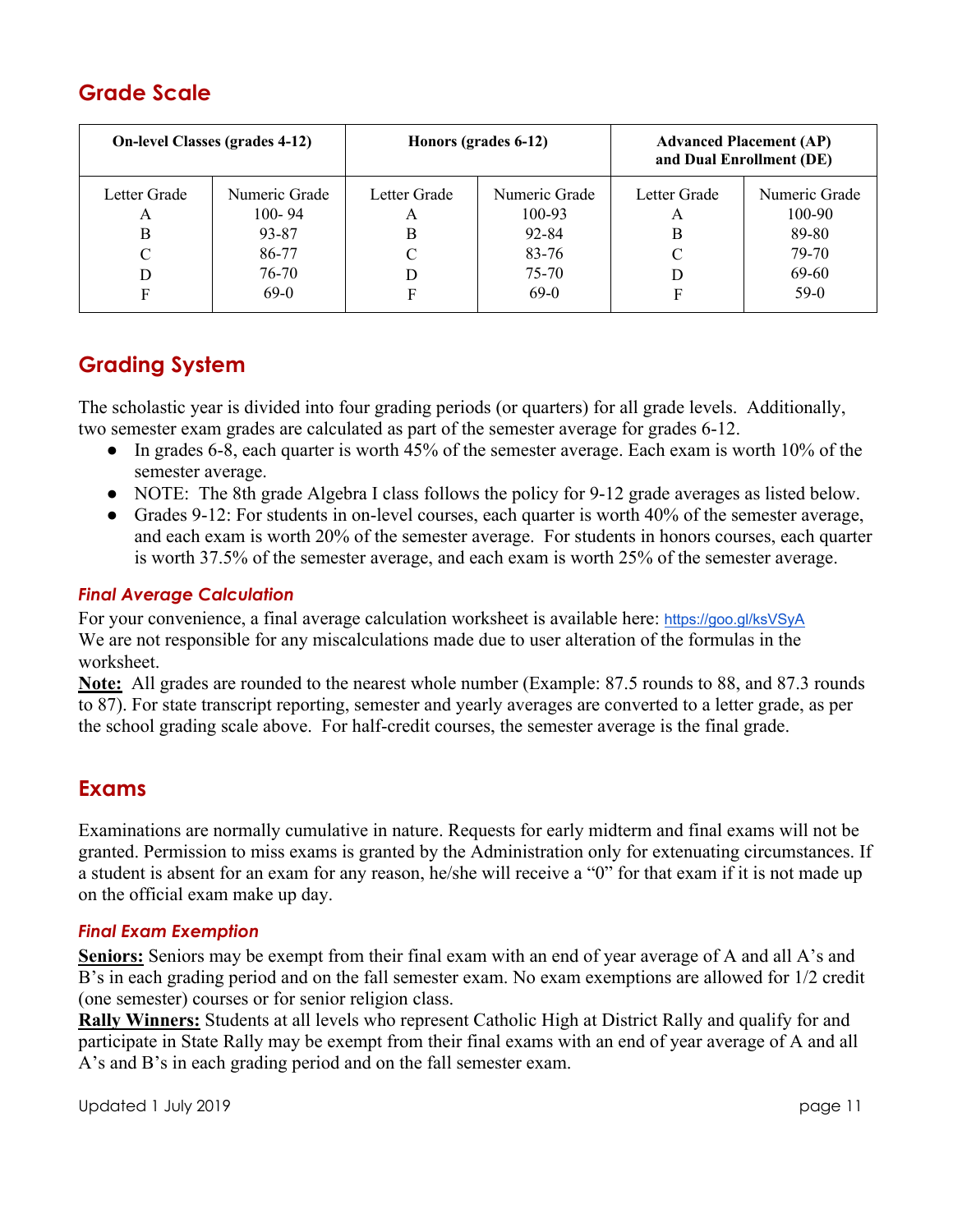#### **Homework**

Homework is a necessary part of the educational process. Consequently, students must satisfactorily complete all homework assignments, including reading and studying as well as completing written assignments. Copying another student's written work not only defeats the purpose of the educational process, but also constitutes academic dishonesty (see page 21). Failure to do homework may result in disciplinary as well as academic consequences. It is up to the teacher's discretion whether homework is turned in at the beginning of class or prior to the start of the school day.

### **Grade Reporting**

#### *ParentsWeb*

Catholic High School utilizes *FACTS SIS (formerly RenWeb)* as its student information system. *ParentsWeb*, our school-home communication portal, allows families to view a variety of school data, including announcements, assignments, attendance and discipline records, billing statements, and more through a password protected and secure Web site. Parents and students should check ParentsWeb regularly for homework, assignment and test scores, teacher comments, and course averages.

**Progress Reports:** Catholic High issues online progress reports mid quarter through ParentsWeb. A current grade and comment is given for each subject. Dates for progress reports are posted on the Catholic High calendar and school website.

*Report Card:* End of quarter, semester, and final grades are posted on ParentsWeb.

#### **Failures**

A student fails a course if he/she has a final average of 69% or below.

#### *Grades 4-8:*

- If a student in grades 4-8 fails any subject, that student's future status at CHS will be reviewed by the Academic Committee who will determine if the student should attend an approved summer school program, repeat a grade, or withdraw from Catholic High. The student's behavior and academic effort are taken into consideration.
- If a student attends summer school, the earned grade of "F" will stand and, after the student has successfully completed the summer school program, his or her earned grade will be recorded and included in calculations as well.
- If a student fails religion, the student must successfully complete Catholic High's summer school religion program. A \$200 fee is assessed. The grade of "F" will be changed to a "D" after the student has successfully completed the required religion assignments.

#### *Grades 9-12:*

● If a student in grades 9-12 fails one or two courses during one school year, he/she must repeat those failed courses in an approved summer school program in order to receive Carnegie unit credit. The earned "F" remains on the student's permanent transcript; however, credit for the summer school passing grade will also be included after the student has successfully completed the summer school course. All summer school course selection and registration must be handled through the guidance department.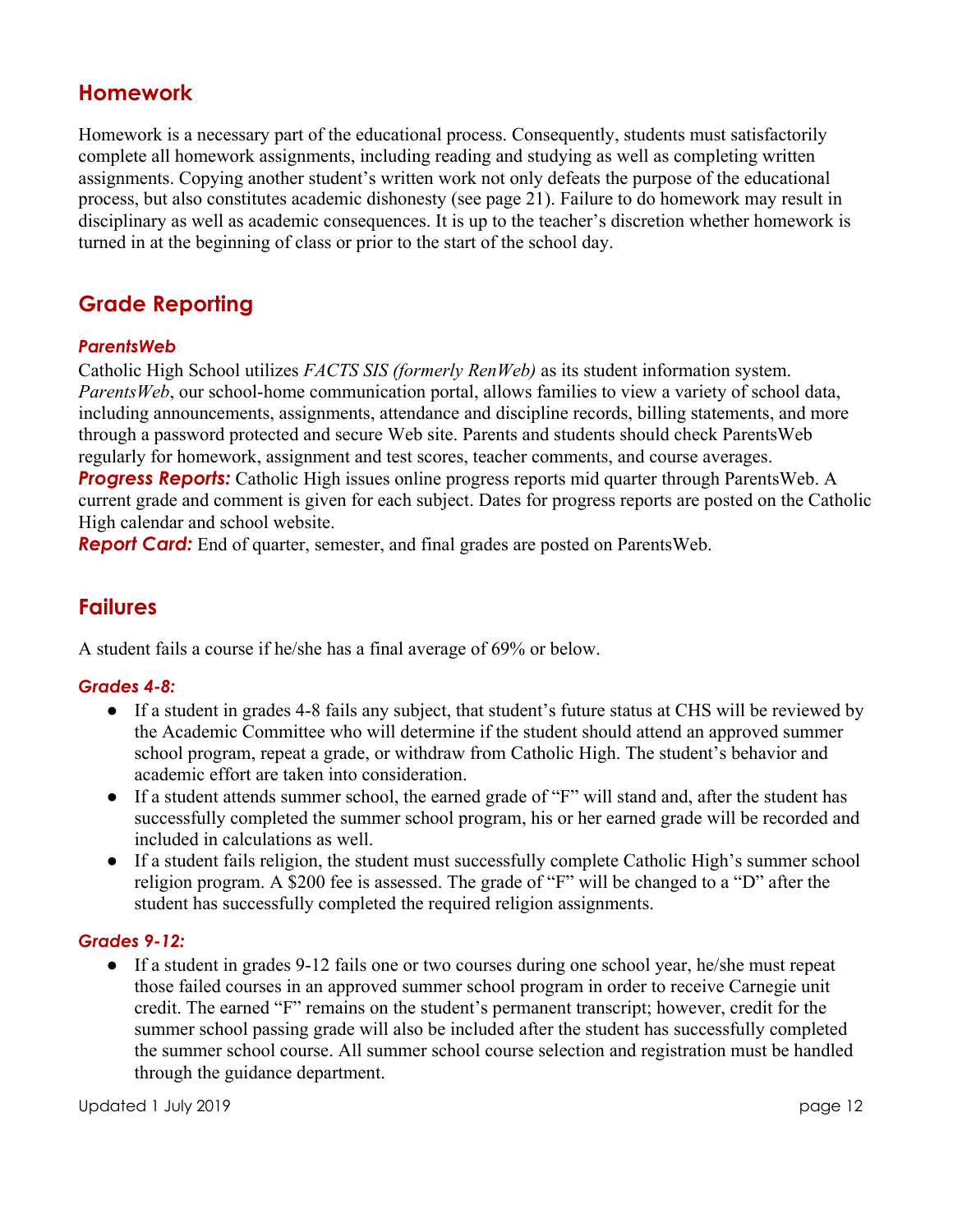- If a student in grades 9-12 does not complete the summer school program or if he/she fails three or more courses, that student's future status at CHS will be reviewed by the Catholic High Academic Committee. A senior will not graduate with credits pending.
- If a student fails religion, the student must successfully complete Catholic High's summer school religion program. A \$200 fee is assessed. The grade of "F" will stand and, after the student has successfully completed the required religion assignments, his or her earned grade will be recorded and included in calculations as well.

#### **Honor Roll**

Students earning academic distinction in each grading period and final averages are named to the appropriate honor roll under the following criteria:

**Principal's Distinguished Honor Roll:** Students who receive all "A's" in a grading period and who have no grades of "C" or lower in conduct in any class.

*Honor Roll:* Students who receive all "A's" and "B" in a grading period and who have no grades of "C" or lower in conduct in any class. Honor roll is published for the 1st, 2nd, 3rd, and 4th quarters. In addition to the quarterly Honor Roll recognition, an end-of-year Honor Roll will be determined.

### **Lettering**

The CHS Letterman's Jacket is awarded to students in their junior year if they have earned TWO letters in one or more Varsity sports or TWO letters in one of the non-athletic Academic areas. Students must have two athletic letters or two academic-area letters to be eligible to receive their jackets. Students may earn an academic-area letter through the following:

**The Academic Letter** is presented for excellence in academic areas as measured by each student's GPA. The letter is earned by students who are in the top 10% of their class and who have taken at least three honors classes during the current academic year. Academic Letter recipients are not determined until grades have been finalized in May. Academic Letters are presented at the Fall Academic Awards Ceremony at the beginning of the next academic year.

**The Torch of Knowledge Award** is given to students who acquire a required amount of points. To earn the award, students must accumulate points on a predetermined scale which gives primary weight to their academic activities, but also includes their participation in service, leadership, extra-curricular and athletic activities. Only directly school-related or sponsored activities are considered. A deduction of 25 points shall be made per officially recorded cheating incident and suspension. A 5-point deduction will be made for each conduct detention received during the year. The number of Torch Awards given each year is equal to 5% of the student body in grades 9-12. Students who earn one of the Torch awards are eligible for the CHS Letterman's Jacket according to criteria set forth in those guidelines.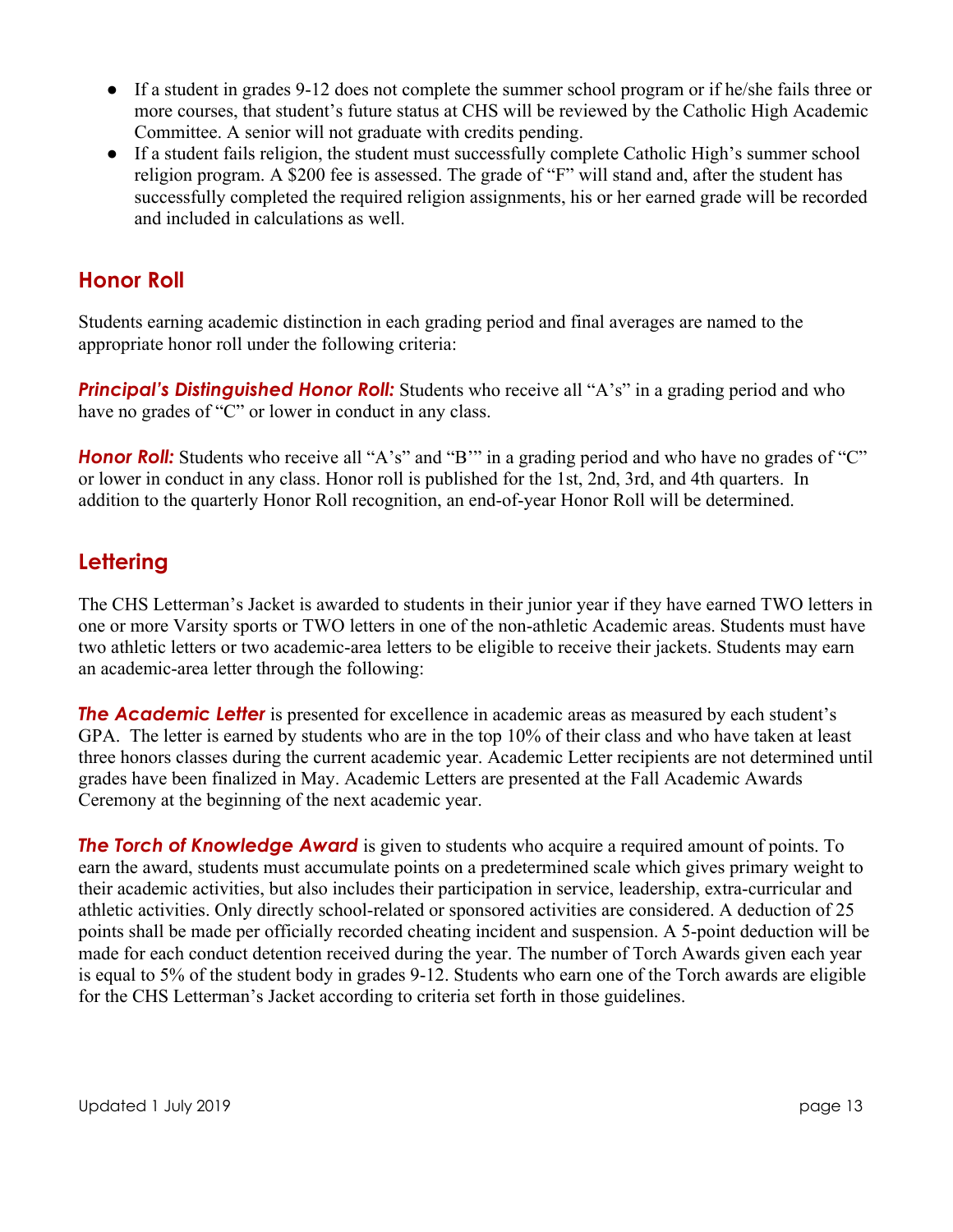#### **Literary Rally**

The Catholic High School Literary Rally Team is composed of dedicated high school students\* who represent the school in academic competition in the spring. These students have excelled in their assigned subject and commit to prepare for competition by meeting with teachers throughout the year and engaging in independent study that goes beyond the normal class curriculum.

\*Algebra I contestant may be an 8th grade student.

### **Make up Work for Suspensions**

See Page 28

## **Tutoring**

Catholic High offers several tutoring and extra help opportunities for students.

- All teachers offer individual and group student help in their classrooms at least once a week at a scheduled time and more often as requested. Contact individual teacher for more information.
- Refer to the school Web site's Academics section for up-to-date information on tutoring opportunities.
- Both current and former teachers offer homework and study sessions. Contact the Guidance Department for more information.

### **Guidance and Counseling**

The Guidance Office offers the following services:

- **Student appointments:** Ordinarily, any student wishing to consult with the Guidance Counselor or an Administrator should obtain teacher permission prior to the meeting.
- **Parent appointments:** Any parent wishing to contact the Counselor may do so by phone or email. Visits and conferences are welcomed and encouraged.
- **College information:** The Guidance Office is in constant contact with Louisiana as well as out-ofstate colleges and universities concerning entrance requirements, curricula offerings, scholarships, etc. This information is shared with students through the school website, senior publications, class visits, and one-on-one conferences.
- **Testing program:** Standardized tests administered at CHS are:
	- **Aspire**—grades 4th through 8th
	- **PreACT**—9th and 10th grade
	- **PSAT/NMSQT**—Select 11th grades (Voluntary)
	- **ACT (Saturday Testing**—10th, 11th, and 12th grades (Voluntary-but required for admission to Louisiana universities)
	- **ACT (District/State Testing)-**-all 11th grade students at CHS on district/state assigned date
	- **SAT**—11th and 12th grades (Voluntary-but required by most out-of-state universities)
	- **ASVAB**—11th grade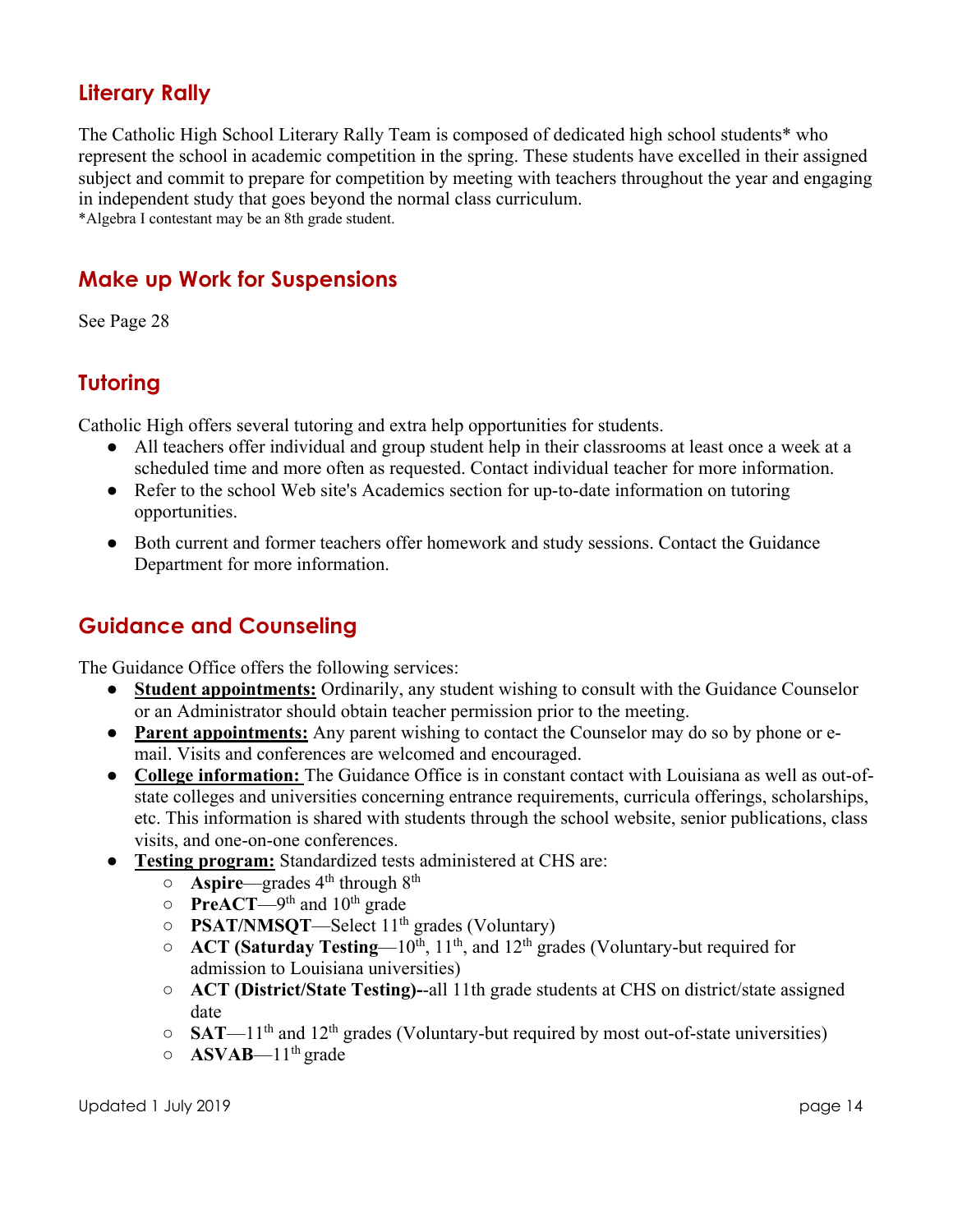● **Student Records:** It is understood that parents have access to their child's cumulative record. The student's records or information contained in those records may not be released to anyone other than school or educational officials without the informed written consent of the student's parents. If the student is above the age of 18 or attending a post-secondary institution, only the student may grant such release. Official school transcripts are provided to the student two weeks after graduation. Transcripts may be requested free of charge for one year from graduation date. After one year, a fee of \$5.00 is accessed for a transcript.

## **Graduation Policies**

#### **Graduation Credits**

A student at Catholic High must follow the school's 4-year graduation plan. Catholic High issues a Catholic High diploma in compliance with the State Board of Elementary and Secondary Education and the Diocese of Lafayette. The Catholic High diploma meets all requirements of the Louisiana TOPS University diploma. To graduate with a Catholic High diploma, a student must successfully take a minimum of 28 Carnegie units of high school credit, which includes the CHS course requirements. A senior must have completed and passed all courses and have received the required credits before he/she may participate in the ceremony on graduation day in order to graduate from Catholic High. Only seniors may take two math courses.

Summer school courses are allowed for credit recovery or supplemental courses (see below). High school students at Catholic High must be enrolled in 7 CHS courses each school year. Students are not allowed to attend on a part time basis. Students must take a religion, math, science, social studies, and English course each year, in addition to other CHS graduation requirements.

CHS applies the TOPS five-point weighted GPA calculations for only CHS and TOPS approved junior and senior level honors courses and only for TOPS award calculations and state transcripts. CHS uses a non-weighted GPA for graduation and ranking purposes for all students, including students who transfer in from other schools during high school.

#### *French Immersion Credit*

Students who enter Catholic High from a French immersion program may receive credits for French I and French II if the credit is awarded from the previous school system and if the parish school board sends official notice of program completion. A letter grade will not be assigned for the designated course, only a "P" for Passing. In order to continue with the Catholic High required curriculum, the student must take another progression of 2 foreign languages at the high school level.

#### *Home School Credit*

Home schooled students who have attended a state approved home school program may apply for admission to Catholic High. The Academic Committee will review the home school program of study before a student may be admitted. In order to receive Carnegie Unit credit for high school courses and to assure correct course placement, high school students entering Catholic High from a home-school program may be required to pass an end of course test for each course.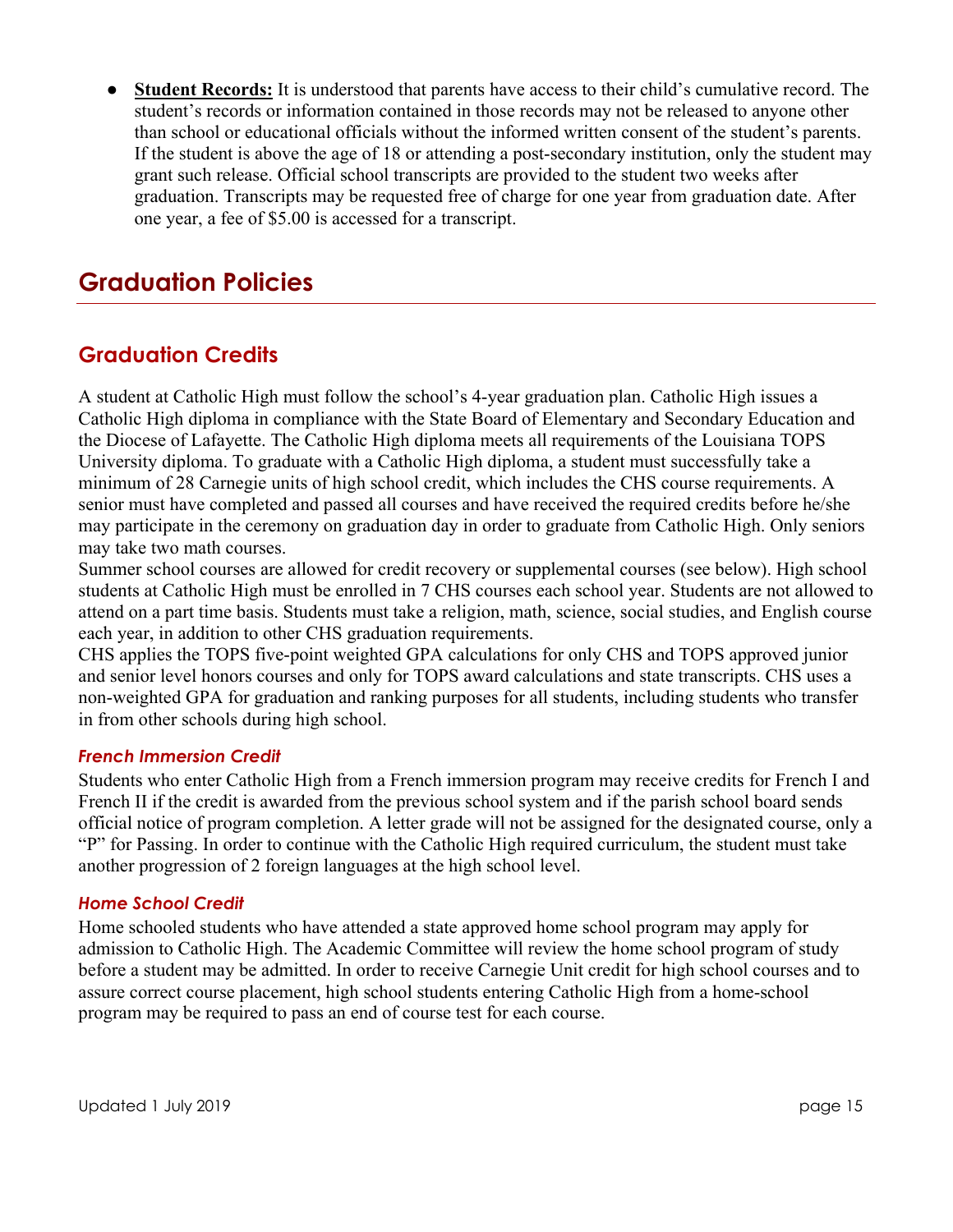#### *Withdrawal Credit*

Catholic High does not issue ½ credit for full credit courses for students withdrawing from Catholic High. A student's new school may choose to give credit, depending on the date of withdrawal.

#### *Supplemental Credit*

High school students who wish to gain Carnegie unit credit by taking additional enrichment courses that are not offered by Catholic High must register and have course and provider approved through the Guidance Department.

#### **High School Program of Study**

A full listing of courses currently offered is available at https://goo.gl/TjGuGt

| <b>Catholic High School Course Requirements</b> |                                |                                                                                                                                                                                     |  |  |
|-------------------------------------------------|--------------------------------|-------------------------------------------------------------------------------------------------------------------------------------------------------------------------------------|--|--|
| Theology/<br>4 units<br><b>Religion</b>         |                                | I, II, III, IV                                                                                                                                                                      |  |  |
| <b>English</b>                                  | 4 units                        | I, II, III, IV                                                                                                                                                                      |  |  |
| <b>Math</b>                                     | 4 units                        | Algebra I, Geometry, Algebra II, Pre-Calculus, AP Calculus AB*                                                                                                                      |  |  |
| <b>Science</b>                                  | 4 units                        | <i>Required:</i> Physical Science, Biology I, Chemistry<br>One of: Environmental Science, Earth Science, Biology II,<br>Chemistry AP, Biology II Anatomy/Physiology H, or Physics H |  |  |
| <b>Social Studies</b>                           | 4 units                        | World Geography, Civics, US History, World History                                                                                                                                  |  |  |
| <b>Fine Arts</b>                                | 1 unit                         | Art, Band, Music, or Fine Art Survey                                                                                                                                                |  |  |
| Foreign<br>Language                             | 2 units in<br>same<br>language | Spanish I, II or<br>French I, II                                                                                                                                                    |  |  |
| <b>Health/Physical</b><br><b>Education</b>      | 2 units                        | HPE I, II                                                                                                                                                                           |  |  |
| <b>Electives</b>                                | 3 units                        |                                                                                                                                                                                     |  |  |

\* Required for students on the accelerated math track.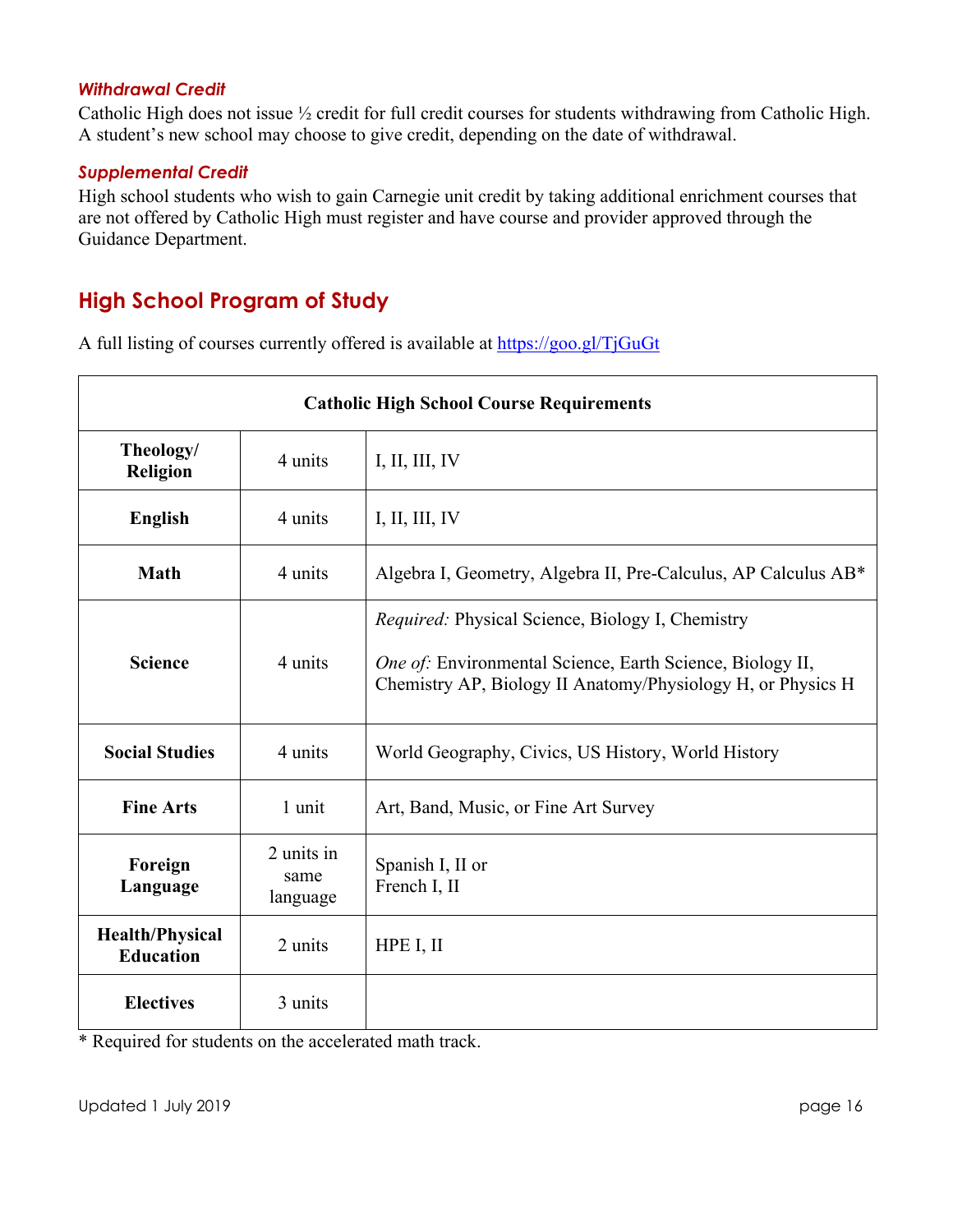#### **Honors Graduate**

To graduate with the distinction of Honors Graduate, students must graduate with a GPA of at least 3.5 and a minimum of 16 honors courses. During the senior year, honors graduates must be enrolled in and complete a senior honors course in each of the four core areas (English, math, science, and social studies).

*Valedictorian and Salutatorian Awards* are determined by the overall GPA (four non-rounded decimal places) of the honors graduates who have taken the most rigorous curriculum offered at Catholic High School during their years as a student. This determination is made by the Academic Council in conjunction with the Administration. In an academic advising meeting at the time of scheduling, candidates for these designations will be given notice of which courses must be taken in the subsequent year to be eligible for this honor.

For the graduating class of 2020, those courses must include the most rigorous courses (H/DE/AP) offered in each department: English I, II , III, and IV; World Geography, Civics, US History, and World History; Algebra I, Geometry, Algebra II, and Pre-Calculus, Physical Science, Biology I, Chemistry, AP Chemistry, and AP Calculus.

For the graduating class of 2021, those courses must include the most rigorous courses (H/DE/AP) offered in each department: English I, II, III, and IV; World Geography, Civics, US History, and World History; Algebra I, Geometry, Algebra II, and Pre-Calculus, Physical Science, Biology I, Chemistry, AP Chemistry, AP Calculus, and an eighteenth honors course approved by administration.

### **TOPS**

TOPS (Taylor Opportunity Program for Students) is a program of state scholarships for Louisiana residents who attend one of the Louisiana Public Colleges or Universities, schools that are a part of the Louisiana Community and Technical College System, Louisiana approved Proprietary and Cosmetology Schools, or institutions that are a part of the Louisiana Association of Independent Colleges and Universities. Families should refer to the state Web site, https://www.osfa.la.gov/TOPS.htm, for the latest information on this program.

### **ACT Testing**

Catholic High is an ACT testing center. The ACT is administered 7 times during the school year (September, October, December, February, April, June, and July). September and July testing are not offered at CHS. Catholic High administers the ACT to all juniors in the spring during ACT District/State Testing. Freshmen and sophomores who wish to participate in the dual enrollment program are required to take the ACT by April in order to schedule a dual enrollment course for the following year.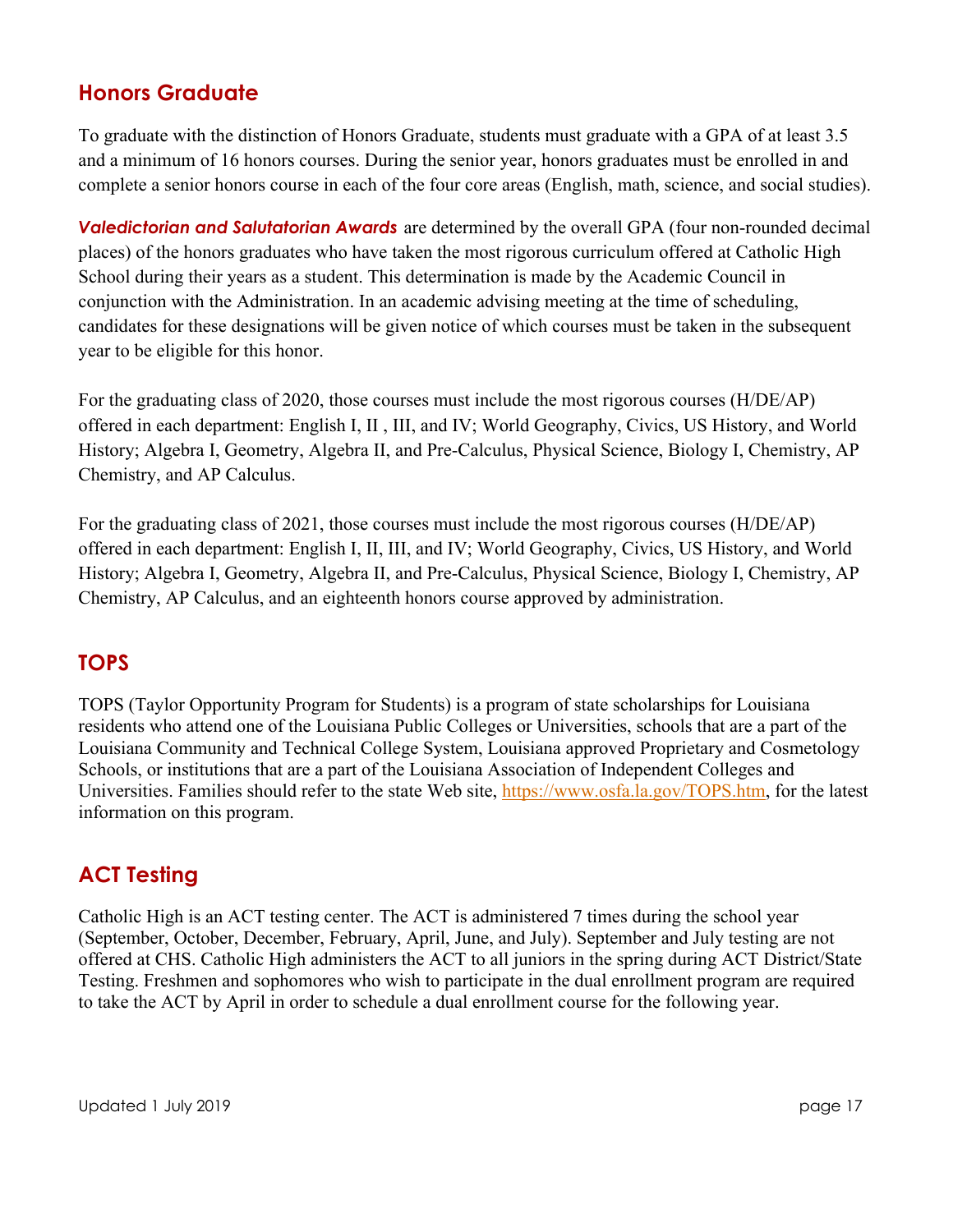## **College Credit Courses**

Catholic High School offers designated AP (Advanced Placement) and DE (Dual Enrollment) course selections for qualifying high school students at the honors level. Students who participate in the AP program can earn college credit upon a successful score on the Advanced Placement examinations administered in May. Students enrolled in Dual Enrollment courses are under the requirements of both Catholic High and the partnering university. DE students receive both Carnegie units of high school credit and college credit for the course. Students must meet eligibility requirements in order to enroll in the DE program. For DE courses, additional fees apply.

## **Attendance Information**

In order to benefit from the academic programs of Catholic High School and its religious training, as well as to contribute to and benefit from the overall learning environment of the school, it is important that students be in attendance on all school days.

The Louisiana State Code for Student Attendance is:

- 1. Schools shall administer attendance regulations in accordance with school-adopted policies.
- 2. Students shall be expected to be in attendance every school day scheduled on the official school calendar.
- 3. High school students shall be in attendance a minimum of 80 days per semester. Elementary students shall be in attendance a minimum of 160 days in a school year.

Parents will receive notification from Administration when students place themselves in attendance jeopardy. A student may be denied credit if he or she accumulates 10 or more absences in a semester or if he or she accumulates 20 or more days in an academic year. Doctor excuses and appointments are included in the 20-day rule. Extenuating circumstances may be considered.

### **Process Regarding Absences**

*Ordinary Absence:* When a student is absent, he/she must

- Have parents notify the office before 9:00 a.m. on each day of the absence.
- Be responsible for making up all work missed. Obtain assignments from classmates.
- Parents must check with the building's administrative assistant before picking up a student's books from the locker (grades 6-12) or building level office (grades 4-5).
- Present a written note from parents explaining the nature of the absence prior to or upon returning to school. Notes may be emailed, faxed, or hard copy.
- Present an official doctor's excuse after 3 consecutive days absent.

#### **Pre-Arranged Absence:** When a student needs to miss school for some personal reason other than

illness, he or she must

- Present a written request from his/her parents to the Principal specifying the reason and dates of the absence.
- This request should be submitted to the Principal at least two school days in advance.
- The student's attendance record and academic standing will be taken into consideration in order for a pre-arranged absence to be approved.

Updated 1 July 2019 page 18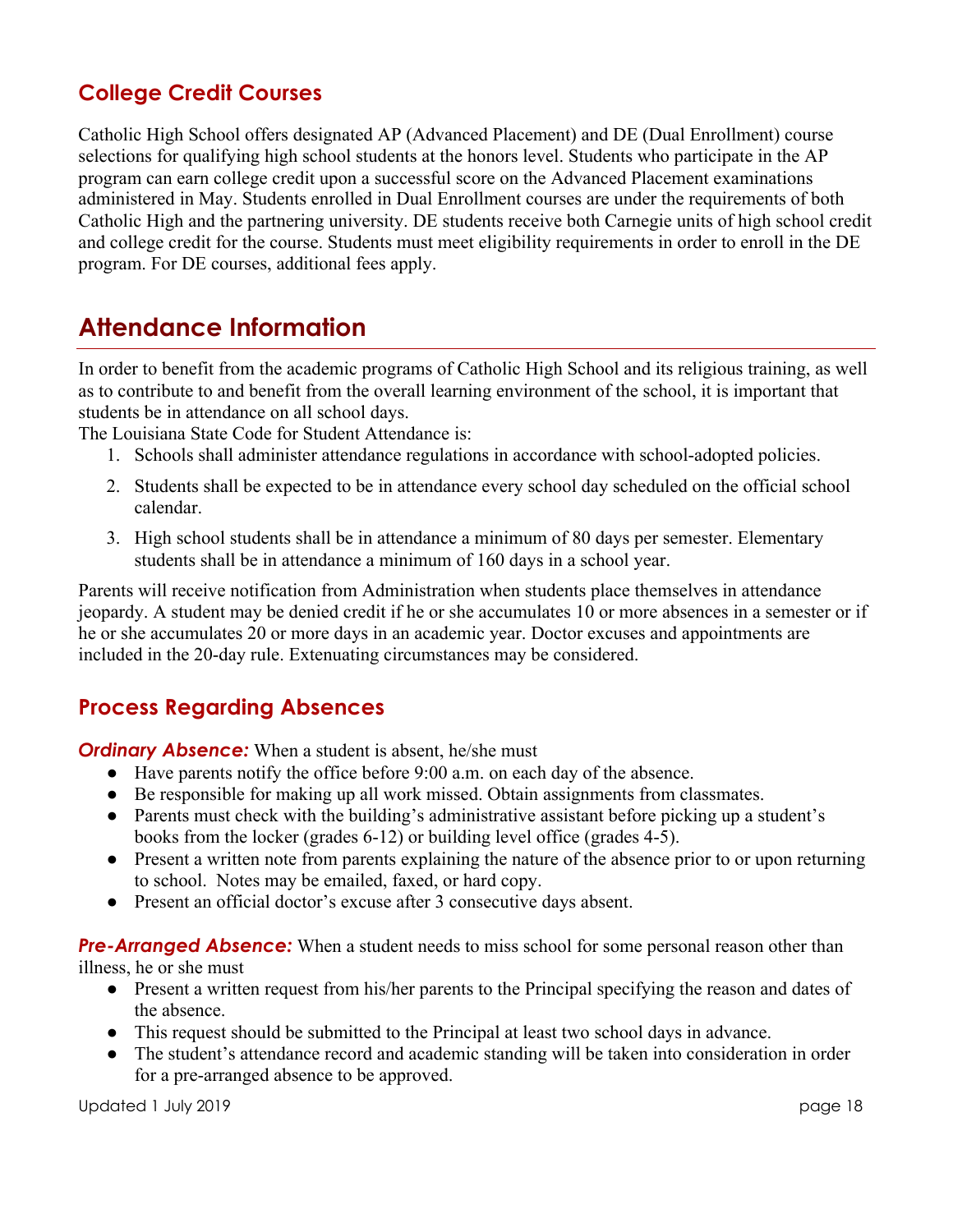- Parents are advised NOT to request excused absences for their children on school days immediately preceding and/or following holidays.
- Beforehand, the student must obtain and have signed by his/her teachers an "Activity Permission" Form" and make arrangements for work that will be missed.

#### *Educational or Athletic Absence*

- An educational or athletic absence is one in which the student is absent from regular classes to participate in a school-sponsored activity.
- Such absences are not counted as days absent from school, but the student must make up whatever work is missed. If possible, most work should be completed before the absence occurs.
- A student with a "D" or "F" grade in a class on the previous progress report or report card will not be excused from that class for an educational or athletic absence, unless given special approval by Administration.

#### *College Visit Policy*

- The only college visits approved by CHS will be for seniors on the designated college visitation days. Each college and university sets senior preview days when seniors are provided with guided tours along with other activities. Students must pre-register for these events.
- In order for students to receive an excused absence for college visits during the school day, seniors must obtain permission forms from the Guidance office, have them signed by all teachers and administration, then return them to Guidance. Upon return to school, students must submit an official letter from the university verifying the visit. If this procedure is not followed, the absence will be unexcused.
- Special consideration will be given for out of state university visits upon written request. This request must be submitted when the student visits the Guidance department to request approval.
- Seniors also have the option to set up individual tours with colleges and universities during CHS holidays when schools are in session. These are made by appointments with the college.
- Underclassmen are to visit colleges during non-school days.

#### *Retreat absence policy:*

All students are required to attend grade-level retreats; Kairos for juniors and seniors is optional and has limited openings. If a student misses a retreat for any reason, he/she will have to complete an alternate 100-point assignment. If the absence is unexcused, the student will only receive up to 50% credit for the work. In the high school, this assignment will be a detailed report on an apologetics topic assigned by the student's religion teacher. In middle school, the student must attend a church sponsored retreat or write a report assigned by the religion teacher. There will be no refund of costs if a retreat is missed.

#### **Important Regulations Regarding Absences**

- Failure to follow any of the school's absence procedures may result in disciplinary action.
- A student missing more than 15 minutes of any class or checking in after 8:15 am does not qualify for perfect attendance.
- Missing more than one full period but less than four full periods constitutes a half day's absence.
- In order to attend any after-school activity, students must check in to school by 9:00 a.m. AND must be present at school for at least half of the school day.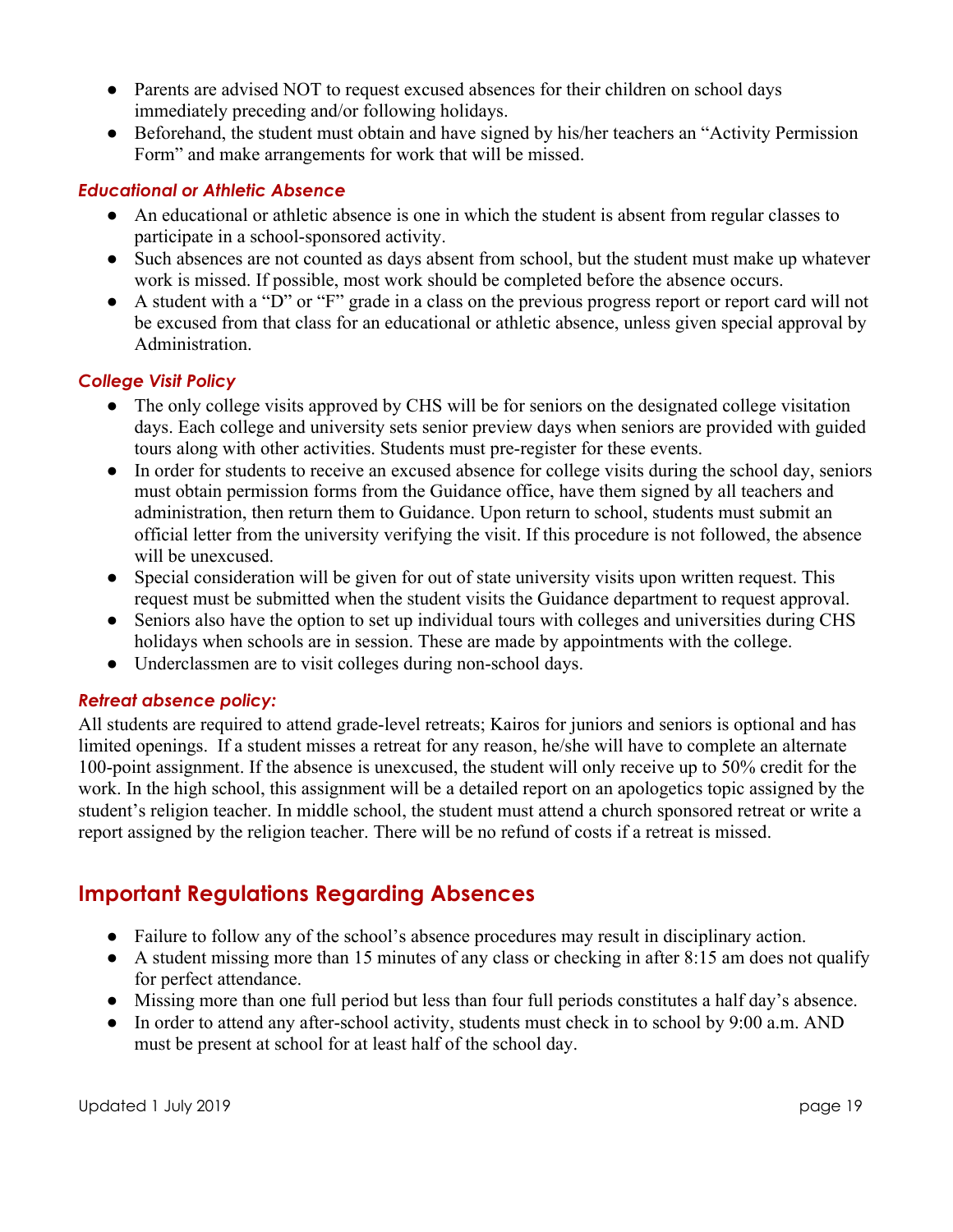- When absent for school activities, routine doctor/dentist appointments, etc., students must be prepared for the next day's assignment. Students returning from a school-related event (i.e. sporting event, field trips, etc.) after midnight must be in class by 2nd period. If the group returns after 1am, students must be in class by 3rd period.
- Students are responsible for checking FACTS SIS (formerly RenWeb) in order to make up work and tests missed during any absence. Homework assignments, projects, papers, reports, presentations, and other graded assignments, including electronic submissions, are not automatically excused because the absence is excused. Students must refer to departmental policy and class management plans to determine how these assignments are handled in individual classes.

## **Family Trips**

Family trips are included in the pre-arranged absence guidelines. The key to having an absence excused is the appropriate advance notice given to the school. Parents should consider the academic welfare of their child when requesting to miss a school day for a family trip.

### **Leaving School During the Day**

All students checking in or out of school for any reason must sign the check-in/check-out statement in the building-level main office. The signed statement indicates the student's responsibility to ensure that all required work has been turned in and tests are completed. A student falsely indicating by his/her signature that this has been completed will not receive credit for any work due.

#### *Check out – Anticipated*

When it is necessary for a student to leave school before the regular dismissal time, as for a doctor's appointment:

- The student must present to the office prior to the start of the school day, a written note from his/her parents explaining the reason for the early dismissal or anticipated absence.
- The office will issue a Permit to Leave Class. The student must show this to the teacher at the designated time and then report to the appropriate office to sign-out before leaving campus.
- Upon returning to school, students must follow the standard procedure for returning to school following an ordinary absence.

#### *Check out - Unanticipated*

When it is necessary for a student to leave school during the day due to illness/emergency:

- The administrator or administrative assistant will notify the parents of the illness/emergency.
- The student will be allowed to leave school only if one of his/her parents/emergency contact persons signs the child out. High school students who drive to school will be allowed to leave school with verbal permission from parents/emergency contacts. No student will be granted permission to provide transportation to another student leaving school. An exception is made for brothers and sisters in emergencies at the request of parents.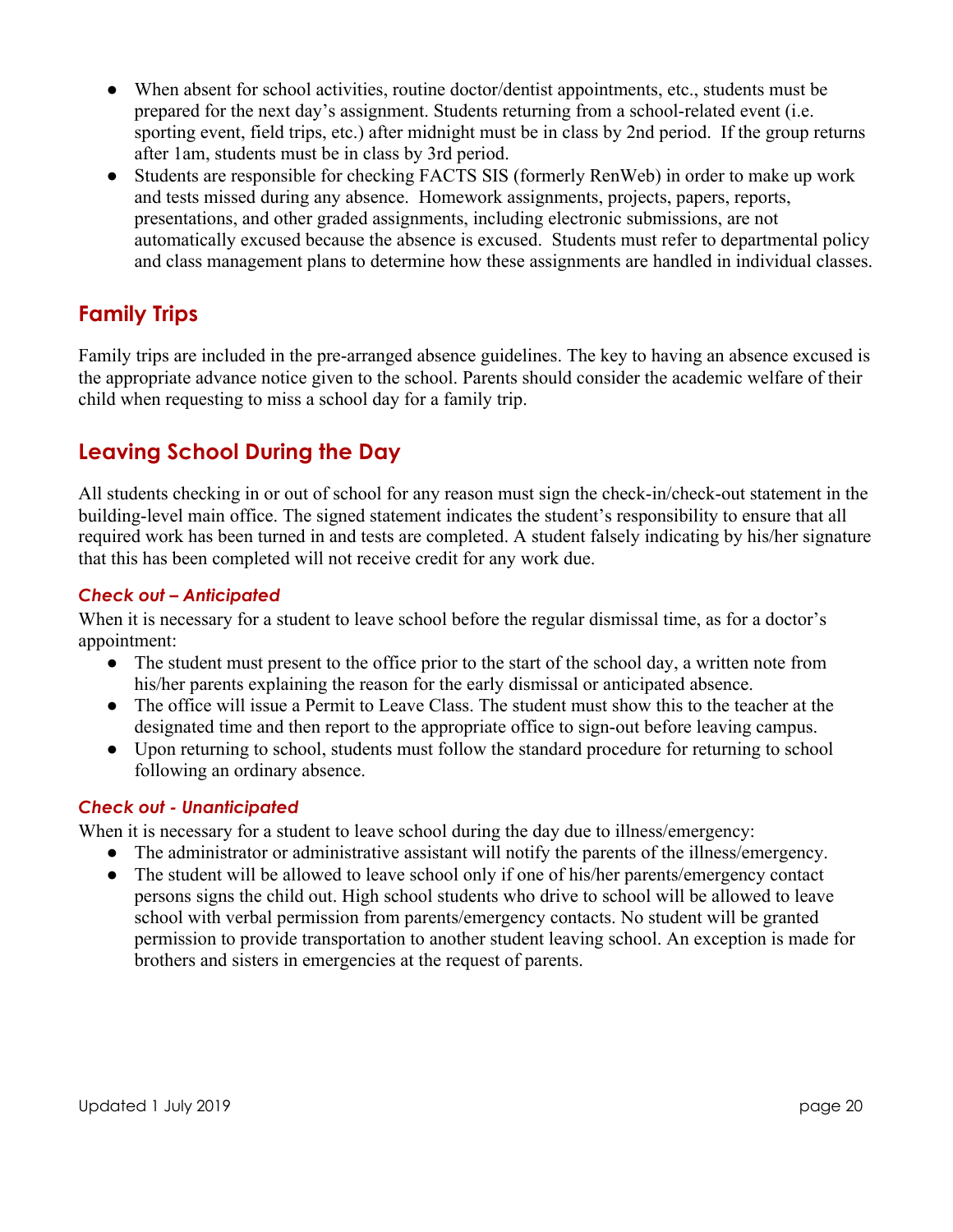#### **Tardiness**

**To School:** A student who is tardy to school must report directly to his/her building level administrative assistant. Tardiness will result in an application detention issued by the building level administrative assistant. Consequences for habitually tardy students (4 or more times per quarter) may be more severe. **To Class:** A student must be on time for every class. A tardy student will receive a deduction in conduct points.

In grades 4-8, tardies are handled differently than at other levels. In these grades, students are given two warnings before a detention is issued. Counts for warnings will reset at the beginning of each quarter.

## **Cutting Class**

Cutting class (partial truancy) is missing class without permission of the teacher or the Administration and makes a student subject to suspension.

## **Conduct**

One of the most important lessons education should teach is discipline. While it does not appear as a subject, it underlies the whole education structure. It is this training that develops self-control, character, orderliness, and efficiency. It is the way to good conduct and proper consideration of other people. The presence of a relatively large number of participants in a school environment makes necessary a code of conduct that enables everyone to realize the full benefits of school. Students are to conduct themselves in a manner that reflects respect for one another, their teachers, other staff members, and the school facilities. When on school property or at a school-sponsored activity, students are to follow directives from any teacher, administrator, or staff member.

The immediate goal of discipline is to create favorable conditions for learning by nurturing such Christian habits as courtesy, honesty, reverence, helpfulness, cooperation, and respect for the rights of others. The long-range goal of discipline is to help students improve their own self-discipline as they gradually assume greater responsibility for their own lives.

## **Academic Integrity**

The school Mission Statement Prayer asks students to keep Christ at the center of their words and actions. Therefore, Catholic High students are expected to uphold the highest levels of honesty and integrity in all dealings with others, and especially in the academic environment. Students must understand that cheating, plagiarism, copying another student's work (homework, classwork, projects, essays, etc.), or having someone do the work for them are legal and moral offenses and incidents of academic dishonesty. Trying to cheat is academic dishonesty, even if the attempt is discovered before the cheating occurs. The teacher is responsible for explaining academic integrity expectations, designing lessons and assessments that attempt to discourage cheating and plagiarism, and monitoring students in a classroom setting that promotes academic integrity.

Examples of academic dishonesty include *but are not limited to:*

- Communicating or attempting to communicate answers or hints during a test or exam.
- Sharing questions with other students from other class sections after the assessment.

Updated 1 July 2019 page 21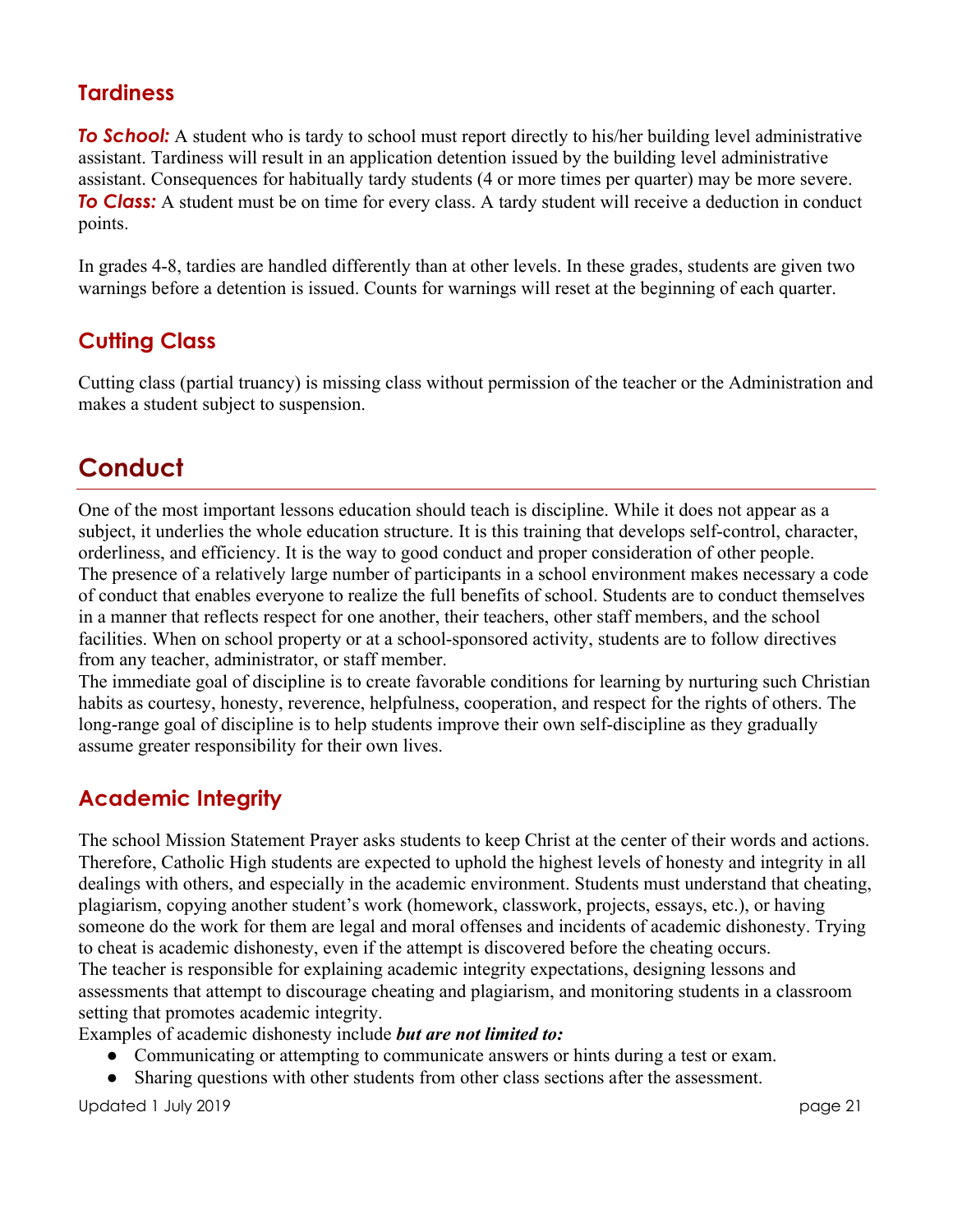- Copying or looking at another student's test responses during an assessment.
- Using unauthorized materials (notes, websites, teacher resources, etc.) to complete a test, exam, or assignment.
- Having unauthorized materials (open notes, textbook, note cards, etc.) close by and accessible during a test or an assignment.
- Writing formulas, notes, etc. on one's person or on objects, for use during a test or exam.
- Submitting the same paper/work to another teacher for credit (self-plagiarism).
- Using an unauthorized communication device during a test or exam.
- Taking part in a group chat that shares answers for homework assignments.
- Copying or sharing homework or any work that was assigned to be done independently.
- Allowing others to copy one's work or providing another student with test/exam answers or one's assignment or paper.
- When working in a group, having one person complete and submit the work for all group members.
- Taking words or ideas from someone else without giving proper attribution (generally in MLA format) to the author/artist and source.

#### *Consequences of Academic Dishonesty:*

- 1. If a student has committed an act of academic dishonesty, the teacher will complete the official school academic dishonesty notification form and submit to the Assistant Principal, Dean of Students and parents.
- 2. The student will receive no credit (0% F) on the assignment or assessment.
- 3. If a student has copied an assignment or received answers from another student, both papers will receive 0%F.
- 4. The student(s) will receive a conduct detention.
- 5. The incident of academic dishonesty becomes a part of the student's permanent record.
- 6. Administration will take into consideration a student's record of academic dishonesty when awards are being considered.
- 7. For multiple occurrence of academic dishonesty, the second offense will include a one-day suspension, and the third offense will include an expulsion hearing. Offenses will accumulate throughout the academic year.

#### *Consequences of Academic Dishonesty on a Semester Exam:*

If a student has cheated on a semester exam, the following additional consequences apply.

- 1. The student will receive a conduct detention determined by dates of exam period.
- 2. The student will receive no credit (0% F) on that exam.
- 3. The student will have the opportunity to take an alternate exam that will be graded.
- 4. The grade reported on the report card will be the average of the 0% and the grade made on the alternate exam.

### **Bullying**

It is the primary mission of Catholic High to educate students in Christ-centered values. Love, respect, compassion, discipline, and zeal are integral components that each Catholic High student should strive to live by. Each student should love and respect his fellow student. Compassion must be utilized to realize that everyone is a brother or sister in Christ, and all should be accepted and appreciated for their individual differences. Self-discipline should grow throughout a student's time at Catholic High as he/she

Updated 1 July 2019 page 22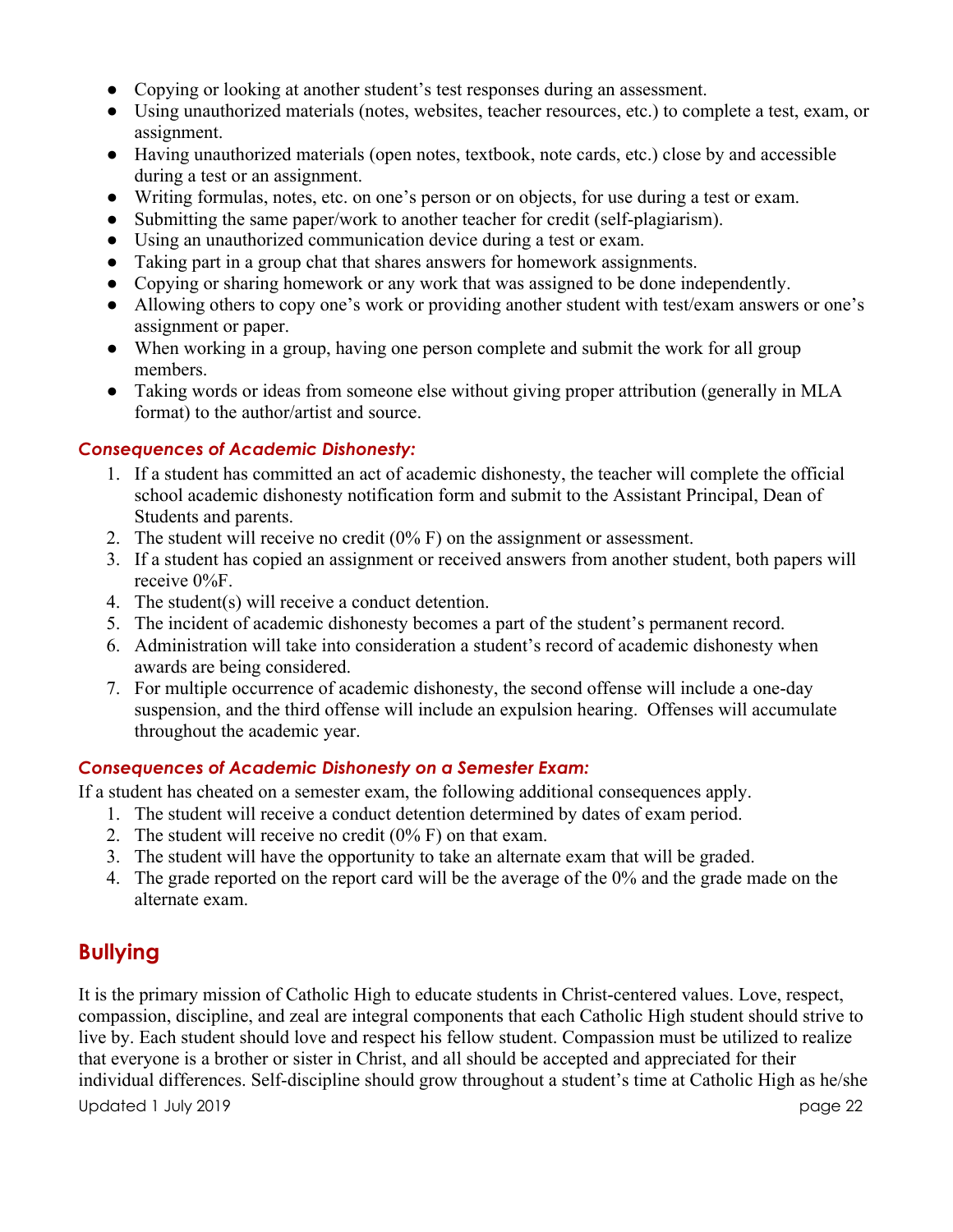chooses to make the right decisions daily. Zeal is defined as an eager desire or having enthusiastic diligence in one's Christian life.

Bullying, on or off campus, in all its forms (physical, verbal, and cyber) goes against all of Catholic High's teachings relating to Christ-centered values. Students are to report bullying immediately to the Guidance Counselor or to Administration. In keeping with Diocesan Policy, incidents of bullying will be investigated, documented in FACTS SIS (formerly RenWeb), and parents of all parties will be notified. Consequences for bullying may include a warning, referral to the Guidance Counselor, detention, suspension, or expulsion. Repeat violators will face additional disciplinary consequences.

### **Cell Phones**

Students in 4th and 5th grades may not carry cell phones in their bags or on their person during the school day. No student may use cell phones in the carline or at the bus loop without explicit permission from the duty teacher. Students in grades 6-12 must have their cell phones turned off by the first bell and until after dismissal. Students are not allowed to use cell phones during the day. Any phone in a bag, purse, or backpack must remain powered off while in the building and throughout the school day. Further expectations about cell phone use and handling will be outlined in teacher management plans. Catholic High is not responsible for any lost, stolen, or damaged cell phones.

No warning will be issued for cell phone violations. Any student who violates this policy will receive the following consequence:

- **First offense:** Cell phone will be confiscated and turned into Administration or Dean of Students. The student will serve a 2-hour Saturday detention, and the cell phone will be returned at the end of 3 weeks.
- **Second offense:** Cell phone will be confiscated and turned into Administration or Dean of Students. The student will serve a 2-hour Saturday detention, and the cell phone will be returned at the end of 6 weeks.
- **Third offense and beyond:** Cell phone will be confiscated and turned into Administration or Dean of Students. The student will serve a 1-day suspension, and the cell phone will be returned at the end of the school year.

## **Conduct Grades**

Students are expected not to disturb the classroom or other students in the classroom. Since different subjects require different forms of behavior, each teacher sets up his or her own classroom management rules and consequences in accordance with school guidelines. Teachers may use classroom conduct grades to handle discipline problems in their classroom. Each teacher keeps a record in FACTS SIS (formerly RenWeb) of all behavior deductions using the school conduct point system. The conduct grade for each class appears on the report card each quarterly grading period as part of the student's permanent academic record.

The student begins each quarter with 100 points in conduct. For minor classroom disruptions or minor behaviors which disrupt the learning atmosphere, etc., each student receives a 3-point deduction in the conduct grade in the individual class in question. For more serious infractions, a teacher may send a student out of class to the building-level administrator or Dean of Students. After meeting with the student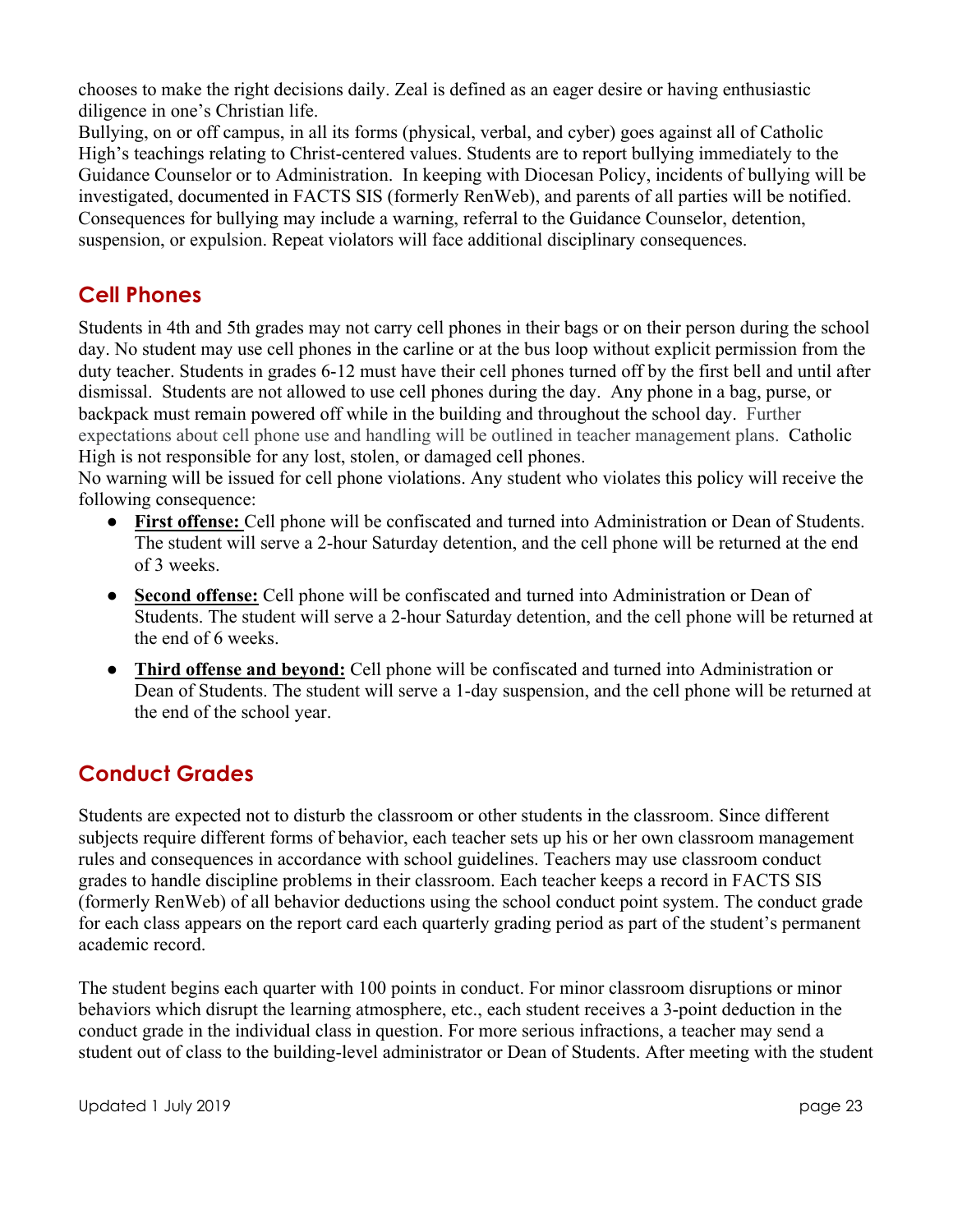and discussing the behavior incident with the teacher, the building- level administrator or Dean of Students will determine the disciplinary penalty and/or the number of conduct points deducted.

Parents will be informed via email each time a student loses conduct points through an automated FACTS SIS (formerly RenWeb) notification. When a student's conduct grade reaches the following numerical point standing, the consequence will be as follows:

**Less than 87** — student receives a **conduct detention**. Students with a "C" or lower in conduct are not eligible for Honor Roll.

**Less than 77** — student receives an **out of class suspension from that class**. Students with a "D" in conduct will not be excused from class to attend athletic or extracurricular activities.

**Less than 70** — student receives an **out-of-school suspension for the entire school day**. Students with an "F" in conduct will not be allowed to attend athletic or extracurricular activities during the suspension period.

At the end of each quarterly grading period, students with three or more conduct grades below a "C" and their parents may be required to meet before a disciplinary committee within one week of report card distribution. The committee will give the Principal a recommendation pertaining to the future status of the student.

### **Corporal Punishment**

In concert with the Diocese of Lafayette's policies, corporal punishment is not permitted at Catholic High School. Thus, there is to be no striking, pushing, or any physical contact with the students at Catholic High School.

### **Dismissed from Class**

If a student is dismissed from class, he/she must report to the building level office immediately.

### **Food or Drink**

No food, water, or other drink is to be consumed in the classroom without teacher permission. Middle and high school students are permitted to eat in the halls during designated 8-minute break only. Chewing gum is prohibited during the school day. Chewing gum will result in an application detention. Students are not permitted to have lunch delivered to them *at any time during the school day*. Students are not allowed to eat lunch in a classroom unless part of an official club or organization meeting that is supervised by the official club or organization moderator. Students may not consume energy drinks at school during the school day or during school-sponsored activities.

## **Harmful Substances, Objects, and Firearms**

Students are not to have any type of weapon, ammunition, or other explosive devices such as fireworks in their cars or in their lockers or in their possession. In addition, any type of alcoholic beverages or illegal drugs must not be on the school campus. Periodic checks of bags, lockers, desks, and automobiles are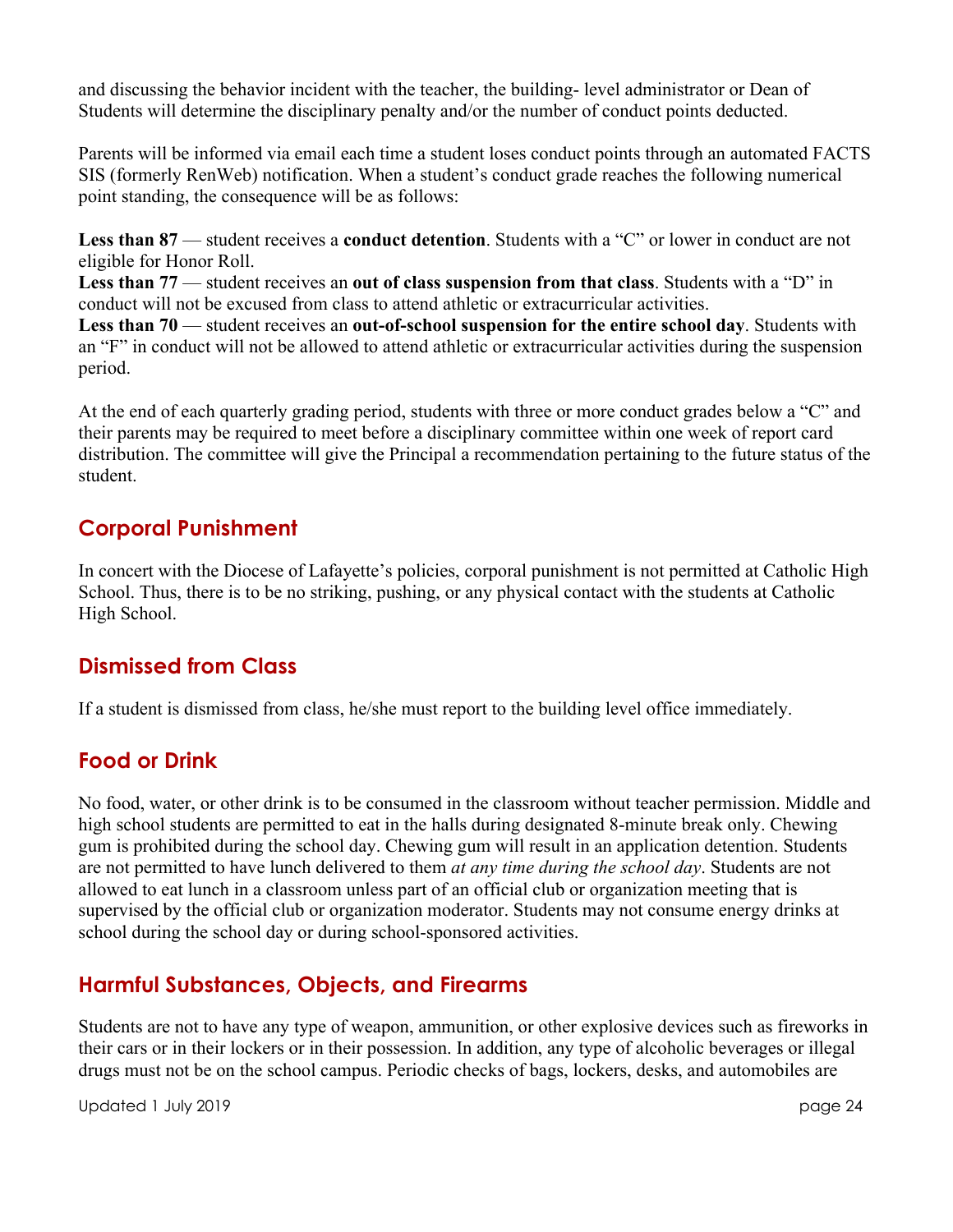made by the Administration and/or by the Iberia Parish Sheriff's Department's trained narcotic detection dogs.

The possession or use of the following on campus or at school-related activities is forbidden and will result in appropriate disciplinary action: tobacco products, e-cigarette/vaping products, alcohol, drugs, knives, guns, ammunition, weapons, mace, tasers, explosive devices, stink bombs, fireworks, matches, lighters, or any other substance or object which the Administration may consider harmful. Act 833 of the 1991 regular session of the Louisiana Legislature makes it a crime for a student or non-student to carry a firearm on school property.

## **Identification Card (ID)**

A student must wear the official Catholic High School ID card at all times. A student's school-issued lanyard must be worn on the outside of any outerwear at all times. Only school-issued lanyards are permitted. A student must surrender the ID on demand to any administrator, faculty, or staff member. ID cards are also used to gain admittance to any school function. A student who does not have his/her ID card will be sent to his/her administrator immediately to be issued a temporary ID. A temporary ID is \$2.00, a replacement ID is \$5.00, and a replacement lanyard is \$2.00. After three temporary IDs, a student receives an application detention. Needs for special ID passes will be determined by teachers with approval of Administration or by the Guidance Department. Damaged, broken, or defaced ID cards must be replaced.

In grades 4-8, temporary IDs are handled differently than at other levels. In these grades, students are given two warnings before a detention is issued. Counts for warnings will reset at the beginning of each quarter. No money will be collected for infractions at this level unless a new ID or lanyard is needed (see costs above).

### **Language and Gestures**

The use of any vulgar/profane language (spoken or written) or gestures is not appropriate and will result in a minimum consequence of a conduct detention.

### **Leaving Class**

Students must be in class on time and remain in class for the entire period. Only in emergency circumstances will students be allowed to leave class. Only one student will be allowed out of class at a time, and this will be at the discretion of the teacher and by following the building level's hall pass process. Students out of class at any time during class time must have in their possession the hall pass provided by their teacher. *A student who is in the hall without a hall pass will receive an application detention. Students are NOT ALLOWED to leave class for ANY reason if their class is being supervised by a substitute teacher.*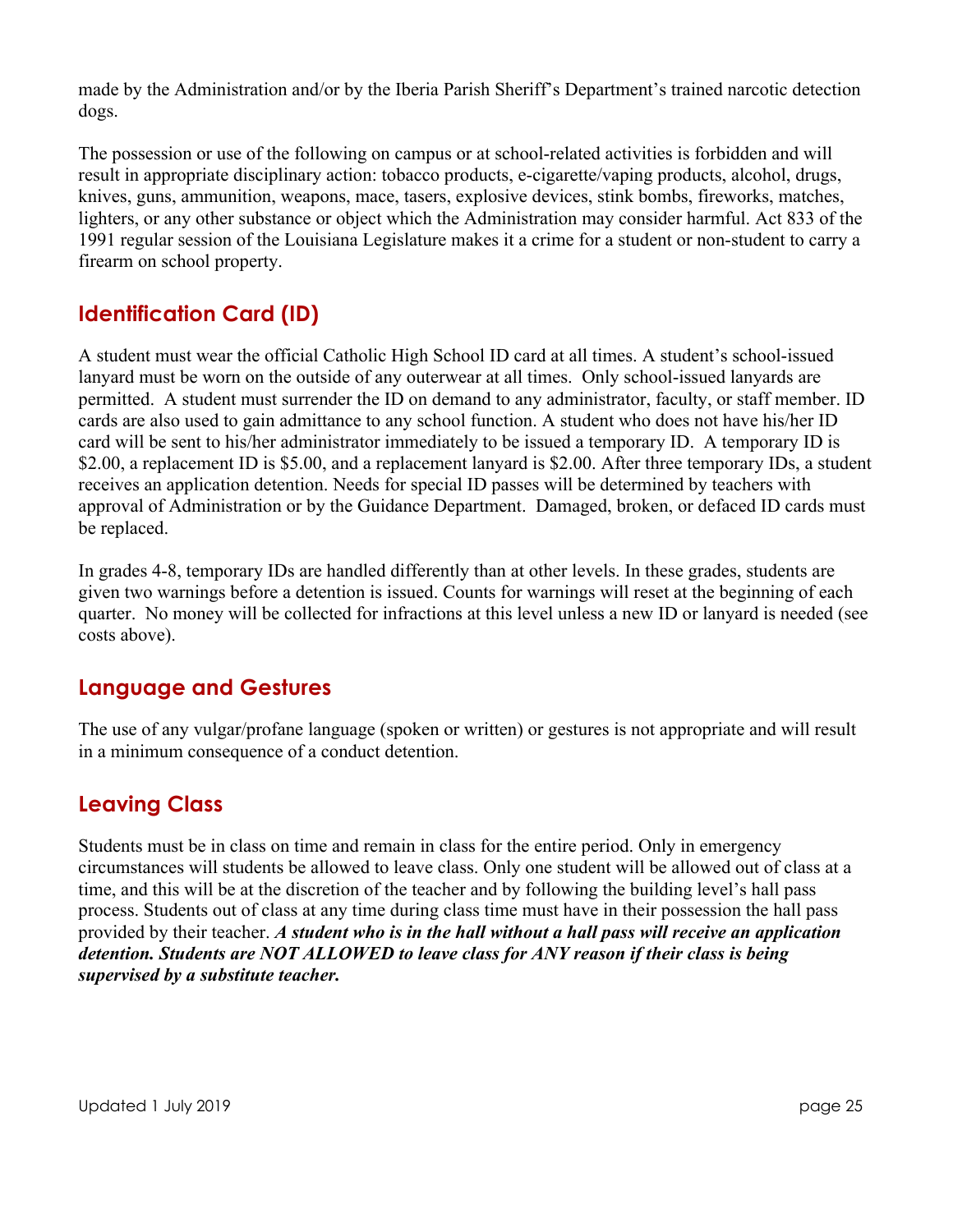### **Personal Conduct**

Conduct on or off campus contrary to the religious or ethical principles of the Roman Catholic Church or the philosophy or policies of Catholic High School will make a student subject to corrective measures including detentions, suspensions, or dismissal. This policy governs student behavior throughout a student's enrollment at Catholic High, including weekends, holidays, and summers.

#### *Student Leaders*

Student leaders and members of all Catholic High school-related teams and organizations will receive additional consequences for inappropriate personal conduct. Coaches and organization moderators may issue additional consequences, as indicated in their handbooks and by-laws. The minimum consequences are:

- 1st offense verbal and written warning to student and parents
- 2nd offense removal from leadership position and/or from team/organization

#### *General Guidelines*

- 1. Students are responsible for the cleanliness of the grounds, classrooms, lockers, and school buildings.
- 2. Inappropriate public displays of affection will not be condoned.
- 3. During the lunch periods, students are allowed only in the cafeteria and in the designated areas.
- 4. Students are not to loiter in the administrative offices, halls, parking lots, or classrooms during the school day, especially during lunch. They are not to loiter in the parking lot before school or in the neighborhood before or after school. Once students arrive on campus, they may not leave until the end of the school day without permission from the Administration. Parents are reminded that there is no school supervision of students on school grounds before 7:15 a.m. and after 3:30 p.m., other than for school activities directed by personnel.
- 5. Students are to respect the property and privacy of the Administration, faculty, and staff and the neighbors of Catholic High. Any destruction of property or vandalism by a student will result in an administrative review.
- 6. Harassing or obscene communication, e-mails, Facebook posts, or text messages made to teachers, Administration, or staff members are illegal and will not be tolerated. Making such communication will be grounds for suspension and possible legal ramifications.
- 7. Pets or animals may not be brought on the campus without administrative permission.
- 8. Laser pens, noisemakers, water guns, tape recorders, video cameras, radios, personal stereos, etc. are not allowed on Catholic High's campus without permission from the Administration. Items will be confiscated, students will be issued a conduct detention, and parents will have to pick up items from the Principal. Earbuds are not to be worn outside of a teacher-approved activity.
- 9. Harassment, hazing, and bullying of any kind will not be condoned and will result in disciplinary consequences.

**ACT 635 HB 78-** Landry- CRIME/FELONIES: Amends penalties relative to the crime of **hazing**. Changes the name of the crime from "hazing" to **"criminal hazing"**. Amends present law to apply to **any** organization in an education institution, and to remove the fine and term of imprisonment as consequences for engaging in this activity and provide that the student shall be **dismissed, suspended, or expelled** from the education institution for at least one semester, quarter, or comparable academic period. Further provides that persons who engage in such activity may be subject to the provisions of criminal hazing which provides penalties for persons who engage in hazing activity. Defines "hazing". Provides exceptions. Defines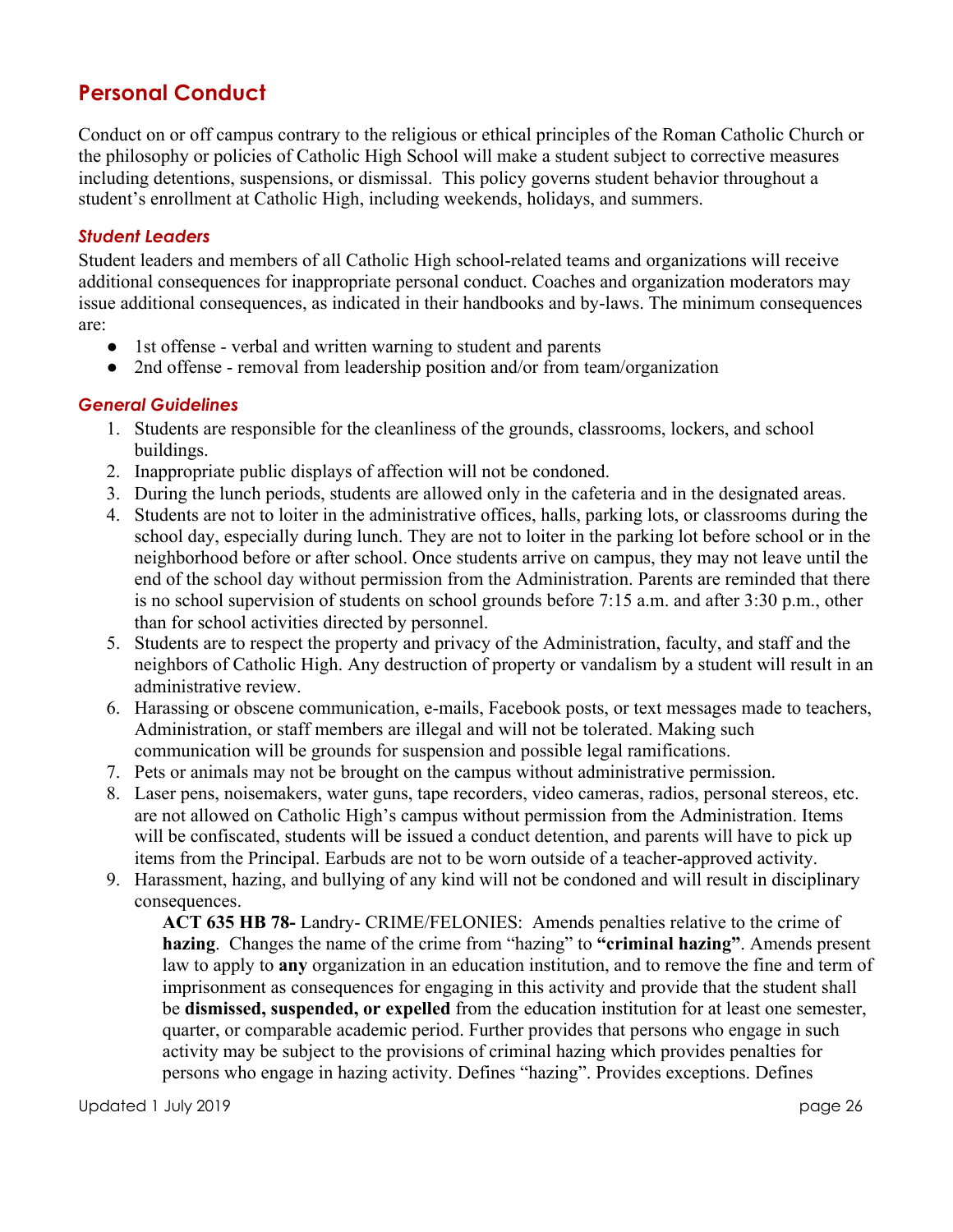"organization". Defines "education institution". "Education institution" means any elementary or secondary school or any postsecondary education institution in this state. Provides for related matters. This ACT shall be referred to as "The Max Gruver Act". (8/1/18). (Amends R.S. 17:1801; Adds R.S. 14:40.8)

- 10. Appropriate behavior is required at all sporting events and/or extracurricular events.
- 11. Administration may examine, use, and disclose any data found on social media sites should it cause significant disruption to the instructional environment. Administration may use this information in disciplinary actions and furnish evidence of crime to law enforcement.

#### **Resolving Conflict**

Fighting is not an appropriate way to resolve conflicts and will not be tolerated. Students who choose this behavior are also choosing the consequences that accompany that behavior. As determined by Administration, students involved in fighting are subject to serious disciplinary action. This action may also extend to students who encourage others to fight.

#### **Safety and Surveillance**

Catholic High School has great concern for the safety of all students, staff, and the public on school property. To better provide a safe and healthy environment, surveillance cameras are used. Employees, students, and visitors must be aware that areas under surveillance may be recorded at all times. Video surveillance is viewed as being useful in accomplishing four main goals: (1) enhancing the safety of students, staff, and the public; (2) protecting school property against theft or vandalism; (3) maintaining discipline; and (4) aiding in the identification of intruders and of persons breaking the law. Surveillance footage may be reviewed on a routine basis by authorized personnel only. Evidence of student misconduct may be obtained from recordings. A student who violates the school's Student Code of Conduct shall be subject to appropriate disciplinary consequences. Evidence of misconduct by students and non-students may be used in administrative, civil, and criminal proceedings. Recordings will remain in the custody of authorized school personnel and be maintained and used for purposes allowed by applicable law. Footage captured by this system will be retained locally until (1) the data storage device is at full capacity and the data is automatically recorded over and (2) until no longer needed in disciplinary or legal proceedings.

#### **Stealing and Vandalism**

The stealing, defacing, or destruction of any property belonging to the school, a teacher, an administrator, or a fellow student warrants serious action, which first includes financial responsibility for any loss suffered as well as disciplinary measures to be taken as deemed necessary by the Administration, including expulsion.

"Rolling" with toilet paper, shredded paper or newspaper, or confetti is considered vandalism and may result in disciplinary consequences as well as possible consequences involving civil authorities. This applies to school buildings, vehicles, and grounds, and the homes, vehicles, and property of the Administration, faculty, and staff members.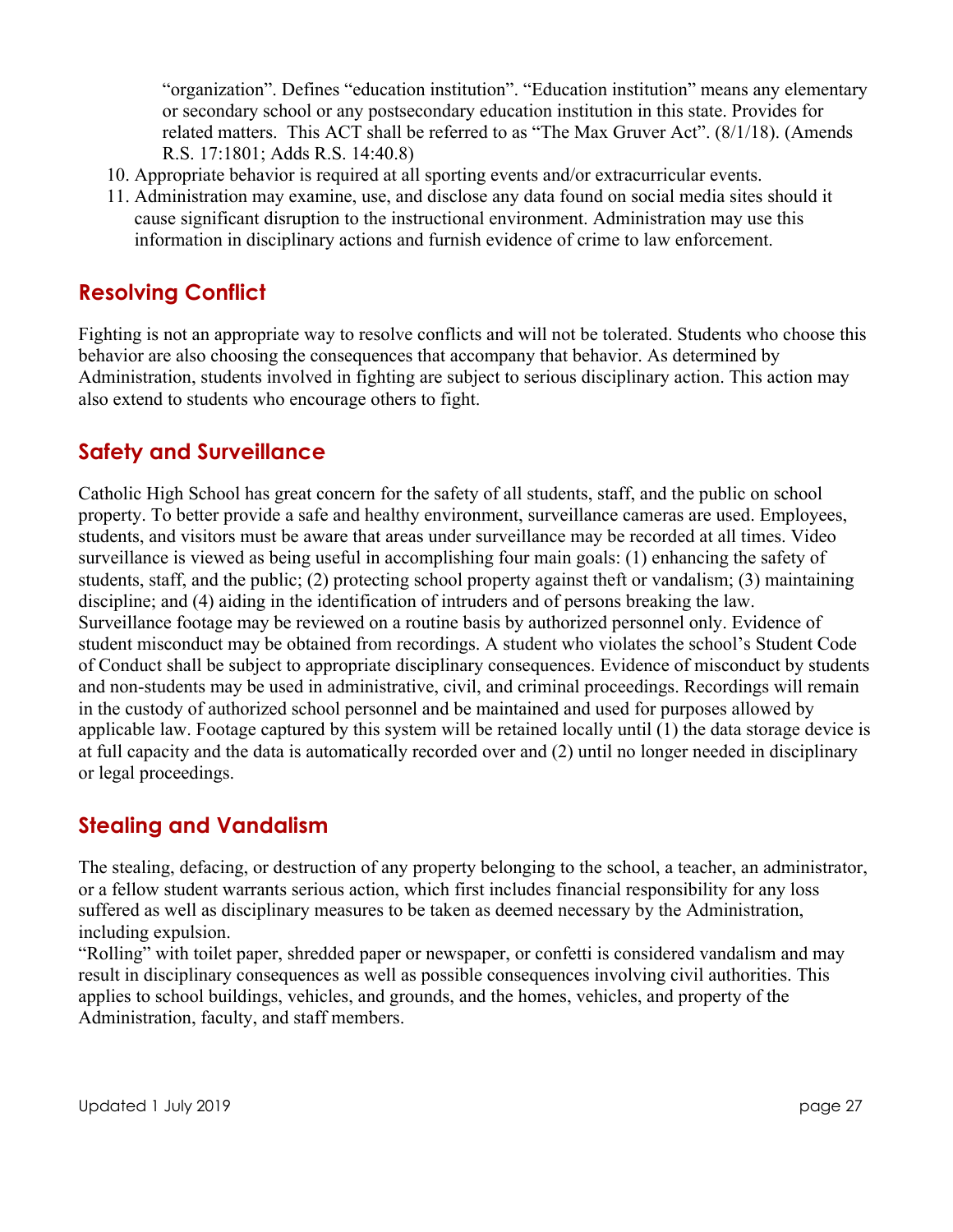## **Discipline Policy**

#### **Violations**

Violations are minor behavior infractions that occur in the open domain of the campus (outside of any classroom) and grooming and uniform infractions. Violations will be recorded and tracked via FACTS SIS (formerly RenWeb). Violations may include, but are not limited to, grooming and dress code violations, minor conduct violations during Mass, assemblies, and school functions, cafeteria violations, etc.

#### *Violation Consequences*

- Violations 1-3: Administrator, teacher, or staff member notifies the student and records the behavior in FACTS SIS (formerly RenWeb).
- Violations 4-5: 30-minute application detention to be served after school
- Violations 6-7: 2-hour conduct detention to be served on Saturday morning
- Violations 8-9: One-day suspension
- Violations beyond 9: Handled at the discretion of Administration and Dean of Students

#### **Detentions**

A student receiving a detention has the responsibility to bring the referral home to be signed by the parent or guardian and returned the next day. Further consequences are issued if the referral is not returned signed.

#### *Application Detentions*

Application detentions are issued by teachers and administrators as a consequence for not following the application of a rule or policy. Application detentions for high school students are served from 3:00 p.m. to 3:30 p.m. Monday through Thursday, as assigned. Middle school application detentions are served at lunch or other times during the school day as assigned. An accumulation of five application detentions per year results in a conduct detention.

#### *Conduct Detentions*

Conduct detentions are issued as a consequence for behavioral violations or for an accumulation of application detentions. These are served on designated Saturday mornings from 7:00 a.m. until 9:00 a.m., unless otherwise communicated by the Dean of Students. A student serving a conduct detention must report to the benches in front of the elementary wing no later than 7:00 a.m. Failure to serve a conduct detention on the assigned day will result in the issuance of a second conduct detention. Failure to serve both of these detentions as assigned will result in suspension.

| 1st conduct detention | 2-hour Saturday detention |
|-----------------------|---------------------------|
| 2nd conduct detention | 2-hour Saturday detention |
| 3rd conduct detention | 2-hour Saturday detention |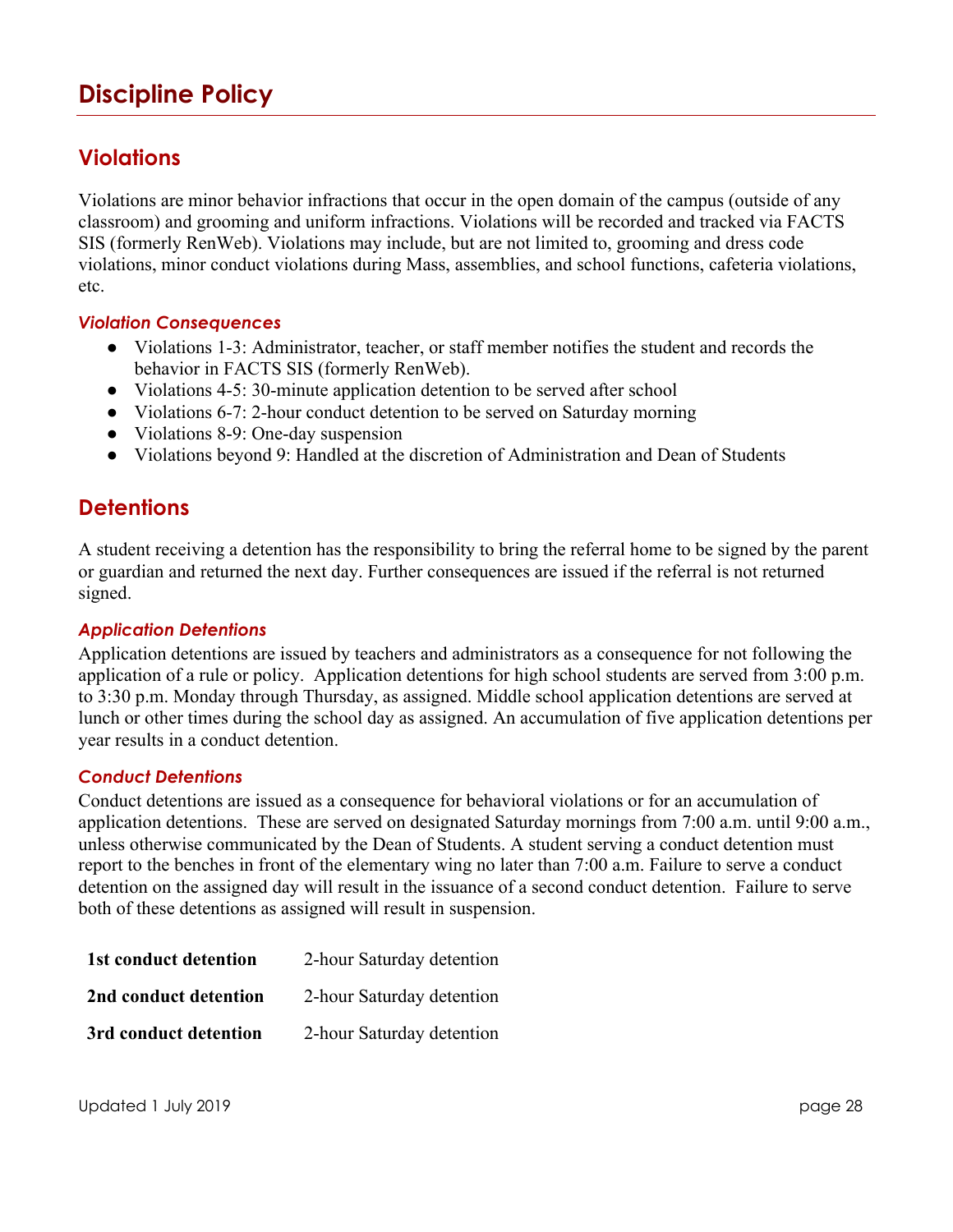| 4th conduct detention                                                                            | 2-hour Saturday detention and FACTS SIS (formerly RenWeb)<br>communication reviewing behavioral expectations.                    |  |  |
|--------------------------------------------------------------------------------------------------|----------------------------------------------------------------------------------------------------------------------------------|--|--|
| 5th conduct detention                                                                            | 1-day suspension; Student meets with Administration and/or Dean of<br>Students to discuss behavior expectations.                 |  |  |
| 6th conduct detention                                                                            | 2-day suspension; Meeting is set up with parents, Administration, and Dean<br>of Students to create discipline improvement plan. |  |  |
| 3-day suspension and expulsion hearing<br>7th conduct detention                                  |                                                                                                                                  |  |  |
| Conduct detentions will accumulate over the course of the year. The number of conduct detentions |                                                                                                                                  |  |  |

**received will NOT reset at the beginning of the second semester.**

### **Suspensions**

Students who have an out of school suspension remain off school property for the entire period of suspension and are counted absent. They are not allowed to participate in or attend any school-related activity, including school trips, for a length of time, pursuant to the number of days of the suspension.

A student serving an out-of-school suspension is allowed to make up tests with no penalty. The student is also allowed to make up certain assignments as determined by the teacher and the nature of the assignment. At the end of the quarter, percentage points will be deducted\* from the final numerical grade for each course the student takes, pursuant to the number of days of suspension. If an out-of-school suspension falls on a semester exam day, percentage points will be deducted from the most recent quarter average for each course, and the student will be required to take make up exams on the assigned make up exam days.

- $\bullet$  2%\* will be deducted and 3 days out from all extracurricular activities for a 1-day suspension
- 3%\* will be deducted and 1 week out from all extracurricular activities for a 2-day suspension
- $5\%$ <sup>\*</sup> will be deducted and 2 weeks out from all extracurricular activities for a 3-day suspension

Examples of student behavior that will result in immediate suspension or dismissal unless otherwise determined by administration include, but are not limited to, the following:

- Disobedience or defiance of authority.
- Disrespectful words or actions.
- Fighting or willfully harming another person.
- Dishonesty or theft.
- Leaving campus without permission.
- Excessive number of detentions.
- Use of, being under the influence of, possession of, or being in the company of persons in possession of alcohol, drugs, tobacco products, vaping products, or substances deemed potentially harmful by the Administration as well as buying or selling/attempting to buy or sell alcohol or drugs on campus or at school functions on or off campus.
- Possession of a firearm or dangerous weapon on campus or at a school-related activity.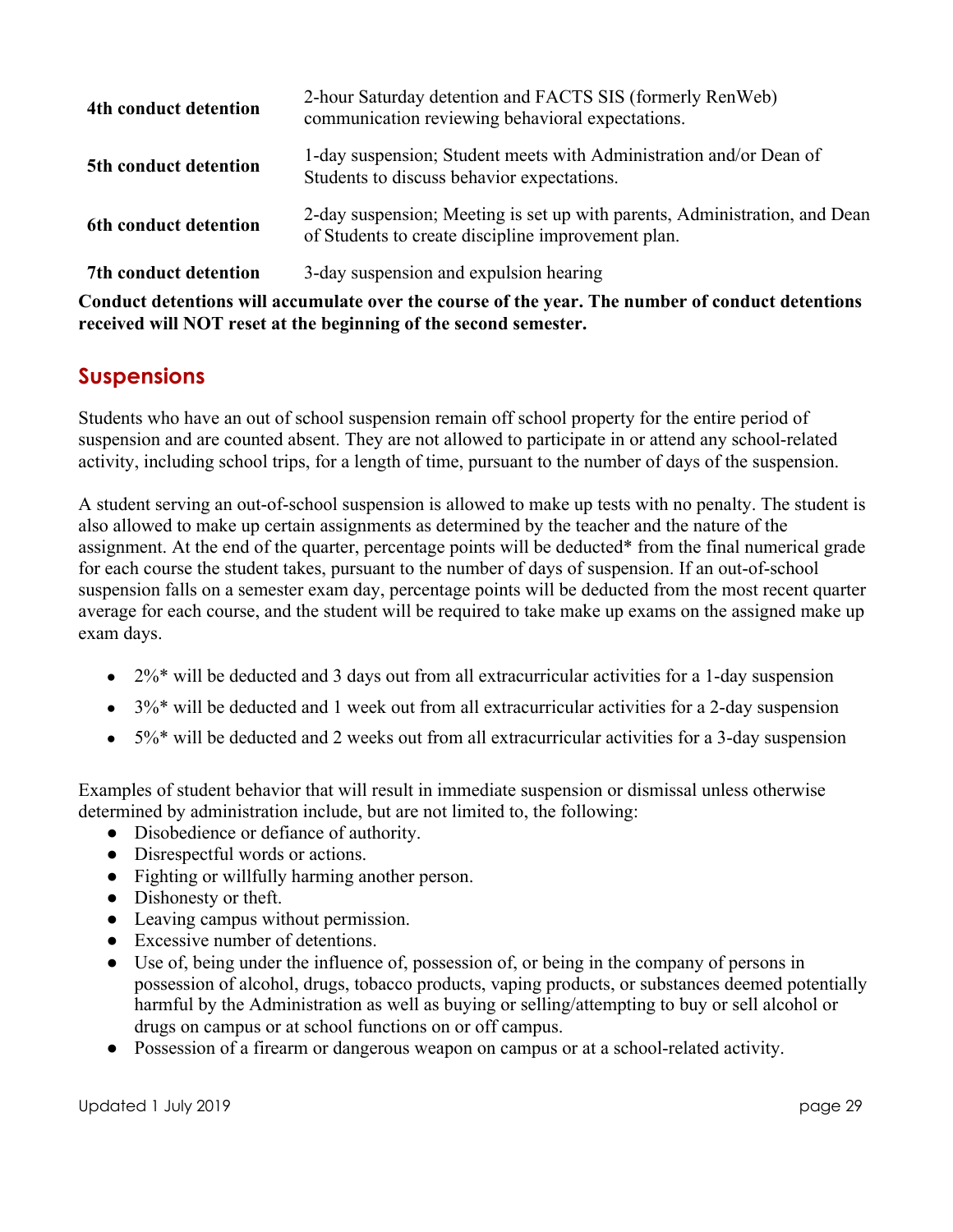- Conduct, whether on or off campus, that is detrimental to the safety of others or the reputation of the school.
- Destruction of property belonging to the Administration, faculty, or staff will result in an automatic 3-day out-of-school suspension.
- Excessive harassment and hazing or bullying.

Students with serious disciplinary incidents resulting in suspensions can be kept from participating in class or other extended school trips sponsored by Catholic High School.

### **Probation**

Students may be placed on probation for a single serious violation of school policy or for an accumulation of less serious violations as determined by the Administration. The terms of a student's probation are determined by the Administration and may include service work to the school on the student's own time. Violating the terms of the probation may lead to being suspended or dismissed, depending on the extenuating circumstances.

### **Expulsion**

Dismissal is the most serious consequence for violation of school policy because of its finality. It is important to understand that a student may be expelled for a single serious violation of school policy or for the accumulation of less serious violations depending on the circumstances surrounding the infraction(s). In the event of the dismissal of a student from Catholic High School, the procedure for dismissal as outlined by the Diocese of Lafayette will be followed.

#### *Expulsion Procedures*

- 1. The Principal is to notify the parents immediately by phone that the student is suspended for three days away from the campus and that expulsion is being seriously considered.
- 2. The Principal is to confer with the parents during the three days of suspension at which time an expulsion committee is formed.
- 3. The Principal then decides whether to reinstate the student, to put the student on probation, or to expel the student upon recommendation from a school expulsion committee.

## **Drug Testing and Controlled Substances Policy**

Catholic High School mandates student participation in its alcohol and drug-screening program. Students are subject to alcohol and drug screening through the utilization of a breathalyzer test, through urinalysis, or through screenings of hair samples. Catholic High utilizes Diocesan-approved, law enforcementrecommended breathalyzer devices. Catholic High employs an outside company for specimen collection and drug screening. Alcohol and drug screenings may be random or specific, based on a student's observable behavior (see below).

1. Controlled substances include alcohol, any other chemical substance not prescribed by a doctor and registered with the school office, or substances deemed potentially harmful by the Administration.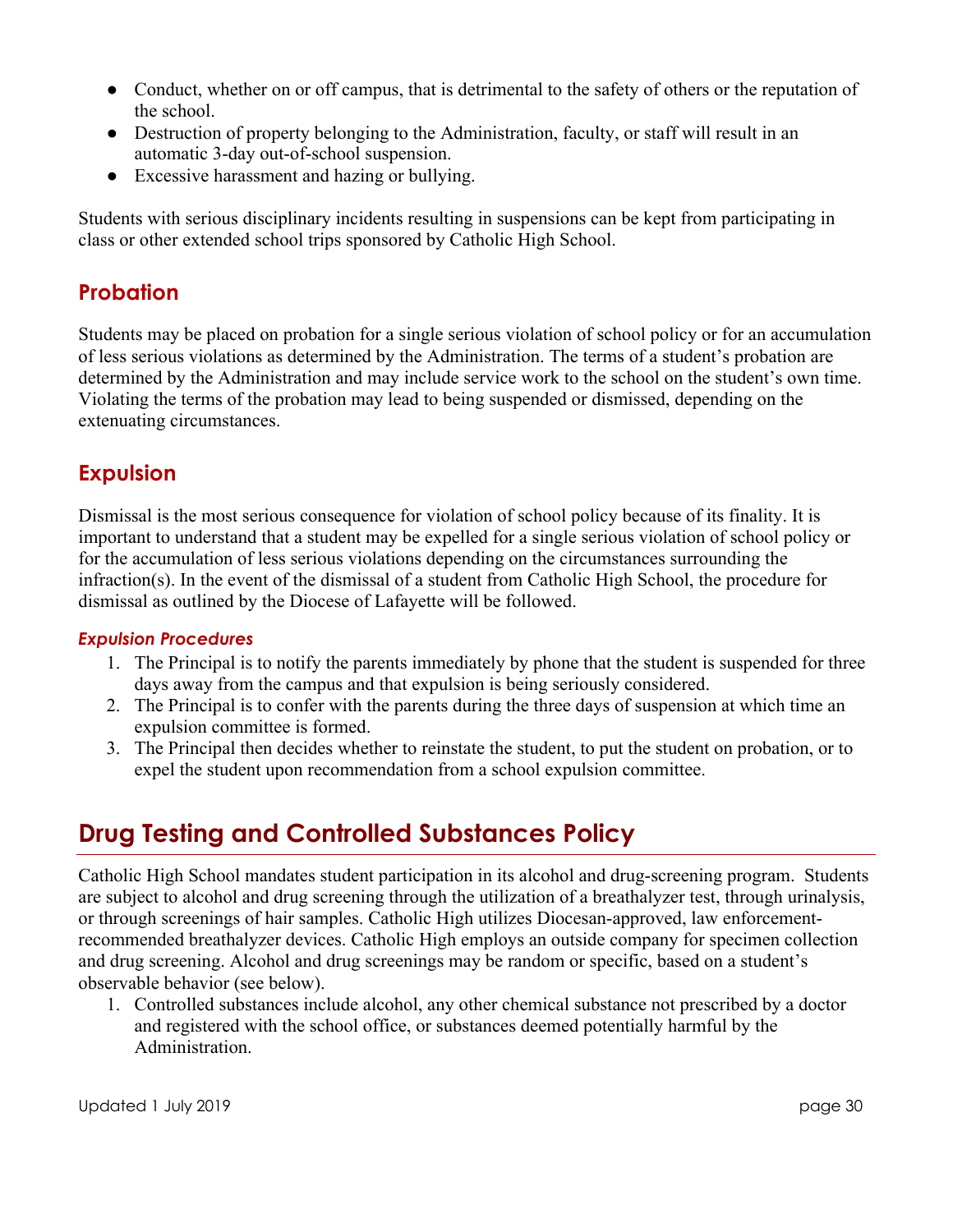- 2. Students must bring all medication, whether over-the-counter or prescription, to the school office with a note from a parent or doctor indicating the dosages necessary during school time. Medication must be brought to school in its original container/package. Students who are found to be taking medication without supervision in the office will be subject to disciplinary action as determined by Administration.
- 3. Use, possession, or being in the company of someone using a controlled substance on school property, at a school event, or when representing Catholic High at any event is considered a grave violation of school regulations. Any student violating this regulation is subject to dismissal from Catholic High School.
- 4. A student whose observable behavior would lead a faculty or staff member to conclude that the student appears to be under the influence of alcohol, marijuana, or any other drugs on campus or at any school-sponsored function or event on or off campus will be referred to the Administration. The Administration will determine the appropriate disciplinary measure to be taken.
- 5. Upon enrollment as a student at Catholic High School, parents consent to their child taking a test for screening controlled substances upon request of an administrator who believes there is reasonable cause to suspect a student's use of a controlled substance. In such cases, screenings are not published or announced.
- 6. Periodic checks of bags, lockers, desks, and automobiles are made by the Administration and/or by the Iberia Parish Sheriff's Department's trained narcotic detection dogs.

### **Rationale**

The goal of Catholic High's drug testing program is to deter students from using illegal drugs and alcohol. The consequences are designed to assist students in confronting alcohol and drug problems as well as to hold students accountable for breaking rules.

#### **Selection**

A set of random numbers is established and individually assigned for identity protection to all students in grades 6-12. Numbers are chosen randomly to facilitate testing on predetermined testing dates. Students may also be selected if, in the opinion of the Administration, their actions and attitudes show reasonable suspicion that they might be under the influence of a controlled substance. Student athletes are given preference for selection. Students in grades 4 and 5 may also be tested.

#### **Testing Procedures**

Testing may be conducted by CHS Administration and/or the Dean of Students. When a contracted company is used to conduct drug testing, they will conduct the urinalysis under the supervision of the CHS Administration. Students currently taking prescription drugs must notify Administration before the test. A urinalysis and test screen will determine if drugs are present in the sample. A standard screen covers a period of approximately thirty (30) days. Students refusing to participate will be subject to expulsion.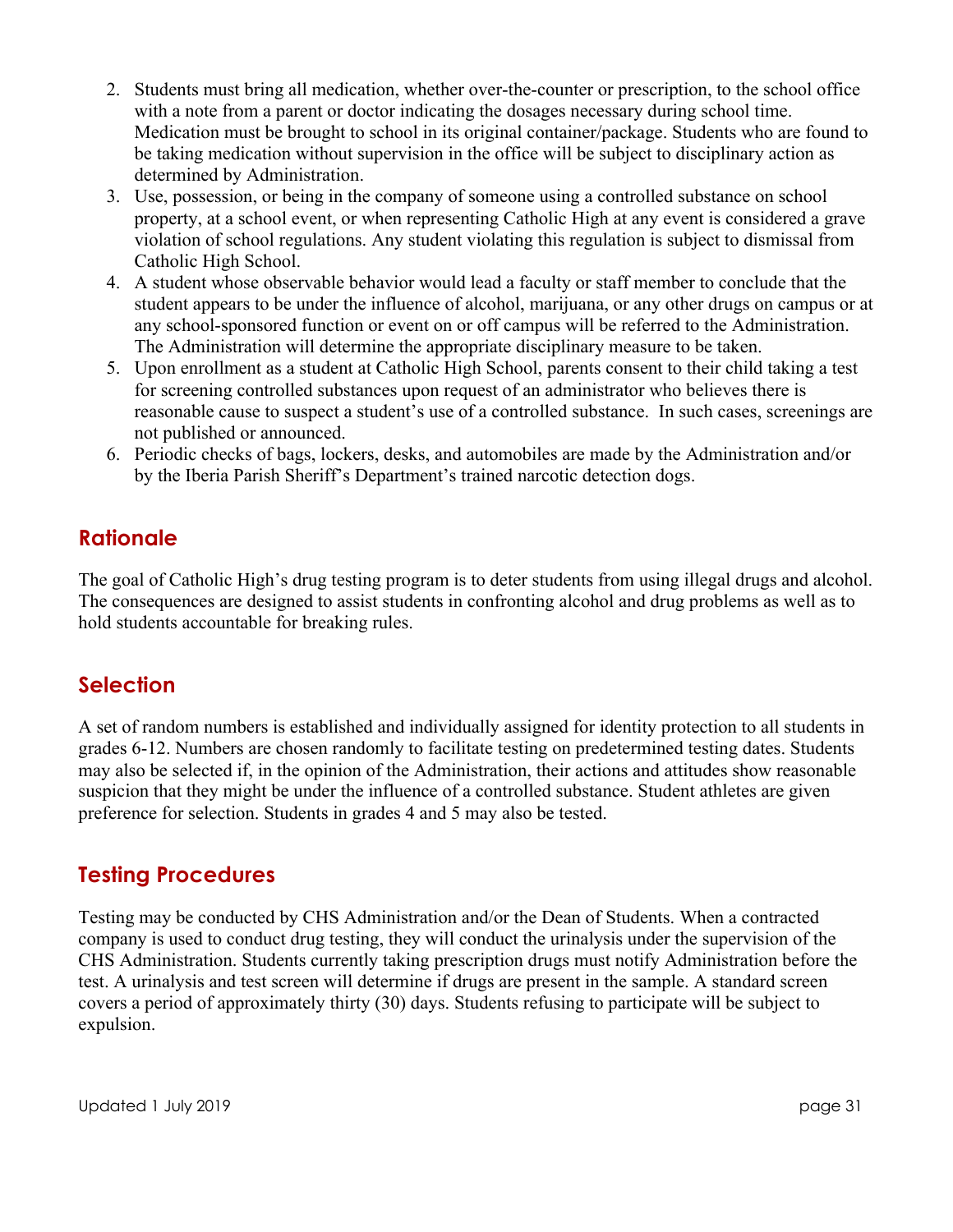#### **Notification**

Parents of all students tested will be notified by email that testing has taken place. The Dean of Students will receive the results from the testing company and will contact parent(s) of the students who tested positive. The parent(s) and student will meet with the Principal, Dean of Students, Assistant Principal, and Guidance Counselor to discuss the situation. The Guidance Counselor will provide parents/guardians with a list of available services for substance abuse in the community. For all positive test results, the school will begin re-testing sometime after 100 calendar days—in addition to the possibility that the student might be randomly selected.

### **Consequences**

Any student deliberately tampering with results, falsifying records, or attempting to make financial profit from this test procedure will be dismissed from CHS.

- A first positive test will result in the following consequences: a 3-day out-of-school suspension, a 2-week suspension from all extracurricular activities, and alcohol/drug assessment from a medical professional. Students will pay for regular testing and will be held accountable for 1 calendar year after the first positive test.
- A second positive test will result in the following consequence: a 3-day out-of-school suspension, a suspension from all extracurricular activities for up to 2 months, 5 or more counseling sessions, community service hours, possible expulsion.
- A third positive test will result in immediate expulsion.

## **Uniform Guidelines**

Wearing a Catholic High School official uniform is a privilege. It instills school pride, esprit de corps, a sense of unity, and discipline in students. Students in a Catholic High School uniform are representatives of the school. Conformity to uniform regulations should thus be considered a serious matter. All students are required to be in their complete uniform, worn in the appropriate manner (i.e. shirt tucked in, pants not sagging or too tight, shoe laces tied, etc.), every day, from arrival on campus, until the end of the school day.

The Administration of Catholic High is the official interpreter of dress code guidelines. Parents and students should check with the Administration before purchasing any school clothing that does not conform to these exact regulations. The words "official" and/or "approved" are used to designate apparel that has been deemed acceptable for wear at Catholic High School. These items are available for purchase at these authorized vendors: School Days, Educational Outfitters, and Lipari's Sporting Goods. Failure to comply with any of the following regulations on dress and appearance may result in students receiving a detention and/or being required to call parents to take them home. Class absence caused by having to remedy uniform or appearance infractions will be considered unexcused.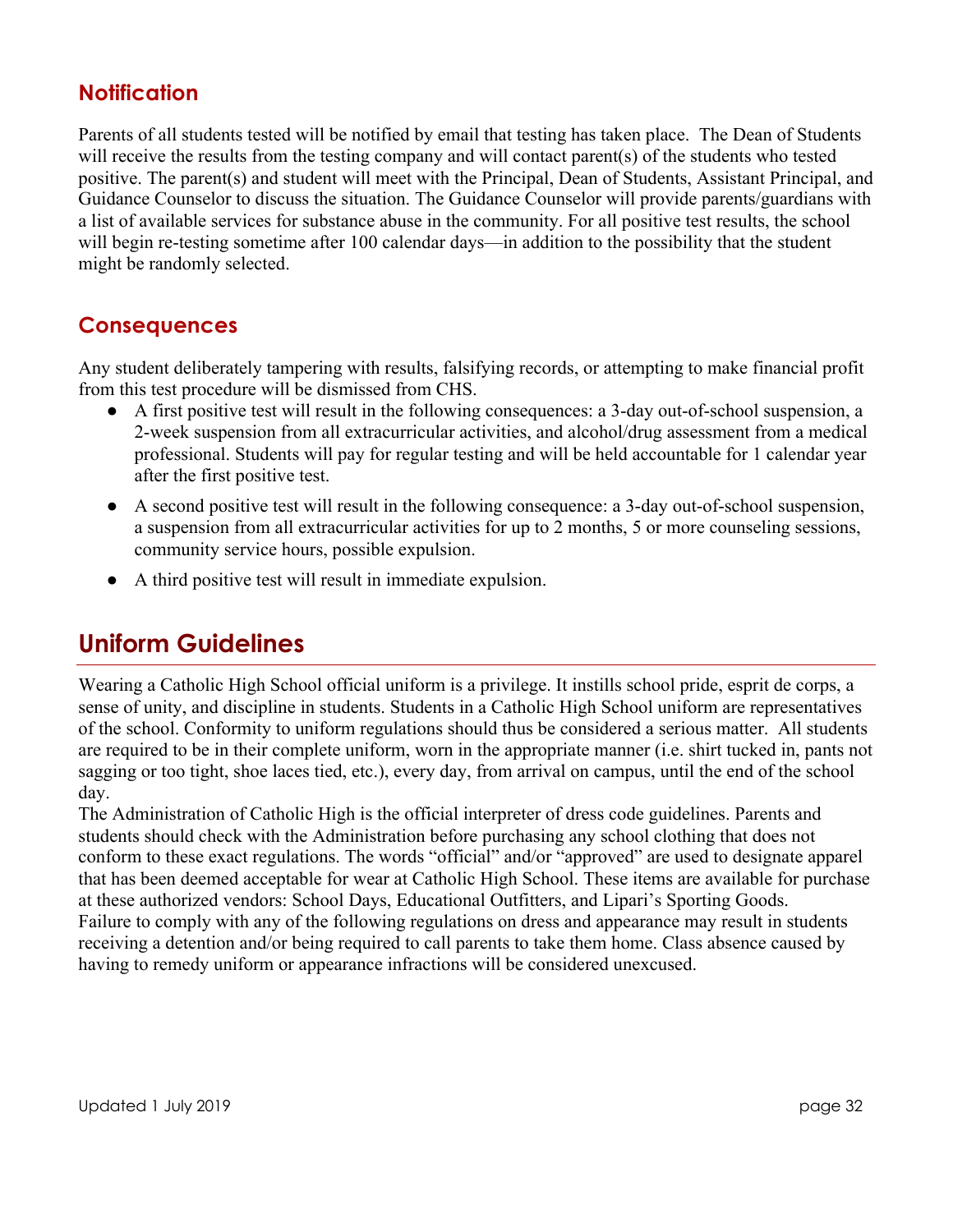## **General Uniform Guidelines**

- The official school crest logo must be 2.5" in height and positioned on the left front of all uniform shirts. Its color must be red on white shirts and white on red and black shirts.
- Shirts must remain tucked into uniform bottoms from the time a student arrives on campus until the dismissal bell.
- Only solid white, short-sleeve undershirts are permitted. Undergarments with logos or writing are not permitted. P.E. uniform t-shirts may not be worn as undergarments. Long-sleeve undershirts are not permitted with short-sleeve shirts.
- $\bullet$  A belt is required at all times with uniform pants. The belt is 1" or 1  $\frac{1}{4}$ " solid black leather with a plain metal belt buckle. No embellishments are permitted on either the belt or its buckle.
- All uniform pants and shorts must be hemmed with no slits in the side seams.
- Socks must be worn with uniform at all times and must be solid white, black, red, or gray. No-show socks are not permitted. Socks with logos are not permitted.
	- o Girls are permitted to wear white, black, and flesh colored opaque tights with uniform skirts. Socks *must* cover the ankle when wearing the uniform skirt.
	- o Boys must wear crew socks to the ankle or mid-calf. Students are not permitted to fold crew socks.
- Boots, cleats and hi-top basketball style shoes are not permitted.
- Administration has the final decision on whether or not a hairstyle is appropriate and meets school regulations.
	- o Girls' hair must be neat. No extreme hairstyles. No bleaching or dying of hair in an unnatural or distracting color. Hair ribbons and bows must be white, red, black, gray, or a combination of these colors. Other hair accessories must be black, brown, red, or white in color as well as neat and appropriate for a school setting. Colored headbands or feathers are not permitted.
	- o Boys must be clean-shaven. Beards, mustaches, or sideburns below the middle of the ear are not allowed. Hair must be off the collar, above the ear, and above the eyebrows without the use of styling products. Extreme hairstyles (including mohawks, ponytails, dreadlocks, etc.) are not permitted. Hair may not extend more than two inches off the head in any direction. Bleaching or dying of the hair is not permitted. Hair will not be partially shaved. Designs, lettering, or lines of any kind are not acceptable. An application detention will be issued for violations, and the student will be given two days to correct the haircut. If the problem becomes habitual, Administration may issue a conduct detention.
- Hats, caps, and sunglasses are not part of the school uniform and must not be brought on campus.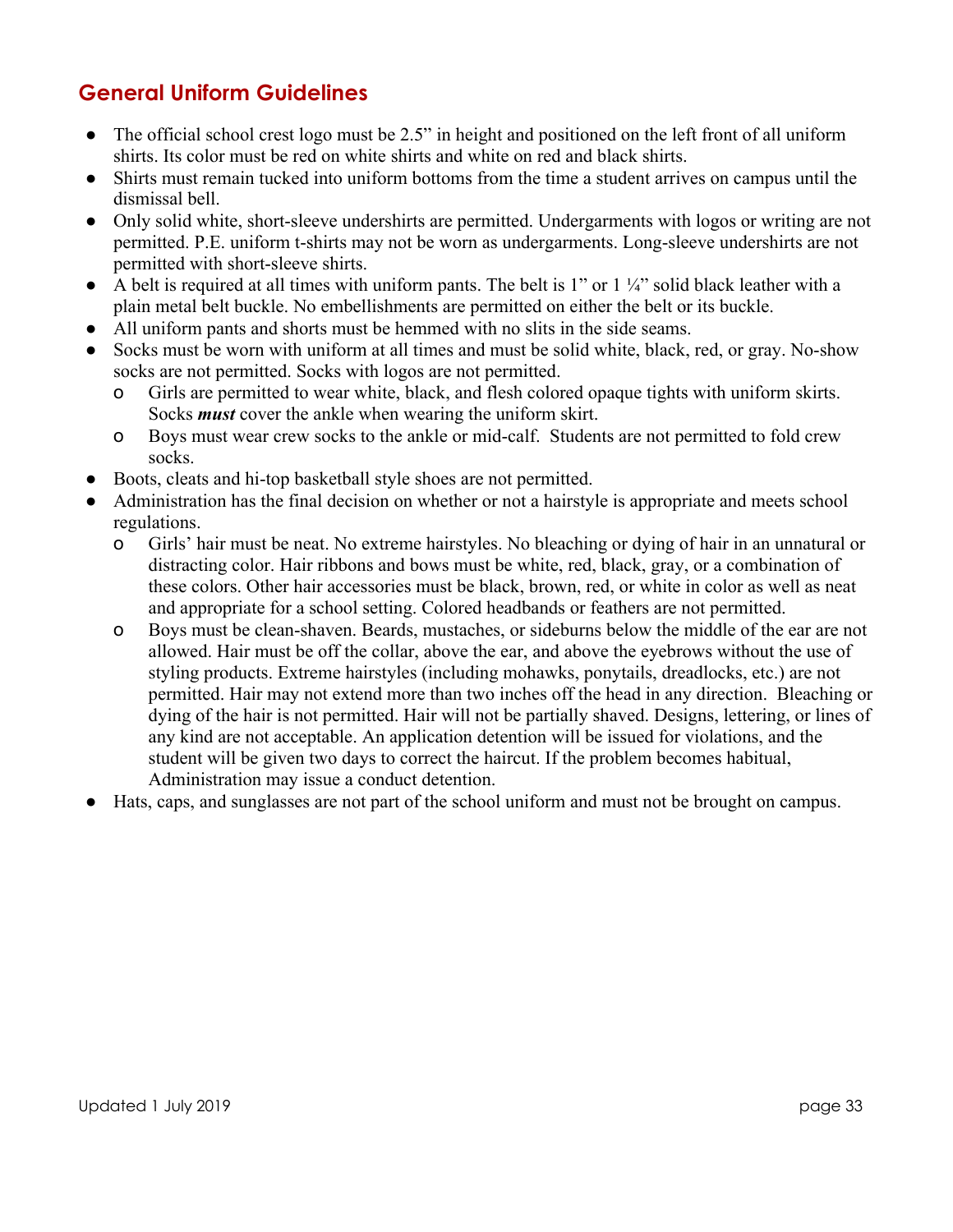### **Daily Uniform Regulations**

|                    | <b>Girls</b>                                                                                                                                                                                                                                                                                                                                                                                                                                                                                                                                       | <b>Boys</b>                                                                                                                                                                                                                                                                                                                                                                                                                                                                                                                                                                                                           |  |
|--------------------|----------------------------------------------------------------------------------------------------------------------------------------------------------------------------------------------------------------------------------------------------------------------------------------------------------------------------------------------------------------------------------------------------------------------------------------------------------------------------------------------------------------------------------------------------|-----------------------------------------------------------------------------------------------------------------------------------------------------------------------------------------------------------------------------------------------------------------------------------------------------------------------------------------------------------------------------------------------------------------------------------------------------------------------------------------------------------------------------------------------------------------------------------------------------------------------|--|
| <b>ACCESSORIES</b> | Jewelry, makeup, and nail polish must be simple,<br>reasonable, and not distracting for a school<br>setting. Only 2 holes per ear are allowed.<br>Administration will determine if jewelry,<br>makeup, and nail polish are appropriate. Fourth<br>and fifth grade girls may wear clear nail polish<br>or shades of reds, corals, and pinks. Make up in<br>grades 4-5 is not allowed.                                                                                                                                                               | Boys are not permitted to wear any type of<br>earring. Senior boys are permitted to wear their<br>class ring. Any neck cords/chains must be of<br>religious significance. Administration will<br>determine if jewelry is appropriate for a school<br>setting.                                                                                                                                                                                                                                                                                                                                                         |  |
| <b>SHIRTS</b>      | Red or white long or short sleeve official<br>polo-style shirt.<br>Black polo-style shirts may only be worn by<br>8th-12th grade students. High school girls<br>must wear them with skirts only.<br>White long or short sleeve official oxford<br>blouse.                                                                                                                                                                                                                                                                                          | Red or white long or short sleeve official<br>polo-style shirt.<br>Black polo-style shirts may be only worn by<br>8th-12th grade students.<br>White long or short sleeve official oxford<br>shirt.                                                                                                                                                                                                                                                                                                                                                                                                                    |  |
| <b>BOTTOMS</b>     | Catholic High regulation plaid skirt, no<br>$\bullet$<br>shorter than three inches in length above the<br>floor when kneeling. Measurement should be<br>taken all the way around the floor, as some<br>skirts rise up in the back.<br>High school pants must be Elderwear We<br>Care-Becky Thatcher or Rifle/Kaynee solid<br>black long pants.<br>Elementary and middle school girls are<br>required to wear regulation Elderwear We<br>Care-Becky Thatcher or Rifle/Kaynee solid<br>gray long pants (same as high school girls,<br>only in grey). | Pants are to be worn at the waistline and<br>$\bullet$<br>must be of the proper size and length. The<br>faculty and Administration judgment will<br>determine if there is an infringement of this<br>rule.<br><b>High school</b> pants must be charcoal gray<br>Elderwear-Mark Twain (50% polyester, 25%<br>acrylic, and $25\%$ rayon) or A+ long pants.<br><b>Elementary and middle school boys' pants</b><br>must be long gray Tom Sawyer, Elder, or<br>RK Rifle/Kaynee pants, or they may wear<br>regulation uniform shorts in Tom Sawyer or<br>Elder Brands that are no more than three<br>inches above the knee. |  |
|                    | <b>High School</b> students may wear a low $\Delta H$ RI $\Delta C$ K lace up shoe. There must be no other color                                                                                                                                                                                                                                                                                                                                                                                                                                   |                                                                                                                                                                                                                                                                                                                                                                                                                                                                                                                                                                                                                       |  |

*High School* students may wear a low ALL BLACK lace up shoe. There must be no other color visible on any part of the ALL BLACK shoe. Shoes must be worn in the proper manner with heels inside the shoe at all times. Students will be required to purchase new shoes if the structural integrity of the shoe has been compromised and the shoe can no longer be worn properly. Lace up shoes must be tied. *Elementary and Middle School* students may wear solid black tennis shoes. Tennis shoes must be laced and tied and on feet properly at all times. Shoelaces must be the same color as the shoe.

**SHOES**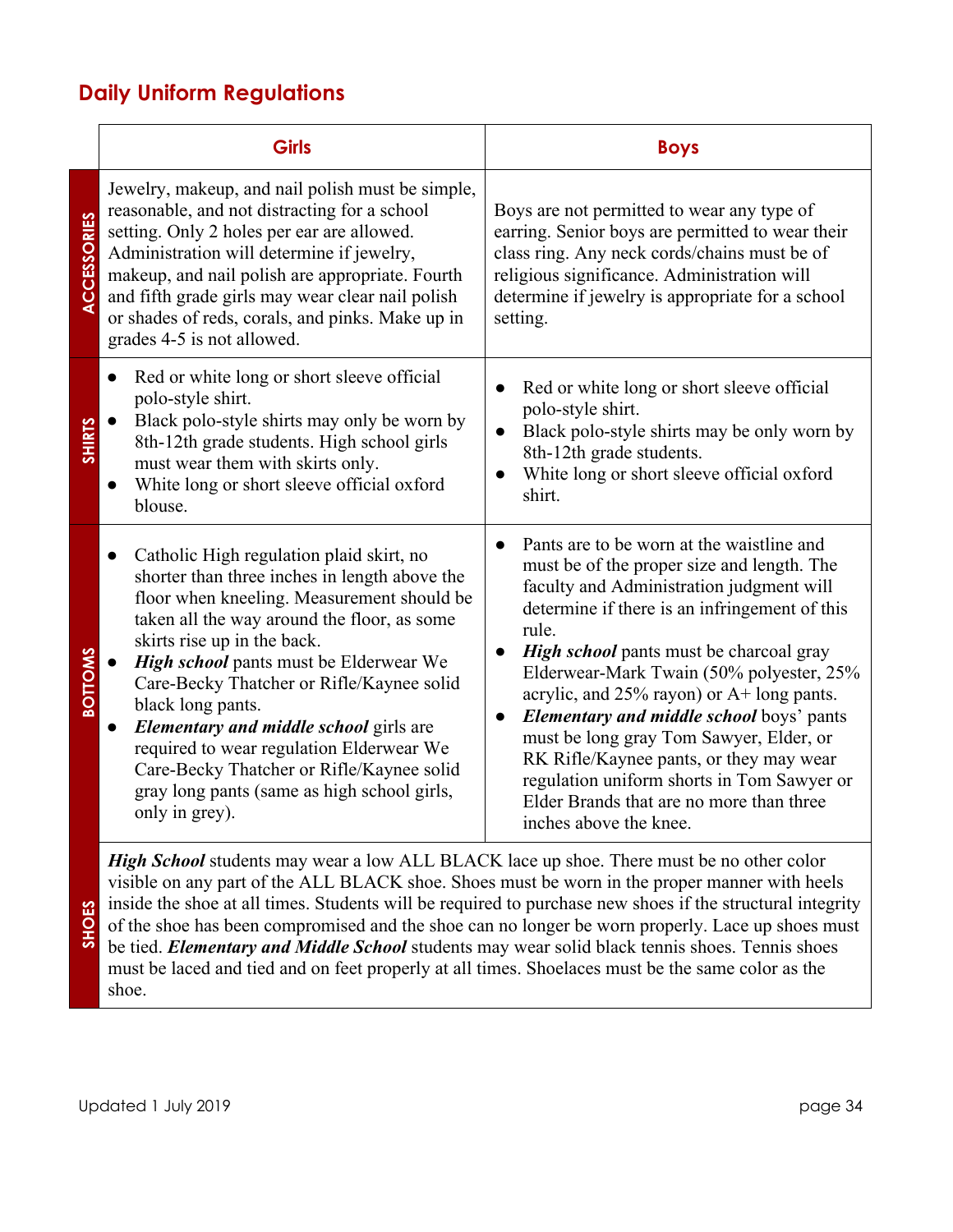## **Dress Uniform Regulations**

The following guidelines must be followed when a student is wearing the "dress uniform." Failure to follow these guidelines on dress uniform days will result in an application detention.

|                | <b>Girls</b>                                                                                                                                                                                                                                                                                                                                                                      | <b>Boys</b>                                                                                                                                                                                                                                                                                                                                                                                                                                                                                                                                              |
|----------------|-----------------------------------------------------------------------------------------------------------------------------------------------------------------------------------------------------------------------------------------------------------------------------------------------------------------------------------------------------------------------------------|----------------------------------------------------------------------------------------------------------------------------------------------------------------------------------------------------------------------------------------------------------------------------------------------------------------------------------------------------------------------------------------------------------------------------------------------------------------------------------------------------------------------------------------------------------|
| <b>SHIRTS</b>  | Official uniform long or short-sleeve plain<br>white oxford blouse.<br>Official red school sweater or cardigan for<br>girls OR an official Letterman's jacket<br>may be worn with the dress uniform on<br>cold mornings.                                                                                                                                                          | Official uniform long or short-sleeve plain white<br>oxford shirt will all buttons buttoned and shirt<br>sleeves unrolled.<br>Official uniform ties must be worn correctly and at<br>the appropriate length. The 2014-2015 school year<br>was the final year that the "old" tie could be worn.<br>Students in grades 4-8 will be allowed to remove<br>their ties and unbutton the top button after the<br>completion of Mass.<br>Official black school sweater for boys OR<br>Letterman's jacket may be worn with the dress<br>uniform on cold mornings. |
| <b>BOTTOMS</b> | Full-length uniform pants with regulation<br>belt OR plaid regulation skirt of the<br>appropriate length.                                                                                                                                                                                                                                                                         | Full-length uniform pants with regulation belt.                                                                                                                                                                                                                                                                                                                                                                                                                                                                                                          |
| SHOES          | <b>High School</b> - The only acceptable dress<br>shoe is a solid black leather dress shoe.<br>Shoes must have a closed back. The heel of<br>the dress shoe may not exceed two inches.<br>Boots and booties are not permitted.<br><b>Elementary and Middle School - Solid</b><br>black tennis shoes are permitted on mass<br>day for grades 4-8 only. Boots are not<br>permitted. | <b>High School</b> - The only acceptable dress shoe is a<br>low, solid black leather dress shoe. Shoes must<br>have a closed back.<br><b>Elementary and Middle School - Solid black</b><br>tennis shoes are permitted on mass day for grades<br>4-8 only. Boots are not permitted.                                                                                                                                                                                                                                                                       |

#### **Outerwear**

From the time a student arrives on campus until the dismissal bell, only the following outerwear garments are permitted:

- Official Catholic High School sweater (purchased from an official vendor; black for boys and red for girls)
- Official Catholic High School black, gray, or red fleece jacket or half-zip pullover (purchased from an authorized vendor)
- Official Catholic High School sweatshirt (purchased from an authorized vendor)
- Letterman jacket
- Official team or organization outerwear may be worn with coach/moderator approval.
- Blankets are not considered outerwear and, therefore, are prohibited.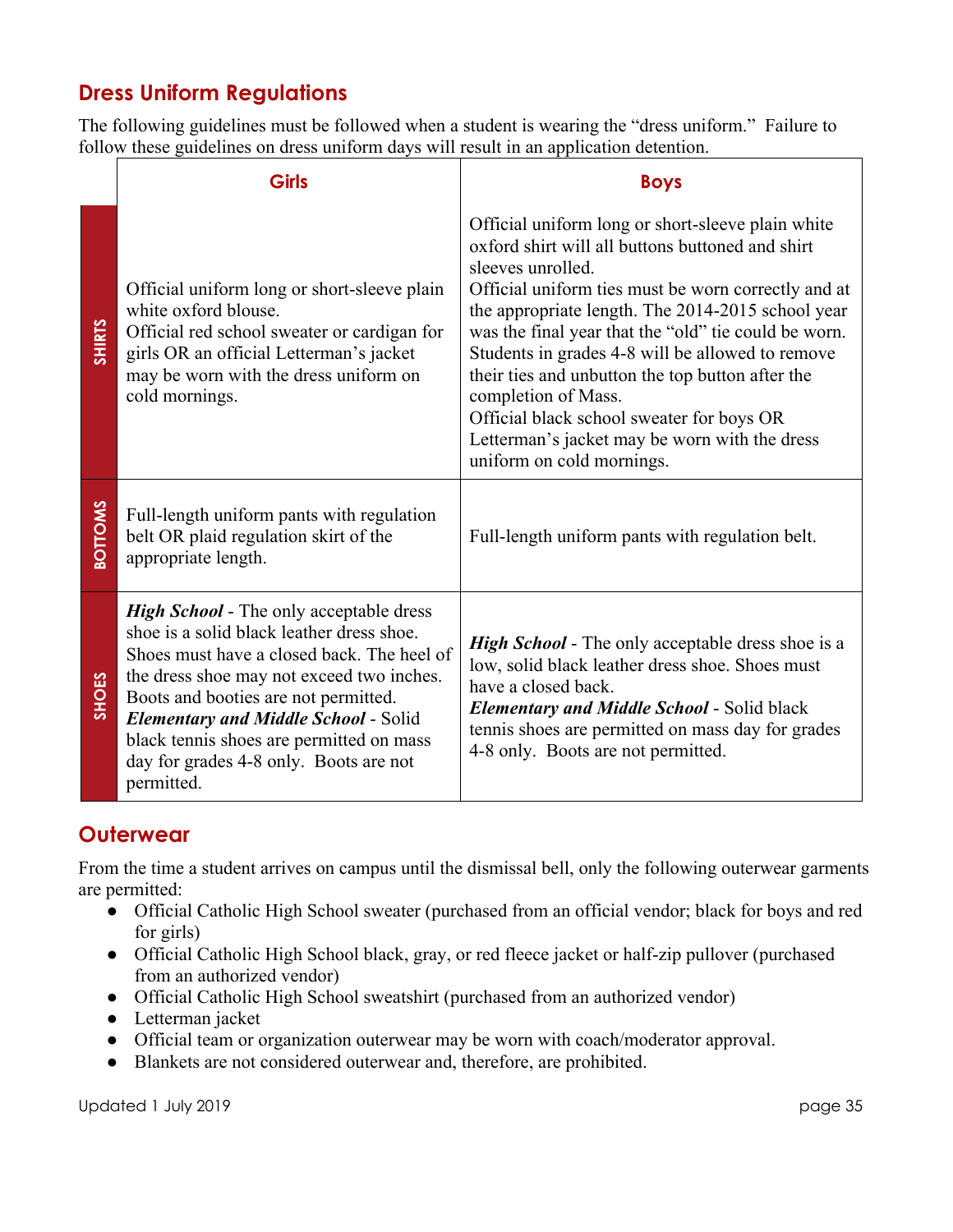#### **Extreme Cold Weather**

During extremely cold weather, students may be allowed to wear a wider selection of appropriate outerwear on campus. Students are to remove these garments **prior to** entering any building (main building, cafeteria, library, gym, etc.). Letterman jackets are permitted in the building during cold weather days.

#### **Out-of-Uniform Pass**

Out-of-uniform passes will be issued at the discretion of the student's building-level administrator. Any approved alteration of the school uniform must not alter the color of the official school uniform. If a student must wear a different shoe, that shoe must be of the same color as the uniform regulation shoe. Shoe passes will be issued for no more than two days. After this period, it is the student's responsibility to purchase a new pair of regulation shoes. A long-term out-of-uniform request must be accompanied by a letter from a physician with a detailed explanation of the purpose and time frame for the out-of-uniform pass.

#### **Special Dress Days**

**Current year** spirit shirts are allowed with uniform bottoms on specifically designated days. Shirts MUST be tucked in, and the rest of uniform must be worn on these says. Additional dress days will be allowed at the discretion of administration. Guidelines will be provided in advance.

#### **Pay-to-Dress Guidelines**

Pay-to-dress days will be held on the first Monday of each month. No article of the uniform is allowed on pay-to-dress days for students who choose to pay. Students who choose to participate in pay-to-dress days must abide by the following dress guidelines which are aligned with our standard dress code for students: no tank tops, sunglasses, baseball caps, jeans with holes, pajama pants, flip flops, or jogging pants are permitted. Shoes must have a back. Clothing that is political in nature is not permitted. Clothing that is too revealing or tight is not permitted. Shorts that are no more than three inches above the knee are only allowed for students in grades 4-8 who can wear shorts on a normal school.

#### **P.E. Uniforms**

All students are to wear regulation P.E. uniforms that consist of the P.E. shirt and shorts that are available through the Physical Education Department at Catholic High School. Jewelry of any kind is not permitted during P.E. class. Freshmen must come to school in full school uniform, including regulation shoes, and must change into their PE uniforms at the beginning of first period PE.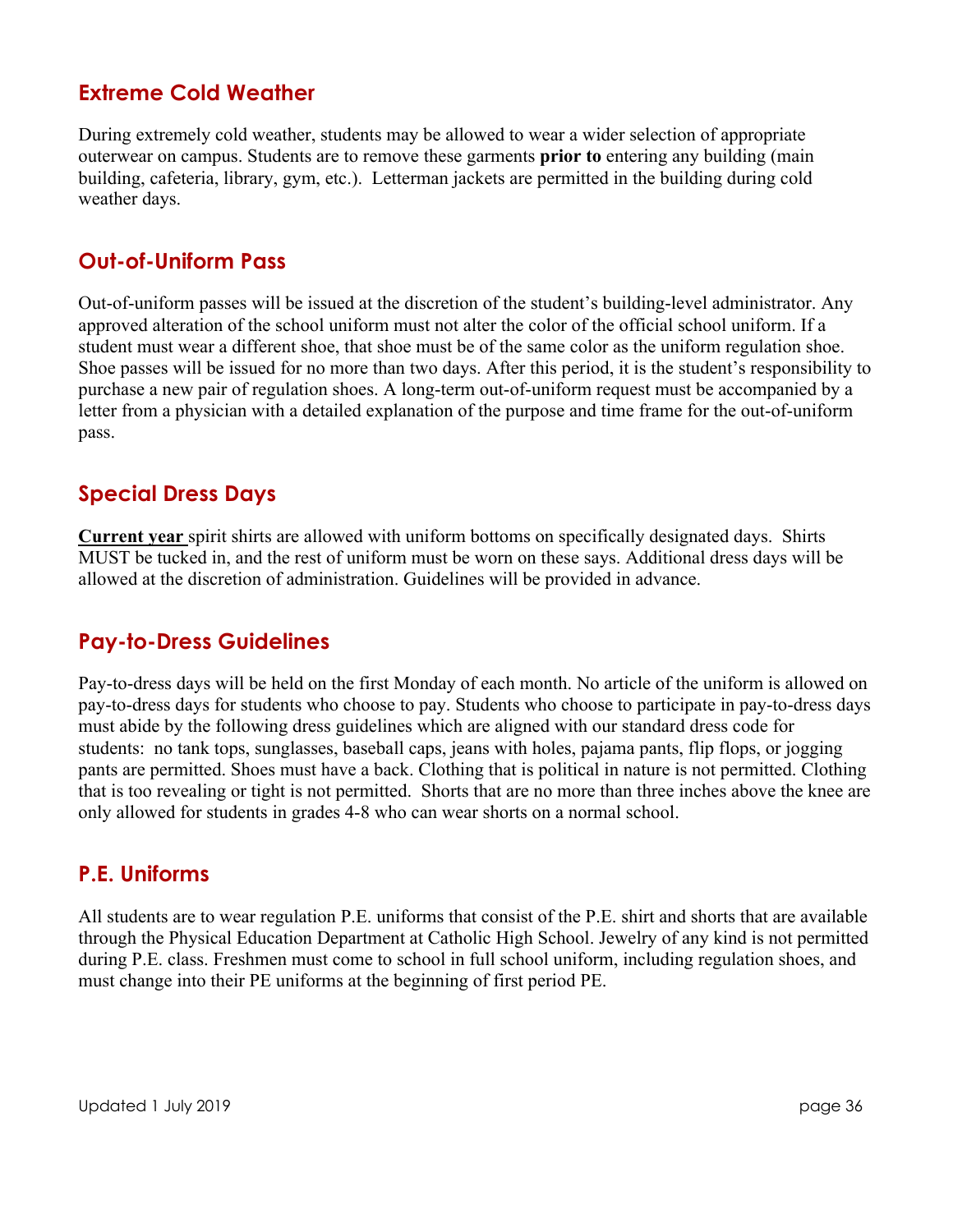## **Tattoos and Body-Piercing**

Visible tattoos and body-piercing of any kind are not permitted. Writing or drawing on the body or uniform is not permitted. The Athletic Handbook may have additional guidelines specific to sports uniforms and athletic events.

## **General Policies**

## **Asbestos**

In accordance with the Asbestos Hazardous Emergency Relief Act (AHERA), a Management Plan has been prepared and approved by the State Department of Environmental Quality (DEQ) and is administered by trained and qualified personnel. This management plan is available for review in the high school main office upon request during regular school hours.

## **Athletic Eligibility**

Catholic High School is a member of the Louisiana High School Athletic Association (LHSAA).

Consequently, a CHS student-athlete must:

- Be a good citizen. A student must meet eligibility requirements and be in good standing with the school.
- Be a bona fide student. A player must be a bona fide student of an LHSAA member high school (as is Catholic High) by being properly enrolled in the school and must be in regular attendance at that school.
- Not be 19 years of age before September 1 of the current year.
- Meet the requirements of the birth certificate rule. A birth certificate shall be required of students who take part in high school athletics. Copies will be kept on file in the Athletic Director's office.
- Complete eligibility within 8 consecutive semesters after entering 9th grade.
- Meet the requirements of the LHSAA scholastic rule.
	- o To be eligible for the first semester of the school year, a student shall have earned at least six units from the previous year which shall be listed on the student's official transcript and shall have earned at least a "C" average when considering all "graded" subjects.
	- o To be eligible for the second semester of the school year, a student shall pass at least six subjects from the first semester.
- Not take part in any branch of athletics not sponsored by the school while a member of a school team or squad in that same sport.
- Not have competed under a false name for money or merchandise of value, and have observed all other provisions of the amateur rule.
- Have the following paperwork complete before he/she is eligible for tryouts and/or any other athletic participation: LHSAA physical form, LHSAA athletic participation form, LHSAA substance abuse/misuse contract, and a Catholic High medical release.
- LHSAA governs athletics in grades 9-12. Catholic High extends these guidelines to include athletes in all grades.

Updated 1 July 2019 page 37 Information regarding athletics is contained in the CHS Athletic Handbook.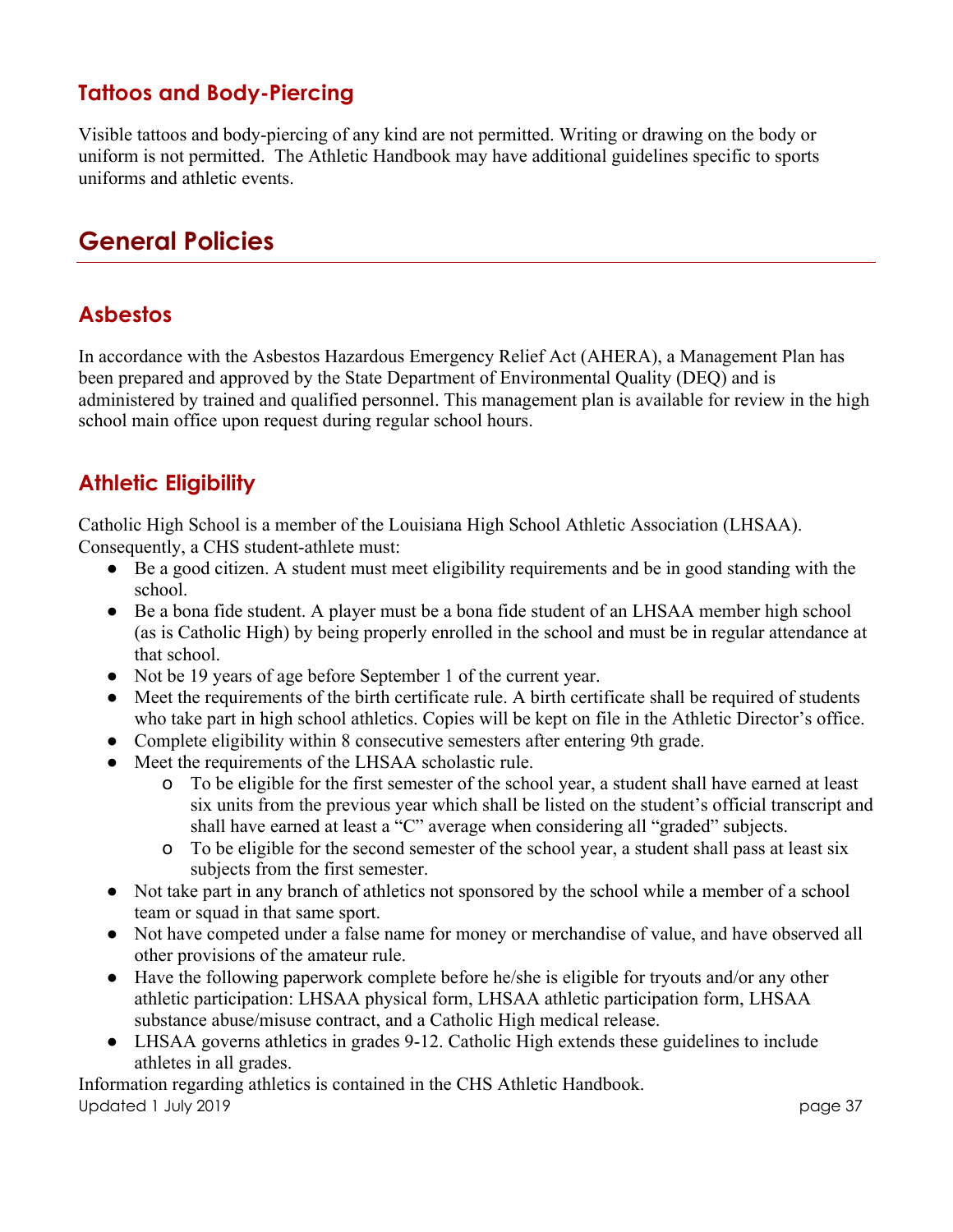#### **Automobiles and Parking**

Each student must register the car he/she intends to drive to school with the office at the beginning of the year. Students must purchase a parking permit which must be hung from the rearview mirror of the automobile. The number on the tag corresponds to the student's assigned parking spot. There is a fee of \$50.00 for parking permits prior to the first day of student orientation. Permits purchased after midterm will cost \$25.00. Replacement cost is \$5.00. Administrators make periodic checks of the parking lot, and student parking violators will receive an application detention. A student with three or more parking violations will receive additional consequences.

Automobiles with stickers deemed inappropriate by Administration will not be allowed to park on campus. Cars driven to school must be parked, locked, and vacated upon the student's arrival at school. There is to be no returning to cars without permission from the Administration until dismissal from school. There is to be no loitering in the parking lot at any time. Students and parents must observe the campus speed limit of 10 mph.

Catholic High School assumes no liability for damages to any car, motorcycle, or bicycle of any student or any materials left in or connected to these vehicles damaged by acts of vandalism, accidents, theft, storms, etc. Students are advised not to leave automobiles on campus while they are attending overnight activities.

Students and parents must observe designated parking areas. Students may not park in the faculty area. Cars must not be parked so as to block a driveway or another car, must not be parked parallel so as to use more than one parking space, and must not be parked on any grassy area.

Students and parents should observe the one-way entrance and exit signs for the parking lot along de La Salle Drive. Students and parents should not drive across the grass medians.

The parking lot at the Admiral Doyle Drive/Bank Street entrance to the campus is reserved for faculty and visitors to the Administration building. *This parking lot is not to be used to drop off or pick up of students.*

Failure to follow any of these guidelines may result in loss of campus driving/ parking privileges and/or other disciplinary action as determined by the Administration.

## **Cafeteria**

The Food and Nutrition Program of the Diocese of Lafayette manages the school cafeteria. The purpose of the Food and Nutrition Program at CHS is to ensure the service of attractive and nutritious meals and to comply with federal, state, and local regulations.

- 1. All elementary students in grades 4 5 are required to participate in the school lunch program and will be billed monthly.
- 2. All students will be required to pay for lunch in advance. This advance payment shall establish a food service account for the student.
- 3. The School Food and Nutrition Manager will bill the students as needed for food purchases. The food service bill will be sent home during homeroom with instructions to make checks payable to School Nutrition Program.
- 4. The school issued identification card will serve as each student's food service card. The food service cashier will scan the card as the student leaves the serving line. Students may not borrow or loan student identification cards. This is prohibited by federal and state regulations. Students who borrow another student's identification card will be disciplined.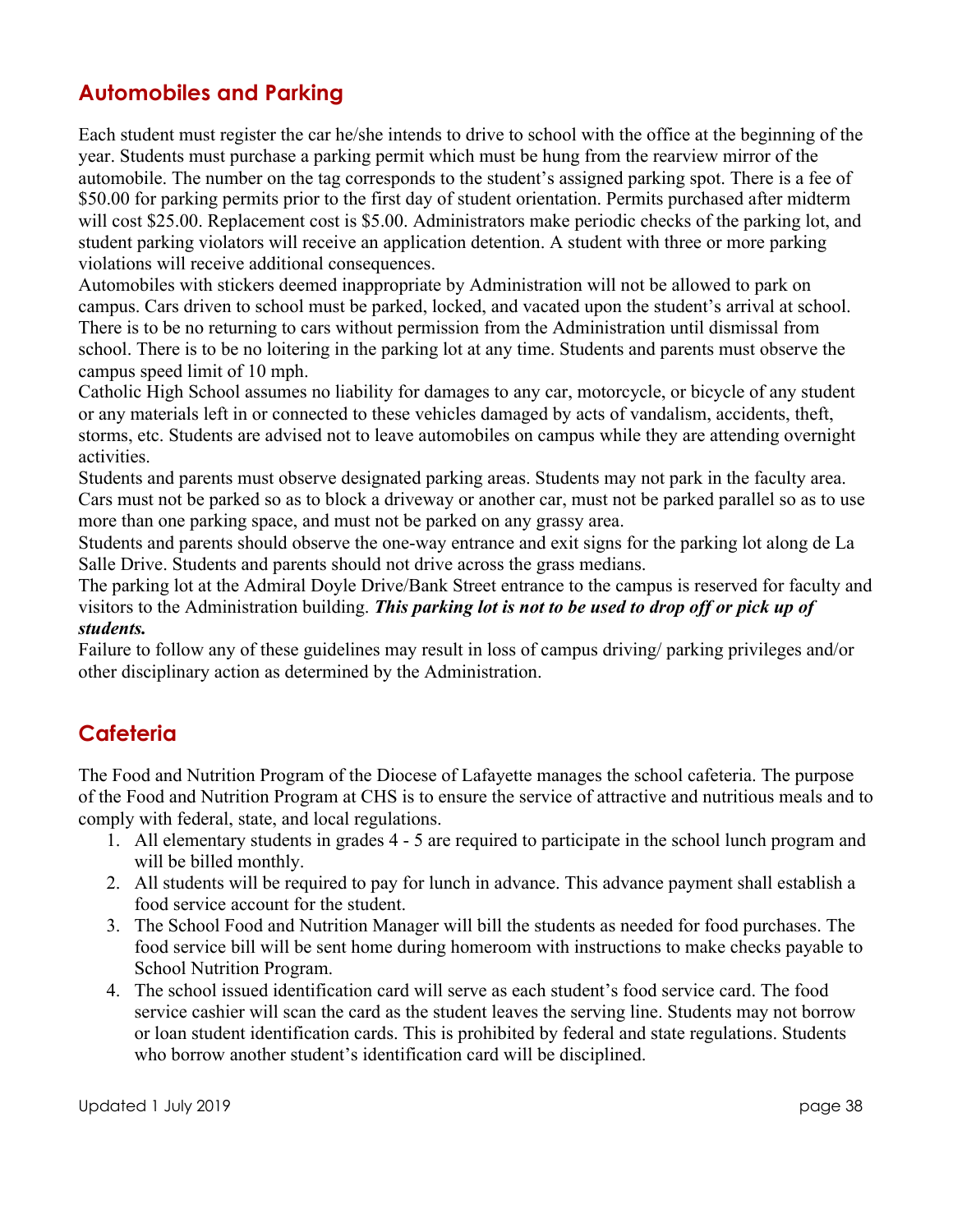- 5. Food service charges are withdrawn as the student receives a meal. Extras or seconds will be sold, and when purchased by the student, the appropriate amount will be deducted from the student's food service account. This will leave a balance, which may not cover meals for the remainder of the month. Whenever the balance becomes low, the student will be told to make another advance payment.
- 6. Parents who want the food service account used only for the purchase of a single meal daily should notify the School Nutrition Manager. In accordance with state policy, extra servings or second meals can only be purchased along with a subsidized lunch. Milk and juice are exceptions.
- 7. Inappropriate behavior or rudeness to cafeteria personnel will result in disciplinary actions.
- 8. Students with an outstanding balance will not be allowed to take exams and will be given an incomplete (I) on their report card.

## **Calls and Emergencies**

Since the use of cell phones is not allowed on campus during school hours, the school makes a telephone available for use by students in each building level office for school business and emergencies ONLY. ONLY in the case of medical or other such emergencies may students be contacted at school.

## **Conduct on Buses**

Catholic High students must comply with the regulations of Iberia Parish concerning conduct on school buses. Each bus driver will make riders aware of the regulations for his/her bus. The bus driver will report those students who are in violation to the Administration of CHS for appropriate disciplinary measures.

### **Copies**

Catholic High students must use the copy machine in the library when it is necessary they make copies. Students may not ask building secretaries to make copies. Students may not go to teacher workrooms, offices, or the Guidance department to make copies.

#### **Crisis Plan**

Catholic High has a detailed crisis plan in place. Faculty have been inserviced, and students must follow faculty/administrative directives. Plans are posted in all rooms and periodic drills are held. In the event of an emergency, all entrances to the school grounds will be sealed and no one allowed in or out except under the advisement of the proper authorities. Procedural communications will be provided through the usual outlets as deemed prudent (email, websites, school blog, media outlets, etc.).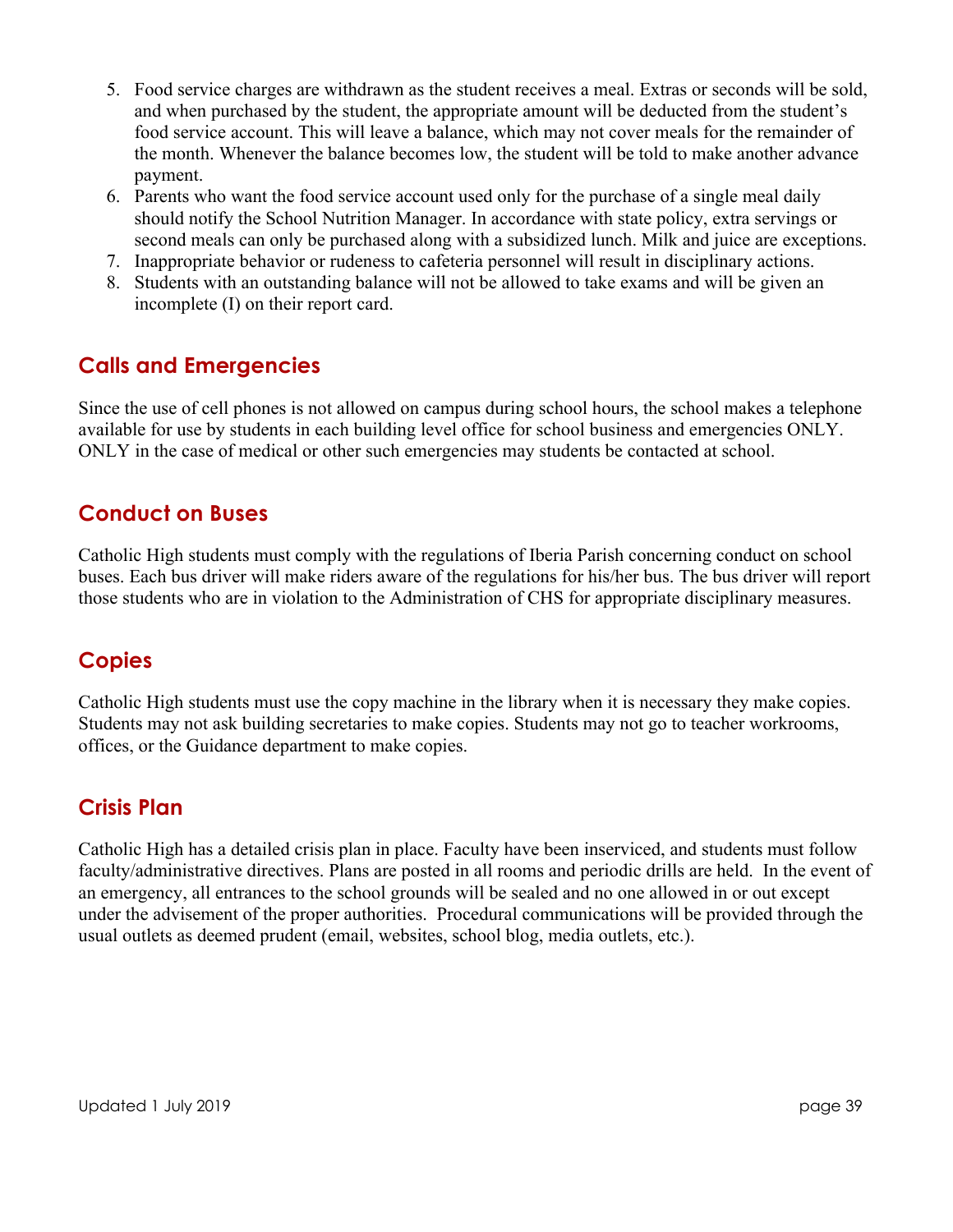#### **Dances and Socials**

#### *Attendance*

- 1. Student ID cards may be required for students' admittance to a dance.
- 2. Anyone who is a non-Catholic High student seeking admittance must follow the procedure for admittance obtained from Administration.
- 3. Appropriate dress is required whether the dance is casual, semi-formal, or formal.
- 4. Once a student leaves the dance, he/she must leave the property.
- 5. Students must pay attention to announcements regarding the dress, time, place, price, and duration of a particular dance.
- 6. Students and their dates must adhere to normal school rules regarding conduct during dances.
- 7. Failure to follow these guidelines may result in expulsion from the dance by the designated school official, an accompanying phone call to the parents, and/or other disciplinary actions.
- 8. Special dances (Homecoming, Prom, etc.) may have guidelines other than those mentioned above.
- 9. Party buses are not allowed on campus.
- 10. No student below the 9th grade will be admitted to high school dances. Students and their dates must be inside 30 minutes after the posted start time and may not leave the dance until the posted end time.
- 11. Only Catholic High students in grades 6-8 may attend mixers for these grades. Ordinarily, these mixers are from 7:30 pm to 10:00 pm. Students must be inside by 8:00 pm and must remain until 10:00 pm.
- 12. Students are subject to random Breathalyzer checks at all dances.

#### *Dress Guidelines and Procedures*

All dances at Catholic High School are events that reflect the philosophy of the school and the teachings of the Catholic Church. Among the most important considerations is adherence to Church teachings regarding modesty. According to The Catechism of the Catholic Church, Purity requires modesty. Modesty protects the intimate center of the person. It means refusing to unveil what should remain hidden. It is ordered to chastity to whose sensitivity it bears witness. Modesty is decency. It inspires one's choice of clothing. It keeps silence or reserve where there is evident risk of unhealthy curiosity. Teaching modesty to children and adolescents means awakening in them respect for the human person. In accordance with these directives, CHS sets forth the specific dress guidelines and procedures for Catholic High students and their dates. These are communicated well in advance of the event so that participants have adequate time to adhere to expectations.

#### **Electronic Devices**

Radios, any type of pager, laser pointers, and personal music devices are not permitted in the building at any time. Personal laptops, tablets, iPads, etc. are not permitted in any grades.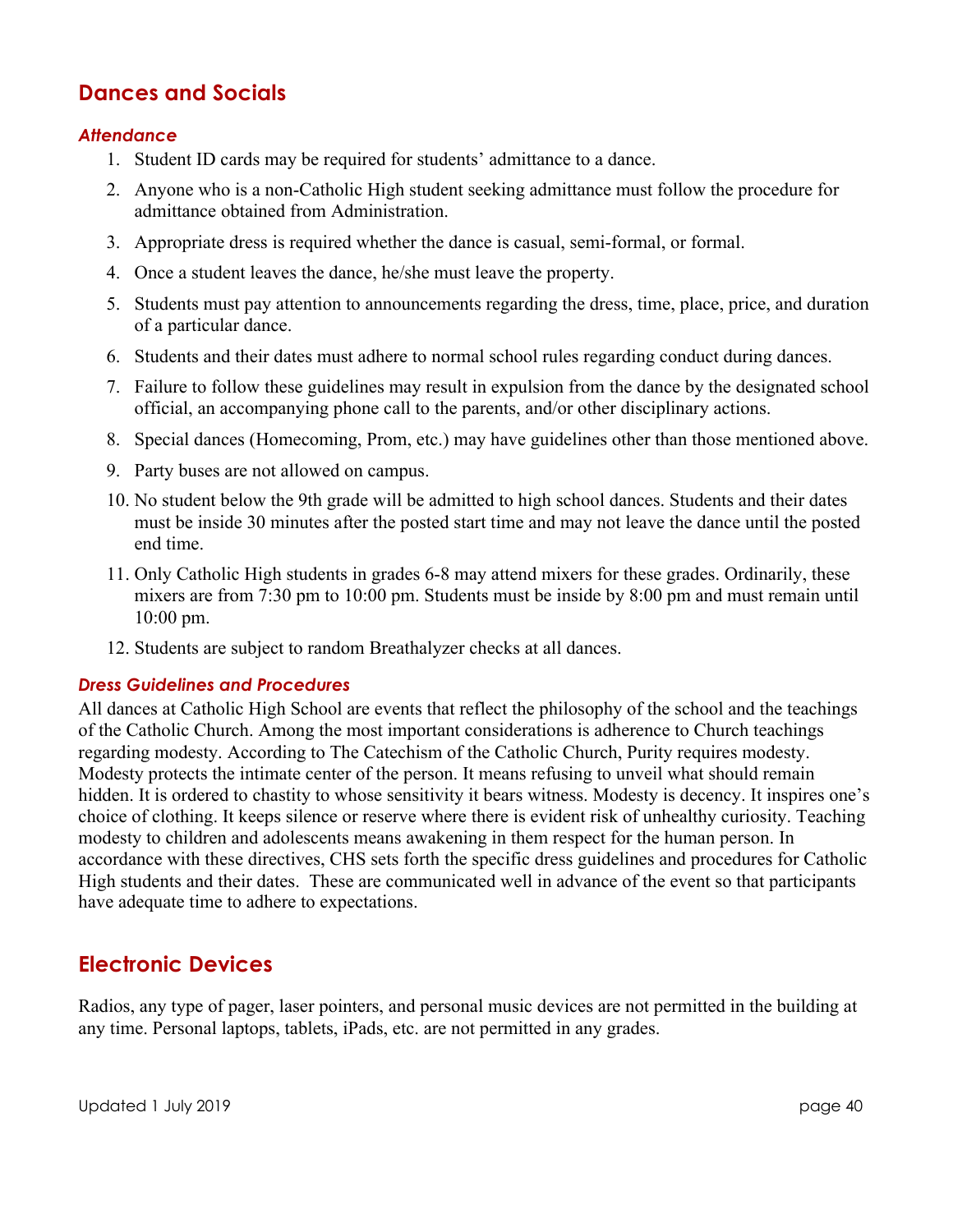#### **E-mail Addresses for Faculty and Staff**

All faculty and staff may be reached via e-mail. Most e-mail addresses follow the format <first initial last name>@chspanthers.com. Faculty may also be e-mailed through FACTS SIS (formerly RenWeb) or through the school's Web site.

#### **Emergency Drills**

Students should know the exit route for each room; routes are posted in classrooms. Students should move in single file out of the building as directed. They shall remain silent throughout the drill. The drill is over when the all-clear tone is sounded. No student should tamper with fire extinguishers, fire alarms, or other safety devices. Since the rules outline a very important safety procedure, any violators of the above regulations will be subject to suspension, expulsion, or other disciplinary measures.

#### **Field Trips**

Field trips are important academic experiences that take learning beyond the walls of the classroom. Students who choose not to attend a field trip or those who cannot attend because of other activities will receive related work to complete. Students should be reminded that refunding of costs may not be possible for those who pull out of a field trip. Students must realize that attending field trips is a privilege. Disciplinary issues may result in loss of these privileges. Students with serious academic or disciplinary incidents can be kept from participating in class field trips sponsored by Catholic High School.

### **Forgery**

Because of the importance of communication between students, teachers, parents, and the school Administration, the falsification of any correspondence is regarded as a serious violation. Students involved in this type of dishonest behavior will be subject to suspension, expulsion, or other disciplinary measures.

#### **Forms and Permission Slips**

Forms and permission slips serve not only as school documentation but also as notification to legal guardians of activities involving their child(ren). While attending Catholic High, all students, regardless of age, must have all school-issued forms and permission slips signed or e-signed by a parent or legal guardian. They may not self-sign any school-issued document, even if they have reached the legal age of majority.

### **Fundraising, Collection, Solicitation, and Sales**

Updated 1 July 2019 page 41 According to Diocesan policies, all funds, activities, or organizations affiliated with Catholic High School are under the supervision of the Principal and the Development Director. All fundraising activities must be coordinated through and have the approval of the Development Director as authorized by the Principal.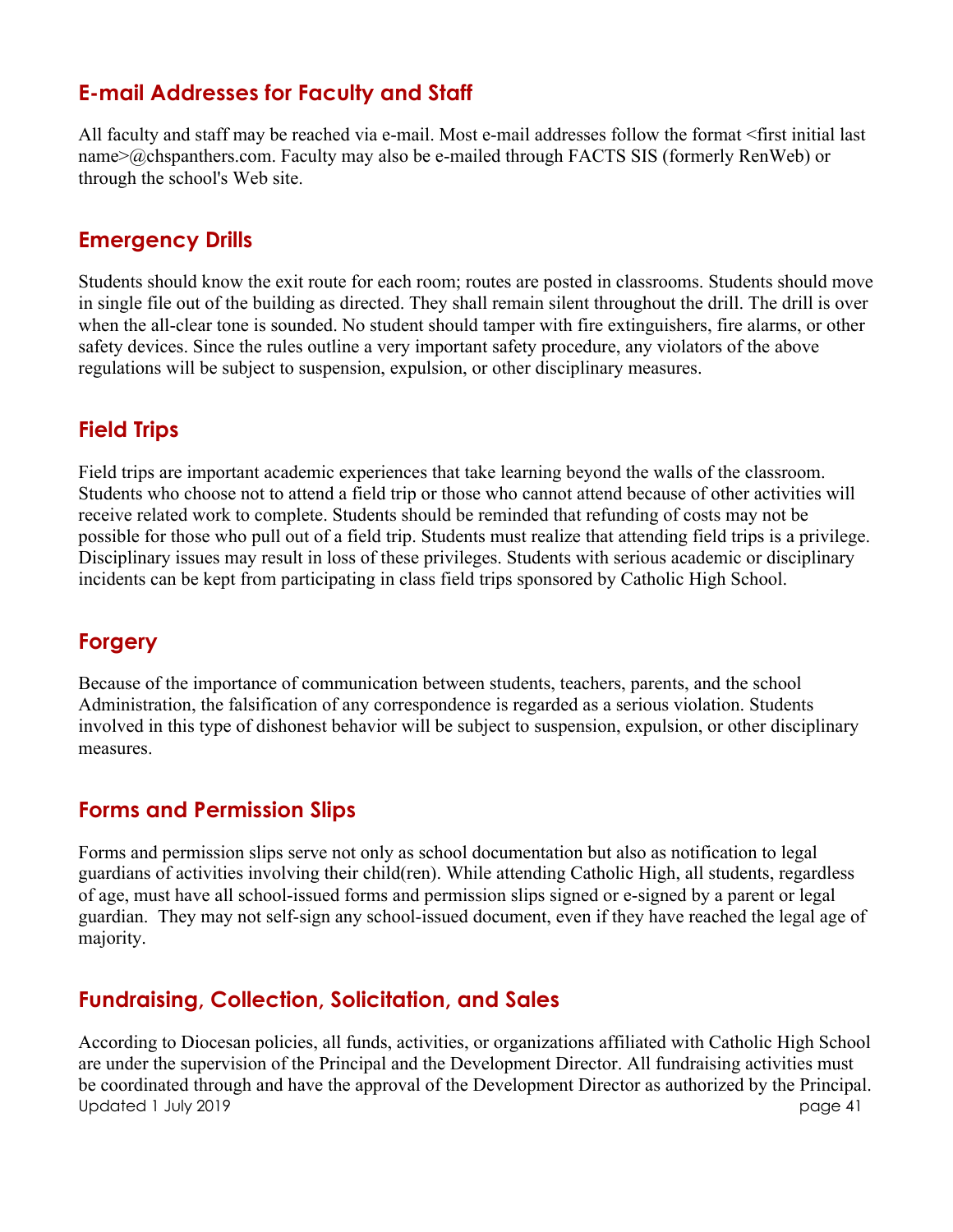The name of Catholic High School may not be printed on items without the permission of CHS Administration. As the school is neither a public forum nor a public property, no person is allowed to distribute any type of printed materials on campus without the permission of the Administration.

#### **Grievances**

When a school employee or the parent of a student at the school believes that a rule, regulation, or policy has been violated, misapplied, or misrepresented, and that person has not had the problem satisfactorily resolved at the school (starting with teacher/ moderator/coach and ending with the Principal), an appeal may be made. Grievance procedures must be approved by the Chancellor in order to take place.

#### **Insurance**

There is no mandatory school insurance for students. All athletes must have insurance coverage through the school-sponsored option or personal coverage to participate in sports.

#### **Library**

It is the responsibility of each student at Catholic High School to abide closely by the following regulations so the library can best serve the needs of all students.

- The library may be used by all students and staff members unless otherwise restricted.
- The library is open on school days from 7:30 am until 3:30 pm.
- Individual students must have a hall pass or, if more than one student is sent, a note listing not more than five names from a teacher to enter the library during class time.
- The librarian is available to assist anyone in finding library material.
- The copier is available for student use. Copies are \$.05 per page. Monies are used to purchase additional library materials.
- A student's official school issued identification card is required to check out materials from the CHS library.

#### *Library Circulation*

- Books may be circulated for two weeks. They may be renewed once for an additional two weeks provided another student has not requested them.
- Reference books may be checked out only with permission for one (1) period or overnight and are due at 7:50 am the following day. Overnight books must be checked out at the end of the school day.
- Current issues of magazines cannot be checked out. Back issues of magazines can be checked out for two weeks. They can be renewed one time.

#### *Conduct in the Library*

Students should return books, magazines, and other materials used to the proper places on the shelf. Students are required to sit in chairs properly. Students who report to the library during class hours may not leave without the librarian's permission. No conduct will be allowed which disturbs others. The librarian will apply appropriate disciplinary measures toward students not in compliance with the above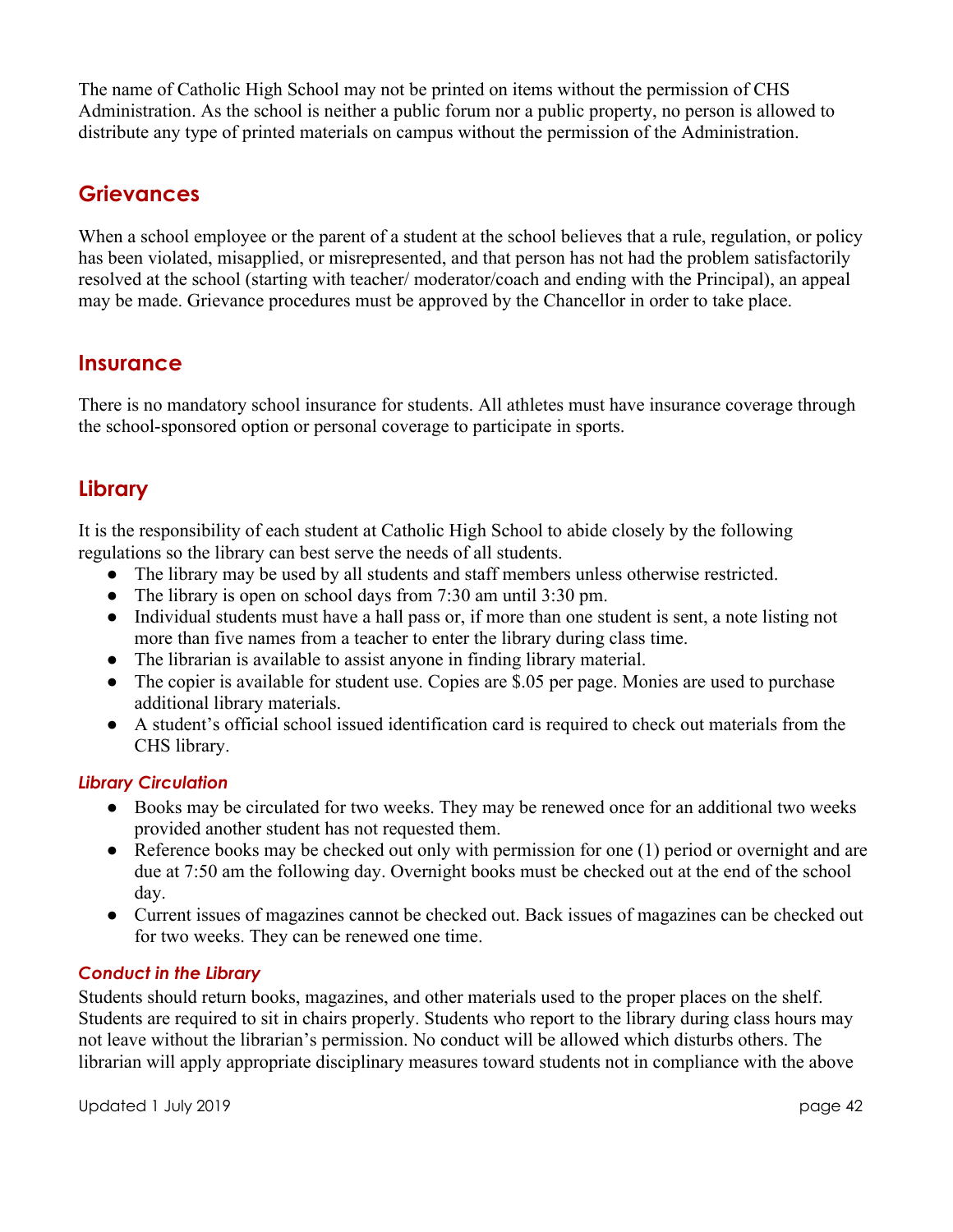conduct rules. The library continues to update with computers and software for the students' and teachers' use. Any misuse of school equipment or materials will lead to disciplinary action.

#### *Library Fines and Penalties*

A fine of five cents per school day will be charged for each day a book is overdue. A fine of \$1.00 will be charged for each day an overnight book is not returned on time and may result in further disciplinary action. Students losing books, magazines, etc. are responsible for the purchase price of these items. Any student owing a fine or having overdue books will not be allowed to check out anything else until books are returned or renewed and the fine is paid. Fines assessed are to be paid in the library at the circulation desk. All library material must be turned in before a student can take his/her final exams.

#### **Lockers**

Since lockers are school property, students are not given any expectation of privacy in the use of their lockers. The school is co-tenant of all lockers and desks; therefore, the Administration reserves the right to inspect the school's lockers and desks.

- 1. All students in grades 6-12 will be issued a locker. CHS assumes no liability for lost or stolen books, school supplies, or personal belongings. High school students who wish to have a lock on their lockers must obtain one through the Dean of Students; middle school students will obtain theirs through the administrative assistant in the middle school office. Locks require a \$5 deposit, which will be returned at the end of the school year once the lock is turned in.
- 2. Lockers shall be kept neat and clean.
- 3. No paper or poster can be placed on the outside of a locker or other surface without approval of an appropriate moderator who will assign a removal date and specify the type of adhesive that may be used. Students may not deface lockers in any way.
- 4. Food shall not be kept in the lockers overnight.
- 5. A student may use only the locker assigned to him/her.
- 6. If there are violations of locker use regulations, appropriate disciplinary measures will be taken as determined by the Administration.
- 7. Lockers should be kept closed when not in use.

### **Lost and Found**

The school office maintains a lost-and-found area. Unclaimed articles will be donated to charity quarterly. All losses shall be reported to the office, and all items found shall be turned in to the office immediately. Catholic High School looks on the failure to turn in such items as theft, which falls under the general policy dealing with stealing. Parents are advised to label students' clothing (e.g., sweaters, sweatshirts, PE clothing, tennis shoes) with indelible markers.

#### **Medicine**

School personnel will administer prescription or nonprescription medication with a consent form completed by parents.

• All medication must be kept in the school office.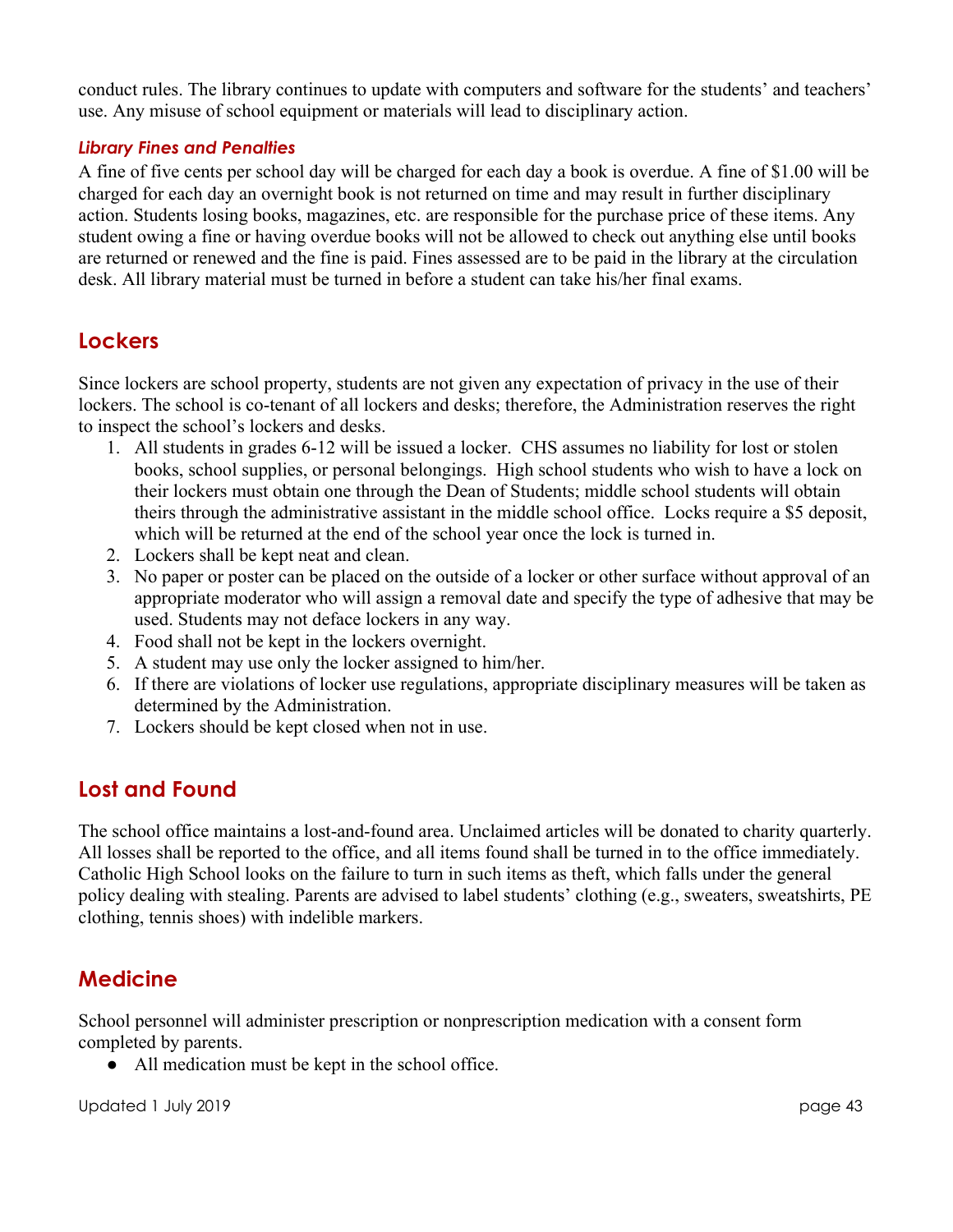- Students are not allowed medicine in their possession on campus at any time or on school sponsored activities. Exceptions will be made for life threatening disease such as asthma with written notification from the student's health care provider.
- Parents should bring all medication to the school office and must complete a Medication Permission Form.
- All medications, whether prescription or over-the-counter, should be in the original container and placed in a clearly labeled zip-lock bag.
- Ordinarily, the students will report to the appropriate office (4-5 to the elementary office, 6-8 to the middle school office, 9-12 main office) during their lunch periods and sign the medicine log before taking medication.

## **Participation in School-Sponsored Activities**

In order to attend any after-school activity, students must check in to school by 9:00 a.m. In addition, students must also be present at school for at least half of the school day. Students not in good standing with the school may not be allowed to participate in school-sponsored activities.

## **Political Involvement**

Catholic High School, as a non-political entity, will not support or oppose any candidate for political office. It is therefore the policy of CHS that no person performing volunteer work on behalf of, or employed by, Catholic High School, or representing Catholic High School in any matter, shall, at the time of performing duties for or representing Catholic High School, promote the support of or opposition to any political candidate in any form or fashion.

This policy will not prohibit campaigning and advertising by political candidates at the properties of Catholic High School, at its various school functions and/or in its various publications, provided all such political office candidates have equal access and opportunity to such campaigning and advertising allowed by CHS, and provided further that the mode and extent of such campaigning and advertising shall be subject to the mandatory prior approval of the CHS Administration.

## **Posters and Printed Material**

No printed materials, circulars, advertisements, or similar material may be distributed on campus or at any school-sponsored function unless approved by the Administration. Approval will be based on the determination that such printed materials adhere to the educational standards of Catholic High School. The moderator of the sponsoring activity and the Student Activities Director must first approve posters or advertisements concerning school-sponsored activities. The Administration reserves the right of final approval. Posters, banners, and flyers must be attached with approved adhesive and removed soon after the event has taken place. Anyone violating the above procedure will be referred to the Administration for appropriate action.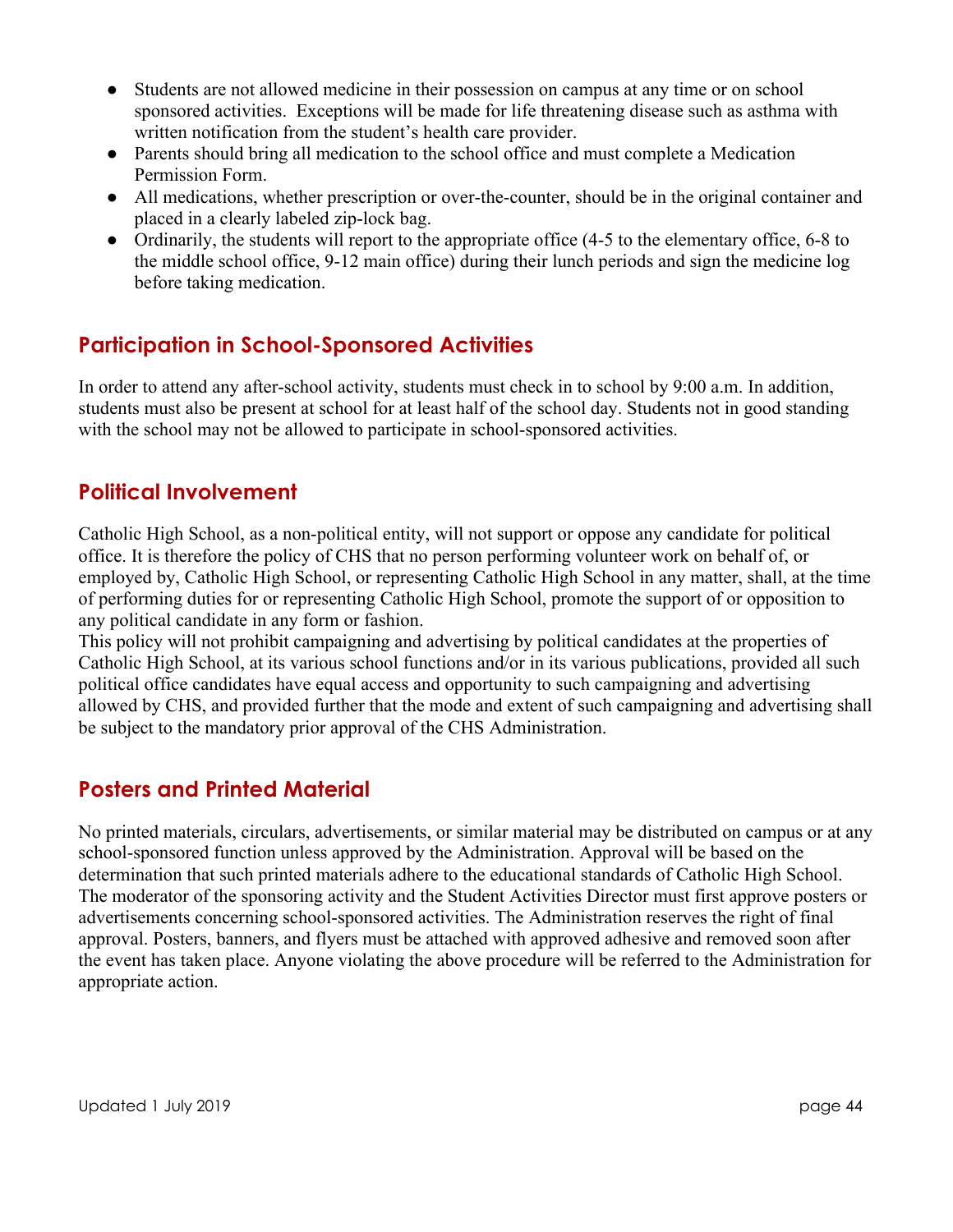### **Religious Activities and School Conflicts**

If there is a conflict between a required religious activity for a student (e.g. confirmation class or retreat) and a school activity, the religious/church activity will always take precedence. There will be no penalty of any type for the student missing the school activity. This policy does not prohibit the student from asking to be excused from a part of the religious activity. If there is a conflict between an optional religious/church activity and a school activity, a common-sense approach is expected. The moderator/coach of the school activity will make the final decision concerning the student's status as excused or unexcused from school responsibilities.

#### **School Grounds and Facilities**

No one may use school grounds or facilities without proper supervision and prior permission from the Administration.

#### **School-Sponsored Trips**

On any school trip, including those to and from athletic events, students must go and return on the means of transportation provided by the school and must remain for the entire event. Parents should request an exception in person or in writing from the teacher, moderator, or coach prior to the event. School dress is required on any trip unless otherwise specified, and all appropriate school regulations remain in effect. Any student embarking on a school sponsored trip must have an appropriate permission slip signed by parents, teachers, and moderators. The Administration and individual teachers reserve the right to deny students' requests for participation based on a student's academic and disciplinary record.

#### **Spiritual Growth and LaSallian Service**

Catholic High considers our LaSallian and Carmelite heritage to be of utmost importance, and so we honor that by teaching our students the importance of service and spiritual growth. All students will have to complete a number of Spiritual Growth and LaSallian Service Hours appropriate to their grade levels. These requirements, along with submission guidelines, will be included in religion teachers' management plans and discussed in class.

#### **Student Demographic Information**

Parents are asked to keep their children's demographic information current. Information on file is viewable in the "Family Information" section of ParentsWeb. Any changes in this information (e.g., address, phone number, legal custody, medical information) should be e-mailed to FACTS SIS (formerly RenWeb)@chspanthers.com for updating. Parents are urged to supply the office with the names and phone numbers of LOCAL family or friends who may be contacted in case of illness or emergency. If a student asks to leave school during the day due to illness, he/she will be allowed to leave school ONLY if a parent or identified emergency contact arrives at school to pick up the child or gives permission over the phone for the student to leave campus.

Updated 1 July 2019 page 45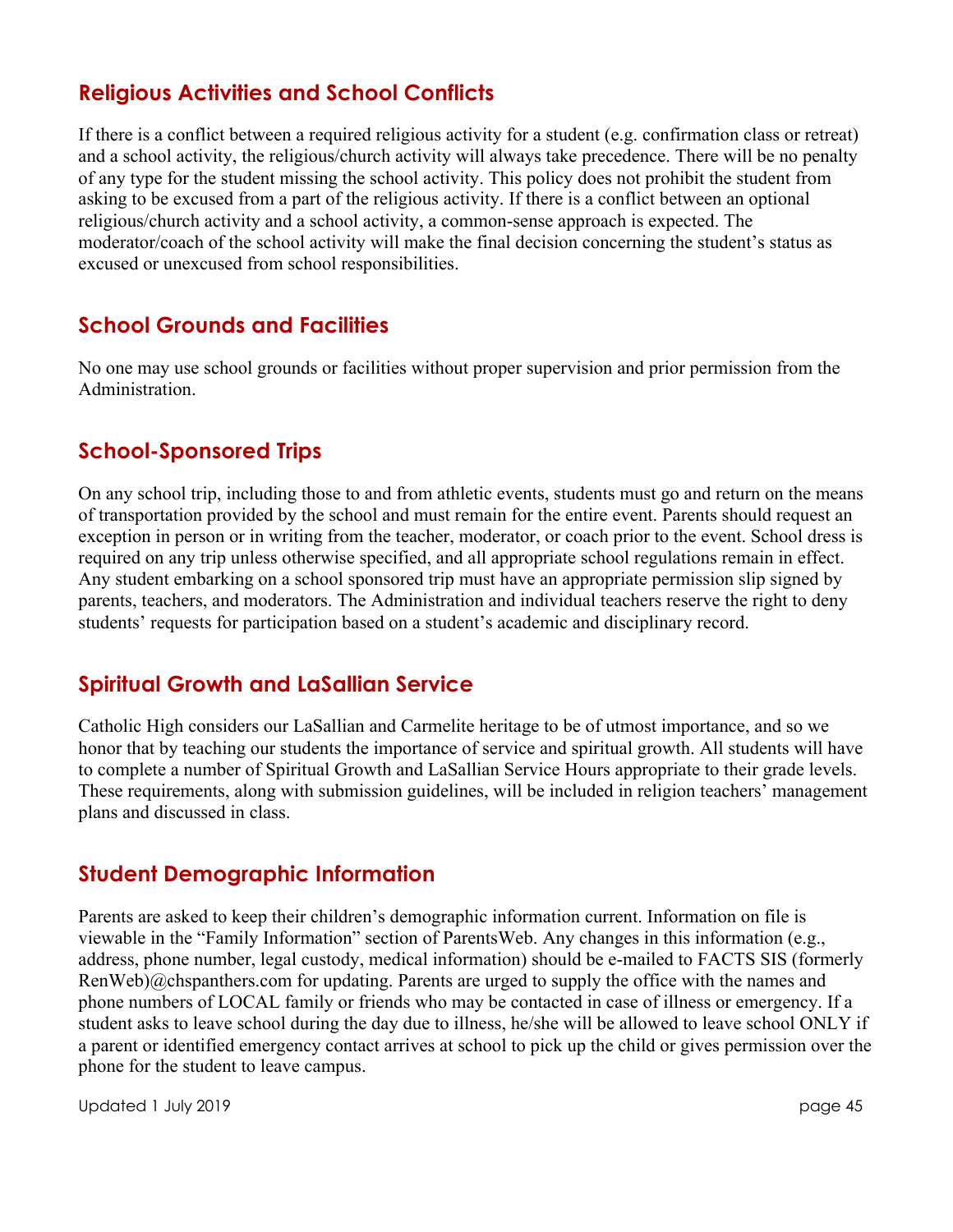## **Student Search**

Catholic High School recognizes its contractual relationships with the students. Part of the contractual agreement contains the rights of the school to exercise reasonableness under all circumstances in the area of search and seizure.

For Catholic High, the conditions for reasonableness are twofold. Such justification includes suspicion that the search will turn up evidence that the student has violated the law or rules of the school.

- First, the officials of Catholic High make a determination of whether the search was justified at its inception. In other words, the officials of Catholic High have reasonable grounds for suspecting that the search will turn up evidence that the student has violated or is violating either the law or the rules of the school.
- Second, the search conducted must be reasonably related in scope to the circumstances that justified the search in the first place. Reasonably related in scope means (1) the type of search conducted by the officials of CHS is reasonably related to the objective of the search and (2) the search is not excessively intrusive in light of the student's age and sex and the nature of the infraction.

### **Textbooks**

All textbooks must be covered. The covers may either be book covers that may be purchased in stores or other plain book covers. Book covers may not display any inappropriate advertising. The Administration decides what is or is not appropriate and what disciplinary measures will be given for non-compliance. It is the responsibility of each student to care for his/her school issued textbooks. If a student damages or loses a textbook, he/she will be responsible for paying a minimum \$70.00 replacement fee. The Religion Administrator handles issuance and replacement of religion textbooks (\$25.00). If a student loses a textbook, he/she may not take the final exam until the book is paid for.

#### **Transportation**

Students must be picked up after school no later than 3:30 p.m. After this time, the duty teacher will walk the student to after school care, and parents may pick students up in the aftercare room. Parents will be billed on an hourly basis for this service. This policy is implemented for the safety of your child/children. Teachers are on duty until 3:30 p.m., and offices close at 3:30 p.m. Parents are reminded that there is no supervision of students on school grounds before 7:15 a.m. and after 3:30 p.m., other than for school activities directed by Catholic High personnel.

*Buses:* For information concerning buses, please contact the Iberia Parish Transportation Supervisor at 365-2341, extension 120. School buses will enter the Catholic High School campus at the light on Admiral Doyle Drive at Bank Street and proceed to the bus canopy and exit the same way. **Cars:** Cars enter campus through the right-side entrance on de La Salle Drive. Parents must not drop off or pick up children in the area of the Administrative Offices or bus loop (Bank Street entrance). Parents are asked to be conscious of not blocking traffic in driving lanes or parking lots and to respect nearby residential property.

*Walkers:* Students who will be leaving campus on foot (including walking to area businesses) must have a note on file granting us permission to allow your child to leave school unsupervised. Fourth and fifth

Updated 1 July 2019 page 46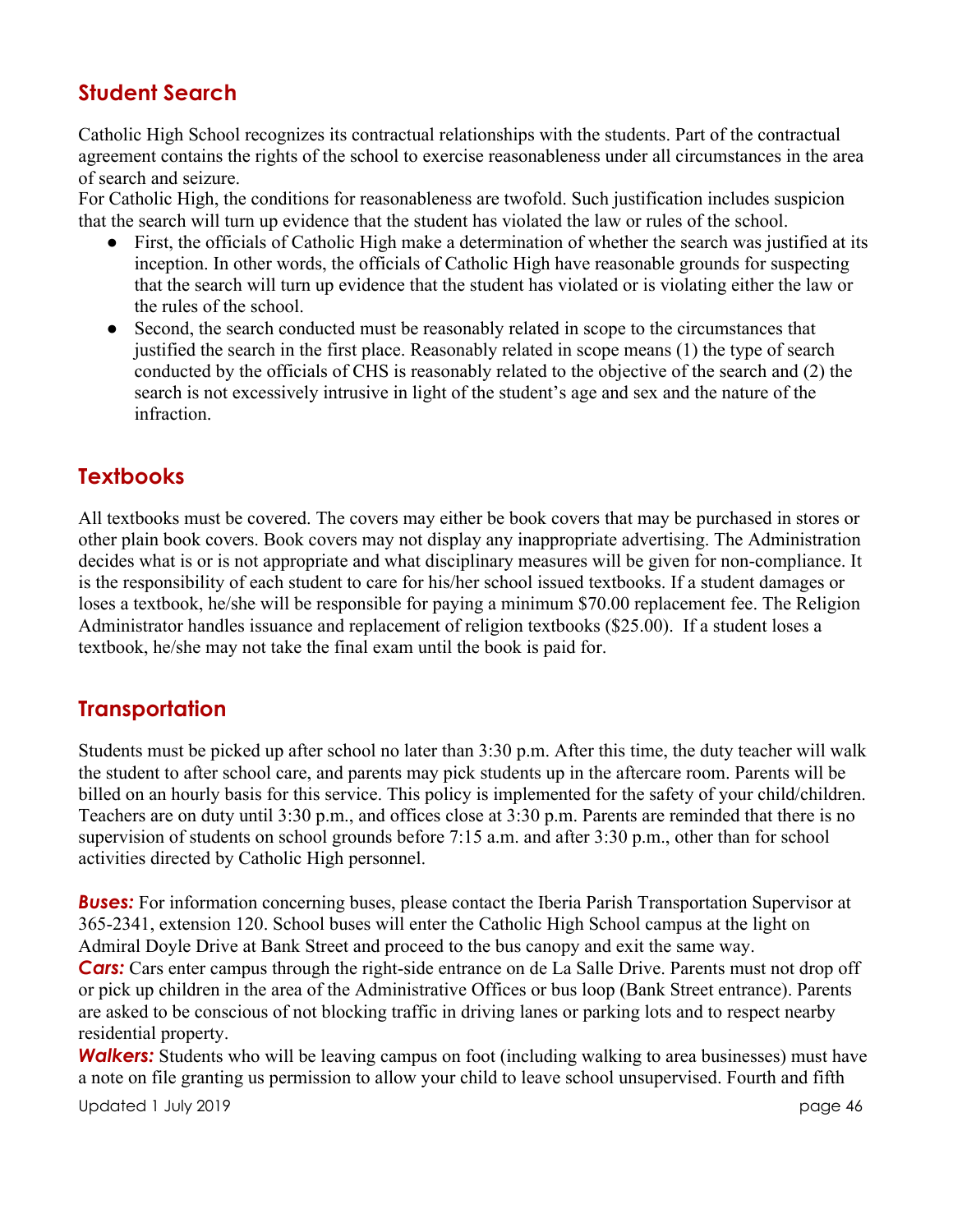graders may only leave if accompanied by an older student, who *must* be specified in the written permission slip. **Please note: Once students leave campus, they will not be allowed to return.**

### **Tuition Collection Policy**

All matters regarding tuition should be referred to the Tuition Accounts Office in the Administration Building. The following Advisory Council policies govern the collection of tuition at Catholic High:

- If a student leaves Catholic High during the school year, tuition and fees remain due and payable for the remainder of the year. This will apply after the date of July 1, when the first payment is considered due. If they leave before July 1, the family is not held to the policy stated in the handbook. A meeting will be scheduled for each individual case if the student leaves during the school year or after July 1 of the new school year.
- Payment is due by the first  $(1st)$  of the month. If payment is not received by the tenth  $(10th)$  of the month, it is considered past due and a \$25.00 late fee will be added to the account.
- Any past due accounts will be referred to the Tuition Assistance and Collection Committee for further action.
- No exams will be given for any student with an outstanding balance; the student's final grade will be considered incomplete until the balance is paid in full. Students must take exams within two weeks of the last day of the previous semester. Any student with an outstanding balance in the first semester who has not taken exams by the end of the two weeks will be dismissed from CHS. No student with an outstanding balance will be allowed to register or be readmitted for the next school year.
- Once an account is past due, ALL monies received will be applied directly to the outstanding tuition balance regardless of any other indication or instruction.
- A student is prohibited from participating in any athletic or extra-curricular activity as long as applicable fees are outstanding. Paid field trips may also be forfeited if tuition and fees are not up to date.
- Payment in full by July 1<sup>st</sup> for the following year will result in a \$100.00 reduction in tuition and fees.
- Registration is non-refundable. The only exceptions are moving out of town or Catholic High School Administration no longer allows the student to return. If a family applies for Tuition Assistance and is denied, the registration is not refundable, although the family may request a meeting with the tuition assistance committee to discuss this decision.

### **Tryouts and Elections**

Students must be registered for the upcoming school year in order to participate tryouts or elections for that year. This includes spirit groups, athletic teams, officer elections, etc. All students must have a current physical on file before they can try out for any team.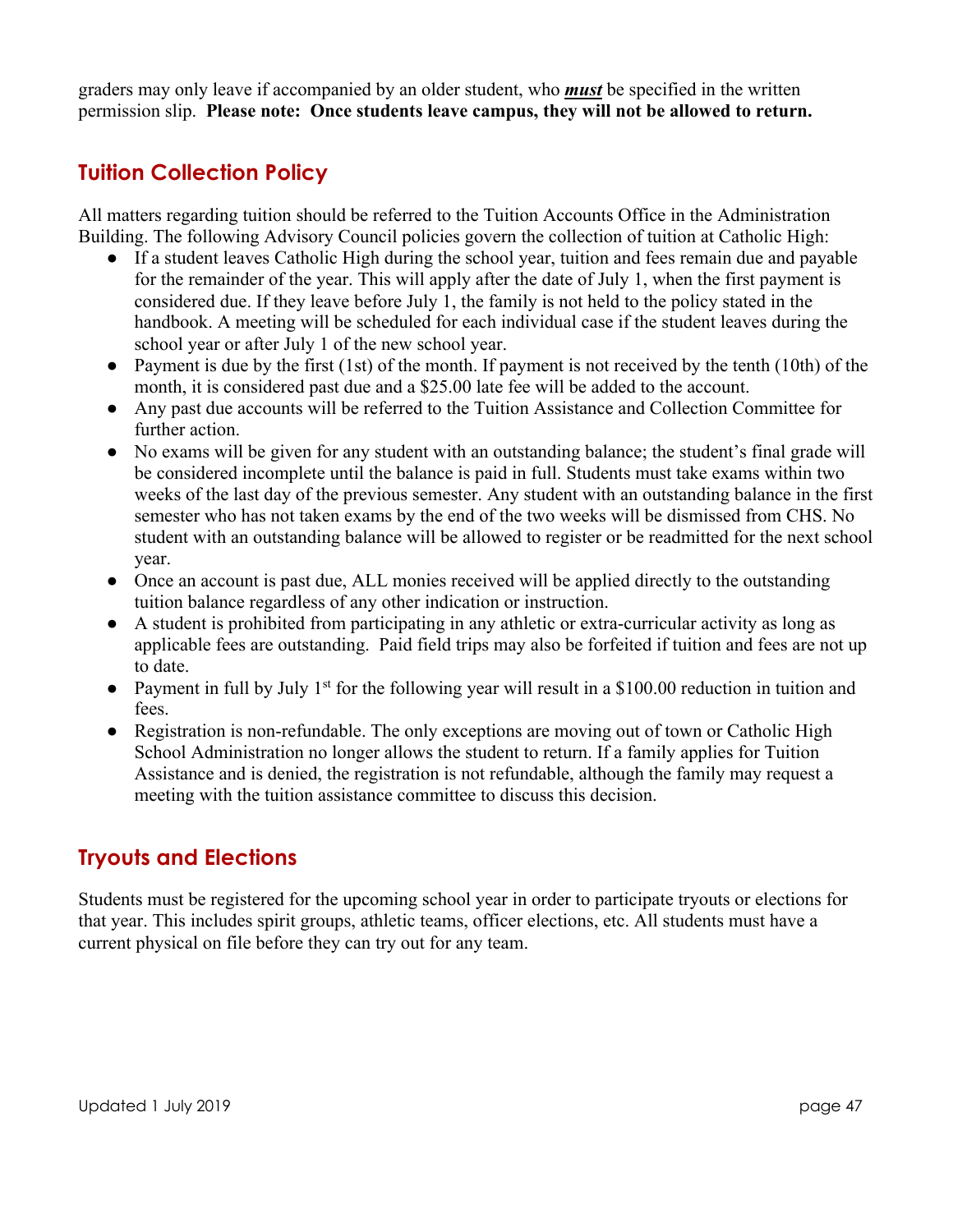#### **Unwed Pregnancies**

Catholic Church teachings do not condone unwed pregnancies; however, when an unwed pregnancy does occur, the Administration will counsel those involved in a Christ-like manner and follow the Diocesan Policy.

#### **Visitors and Deliveries**

The safety of students, faculty and staff is of major concern to Catholic High School, as is the continuity of the educational process. Thus, the presence of visitors on campus will be severely restricted.

- All visitors to the campus, including parents and alumni, should report to the main office upon arrival to receive a visitor's pass.
- Students may not have personal visitors on campus unless these visitors are approved by the Administration.
- Deliveries of lunches, flowers, balloons, presents, etc. will not be allowed at lunch time or during the school day.
- Additionally, since teaching the value of responsibility is of importance in the education of CHS students and it is important that CHS students take responsibility for their actions and the consequences thereof, NO material (textbooks, assignments, projects, personal items) should be brought to the offices by parents during the school day as classes will NOT be interrupted for such deliveries.
- Students who arrive late may not bring fast-food lunches with them to school.

## **Internet Safety Policy**

In order to provide the most current information available, Catholic High School provides students and employees access to online electronic materials. However, users should be aware that some information may be inaccurate, outdated, or offensive. Use of these resources carries a responsibility to evaluate the quality of the information accessed.

#### **Purpose**

It is the policy of Catholic High School to:

- a) prevent user access over its computer network to, or transmission of, inappropriate material via Internet, electronic mail, or other forms of direct electronic communications;
- b) prevent unauthorized access and other unlawful online activity;
- c) prevent unauthorized online disclosure, use, or dissemination of personal identification information of minors; and
- d) comply with the Children's Internet Protection Act [Pub. L. No. 106-554 and 47 USC 54(h)].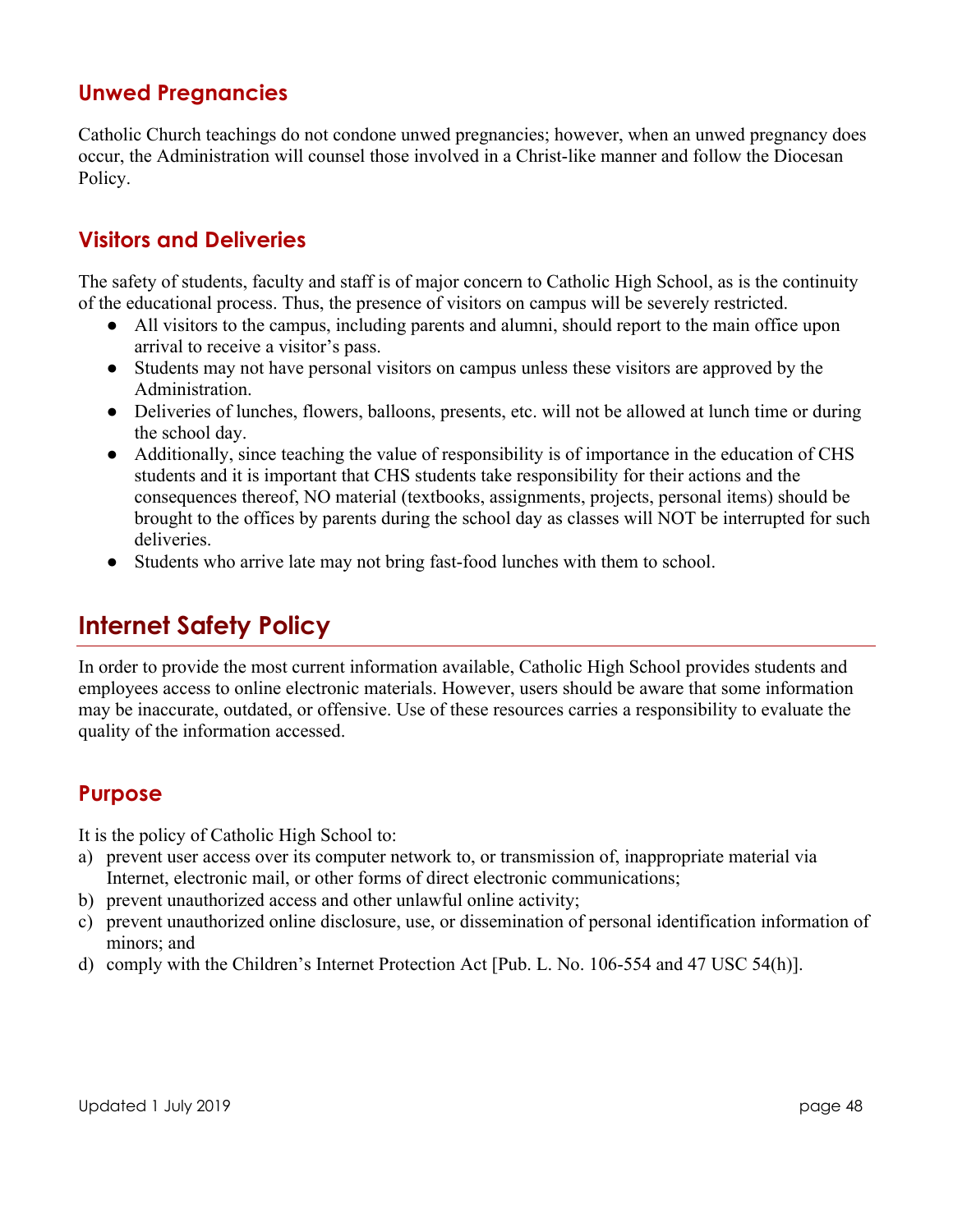### **Access to Inappropriate Information**

To the extent practical, technology protection measures (or "Internet filters") shall be used to block or filter Internet, or other forms of electronic communications, access to inappropriate information on all computers and for all users. Specifically, as required by the Children's Internet Protection Act (CIPA), blocking shall be applied to visual depictions of material deemed obscene or child pornography, or to any material deemed harmful to minors. Subject to staff supervision, technology protection measures may be disabled or, in the case of minors, minimized only for bona fide research or other lawful purposes.

#### **Inappropriate Network Usage**

To the extent practical, steps shall be taken to promote the safety and security of users of the Catholic High School online computer network when using electronic mail, chat rooms, instant messaging, and other forms of direct electronic communications. Specifically, as required by the Children's Internet Protection Act, prevention of inappropriate network usage includes:

- 1) unauthorized access, including so-called hacking, and other unlawful activities; and
- 2) unauthorized disclosure, use, and dissemination of personal identification information regarding minors.

#### **Supervision and Monitoring**

- Procedure for the disabling or otherwise modifying any technology protection measures is the responsibility of the Technology Director or designated representatives.
- Installation and operation of any Internet filtering system on Catholic High School computers by no means precludes staff, students and community members from their duty to use Catholic High School network services responsibly. Should any student fail to abide by the Catholic High School Internet Safety Policy as well as the applicable Responsible Use Policy, he/she may face loss of computer privileges and/or disciplinary action.
- Catholic High School reserves the right to impose consequences for inappropriate behavior that takes place off campus and outside school hours. Thus, inappropriate use of technology (for examples, on a home computer), may subject the student to consequences. Inappropriate use includes harassment, use of school name, remarks directed to or about teachers, offensive communications, and safety threats.
- Catholic High School does not, however, actively monitor student use of technology (Internet blogs, chat rooms, etc.). While our filtering system establishes some parameters for appropriate use within our building, students and parents/guardians are primarily responsible for the appropriate and ethical use of technology, especially in the home.

#### **Definitions**

Key terms are as defined in the Children's Internet Protection Act (CIPA): TECHNOLOGY PROTECTION MEASURE — The term "technology protection measure" means a specific technology that blocks or filters Internet access to visual depictions that are: OBSCENE — as that term is defined in section 1460 of title 18, United States Code; CHILD

Updated 1 July 2019 page 49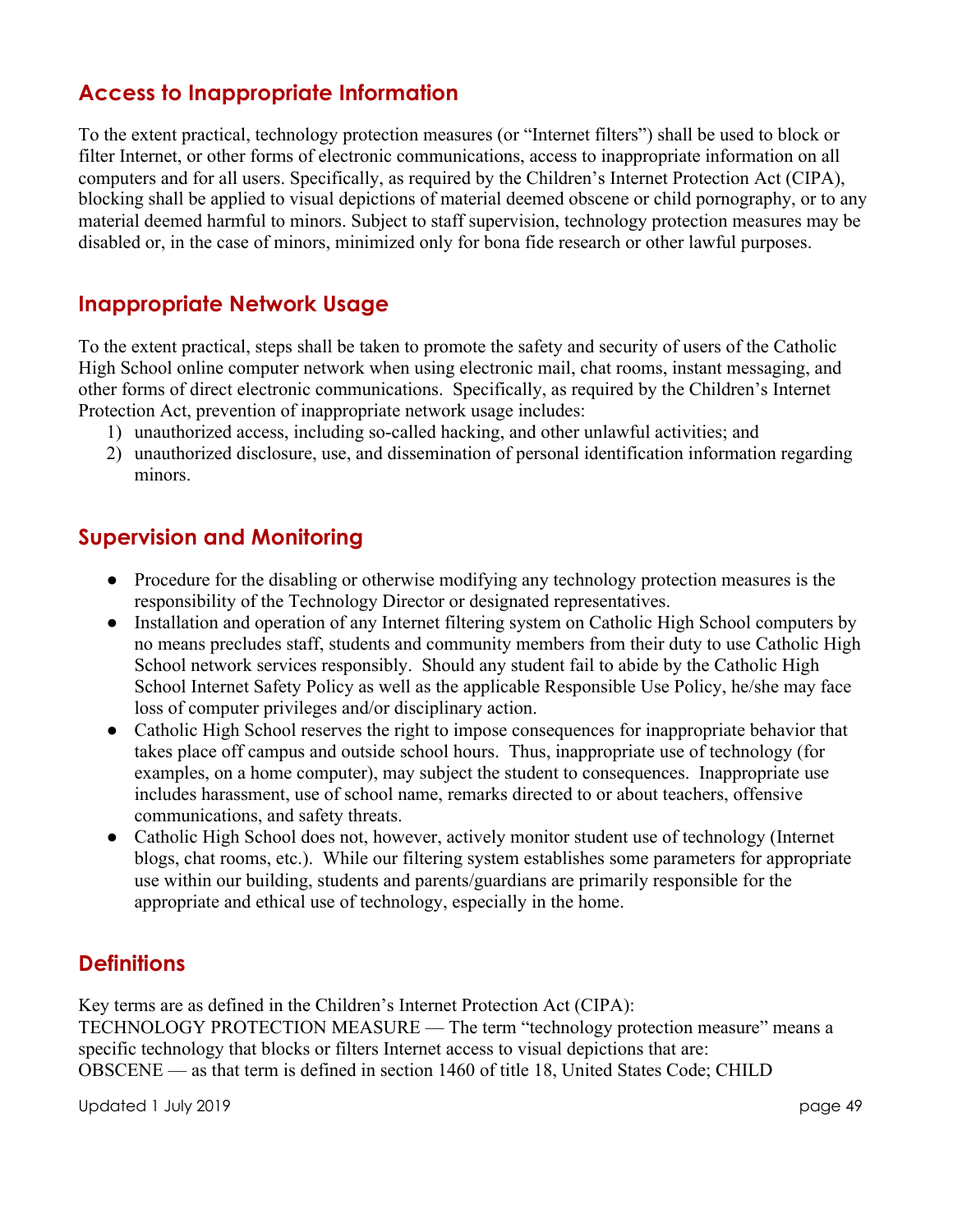PORNOGRAPHY — as that term is defined in section 2256 of title 18, United States Code; or HARMFUL TO MINORS — The term "harmful to minors" means any picture, image, graphic image file, or other visual depiction that:

- a) Taken as a whole and with respect to minors, appeals to a prurient interest in nudity, sex, or excretion;
- b) Depicts, describes, or represents, in a patently offensive way with respect to what is suitable for minors, an actual or simulated sexual act or sexual contact, actual or simulated normal or perverted sexual acts, or a lewd exhibition of the genitals; and
- c) Taken as a whole, lacks serious literary, artistic, political, or scientific value as to minors. SEXUAL ACT; SEXUAL CONTACT — The terms "sexual act" and "sexual contact" have the meanings given such terms in section 2246 of title 18, United States Code.

## **Student Responsible Use Policy (RUP)**

Catholic High School is committed to moving students and staff forward in a twenty-first century learning environment. Our goal in providing electronic information resources, including access to the Internet and network files and accounts, is to promote educational excellence by facilitating resource sharing, innovation, and communication. The use of computers, the Internet, and other online services supports education and research consistent with the educational mission of Catholic High School.

#### **Purpose**

The smooth operation of the network relies upon the proper conduct of the end users. In general, this requires efficient, ethical, and legal utilization of the network resources. This policy sets forth the expectation that all members of the CHS community use their computers and the network in a safe, responsible, considerate, and appropriate manner both on and off campus.

### **Disclaimers**

Catholic High School has taken precautions to restrict access to controversial materials by filtering its Internet access and by monitoring student use. However, users may encounter offensive and controversial material on the Internet. Any inadvertent breaches of this policy must be immediately reported to the appropriate teacher or administrator.

Catholic High School makes no warranties of any kind, whether expressed or implied, for the access it provides; nor shall it be liable for any direct or indirect, incidental, or consequential damages (including lost data, information, or time) sustained or incurred in connection with the use, operation, or inability to use the system. Catholic High School denies any responsibility for the accuracy or quality of information obtained through electronic information sources.

School and network administrators and their authorized employees monitor the use of information technology resources and may use data found on the school's information networks to further the health, safety, discipline, or security of any student or other person or to protect property. They further reserve the right to examine, use, and disclose any data found on social media sites should it cause disruption to the instructional environment.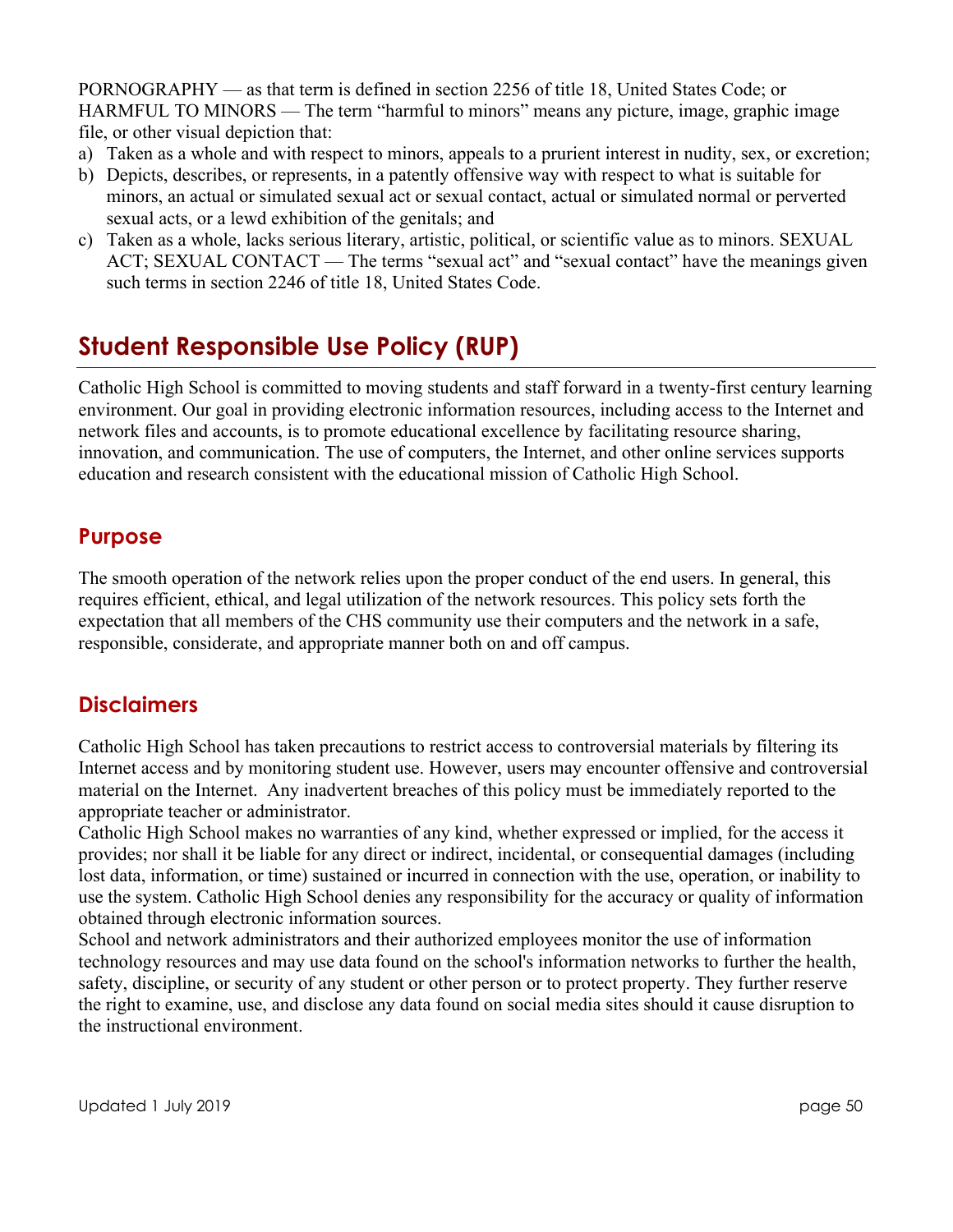#### **Responsible Behavior**

Students MUST:

#### **1) Be polite and show respect.**

- a. Show respect for property, others, and self.
- b. Communicate with common sense and civility, abiding by the school's code of conduct. Do not swear or use vulgarities or any other inappropriate language. Electronic communication cannot cause disruption to the school environment or normal and acceptable school operations.
- c. Represent Catholic High School in a manner consistent with the school's mission, vision, and beliefs in all digital interactions.

#### **2) Be honest and obey the rules.**

- a. Use electronic resources for appropriate educational purposes only.
- b. Avoid material that violates the school's code of conduct.
- c. Report any incident that breaches the Responsible Use Policy immediately to a teacher or the technology director.

#### **3) Respect and protect the intellectual property of others.**

- a. Respect copyrights (no making illegal copies of music, games, or movies!).
- b. Use your own words and give proper credit all items used in assignments.
- c. Properly document all material obtained through research on the Internet and then used in academic work.

#### **4) Respect and protect the privacy of all users.**

- a. Use only assigned accounts. Do not attempt to access information you are not allowed to view.
- b. Establish and maintain secure passwords.
- c. Keep your personal information and that of others secret.
- d. Obtain verifiable consent for any produced recording (i.e. sound, photo, video) from all parties involved before publishing it.

#### **5) Respect and protect the integrity, availability, and security of all electronic resources.**

- a. Observe all network security practices as posted.
- b. Conserve, protect, and share these resources with other students and Internet users.
- c. Scan any and all file transfers and disks for viruses before opening them.
- d. Report any unusual activities such as "spam" communications, obscene email, and the like to your teacher for action.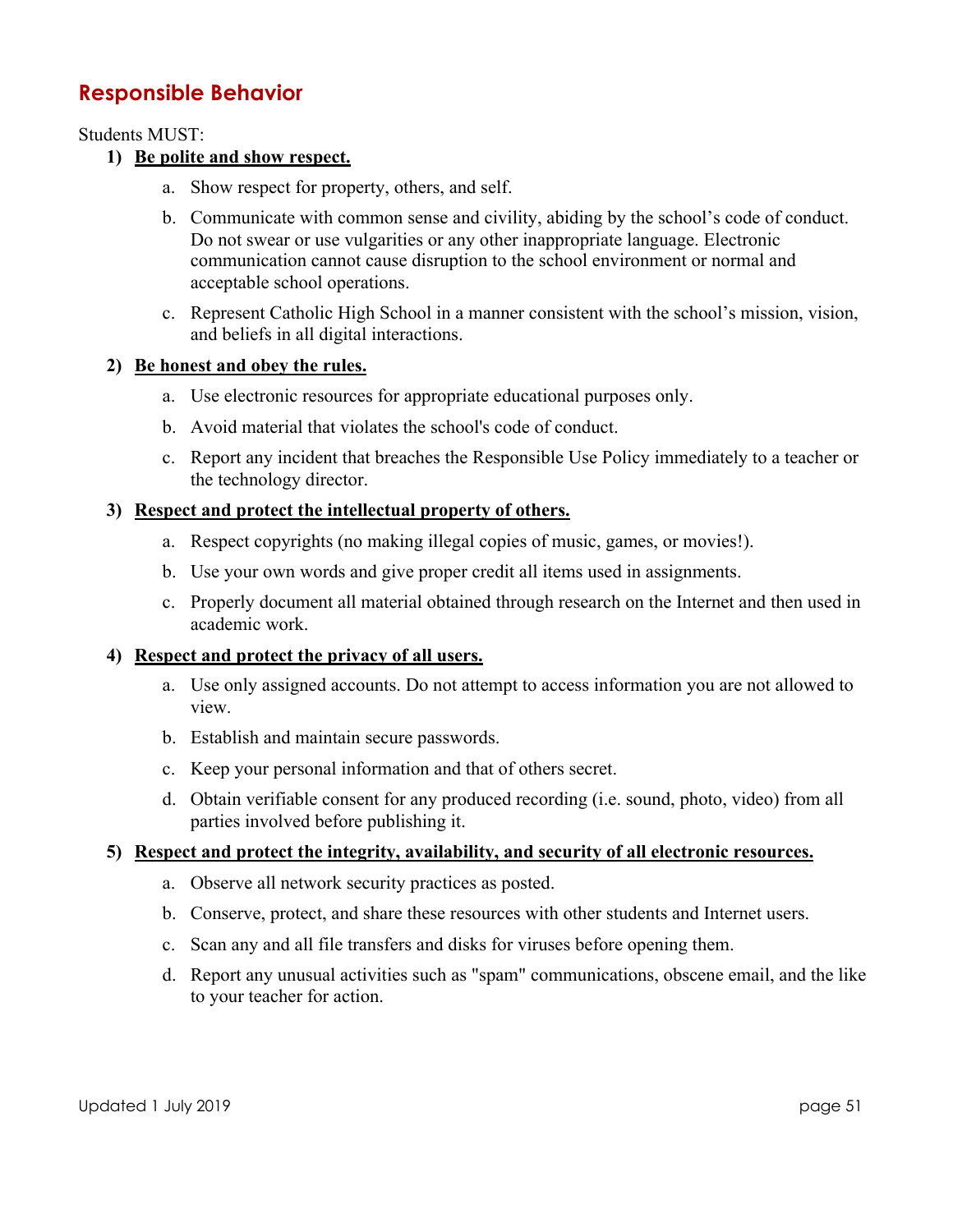### **Consequences for Misuse of Technology**

Use of electronic information resources is a privilege, not a right. Technology usage, including electronic communications, cannot cause disruption to the school environment or normal and acceptable school operations. School and network administrators and their authorized employees monitor the use of information technology resources to help ensure that users are in conformity with this policy. Administrators reserve the right to examine, use, and disclose any data found on the school's information networks in order to further the health, safety, discipline, or security of any student or other person or to protect property. They further reserve the right to examine, use, and disclose any data found on social media sites should it cause significant disruption to the instructional environment. They may use this information in disciplinary actions and will furnish evidence of crime to law enforcement. Students found to be in violation of this Responsible Use Policy will receive consequences according to the severity of the offense. Consequences can include loss of conduct points for minor violations of the Responsible Use Policy, fines for mishandling of school-owned devices, and detentions or suspensions for serious violations of the responsible use policy / serious mishandling of school-owned devices. Habitual offenders face additional disciplinary measures at the discretion of Administration and/or legal action and prosecution by the proper authorities.

Anyone accused of any violation has all of the rights that would normally apply if such person were accused of school vandalism or any other illegal activity.

## **Google Apps Student Accounts**

Catholic High School utilizes G Suite for Education, an online collection of collaboration and productivity tools. Accounts are assigned to all students for the purpose of communication, collaboration, and research. Student accounts for grades 4-8 will be restricted to communication within the chspanthers.com domain only. There is no expense associated with this access and no need for Internet access at home in order to participate.

- The G Suite account, while assigned for individual student use, is the property of Catholic High School. Catholic High School reserves the right to retrieve the contents of student accounts for legitimate reasons, such as to find lost messages, to conduct internal investigations, to comply with investigations of wrongful acts, or to recover from system failure.
- Student accounts will be suspended upon graduation, in the event the student discontinues enrollment, regardless of reason, or for inappropriate use while still enrolled.
- Accounts are filtered, monitored, and archived according to school policy and federal laws. Catholic High School reserves the right to intercept, store, archive, delete, or view such emails for security/audit purposes and, where necessary, instigate appropriate proceedings against the parties involved. Email is not guaranteed to be private.
- Students are responsible for content associated with their accounts and should not share their passwords. Students will not use their accounts to provide any personally identifying information.
- Catholic High School scans all inbound and outbound e-mails, plus attachments, for viruses, but does NOT guarantee such messages to be virus free. Catholic High accepts no responsibility for any damage caused by sending or receiving e-mails through our e-mail system.
- All e-mails sent from school accounts have the following legal notice appended to the content: *"This e-mail is confidential and is intended solely for the use of the individual or group to whom it is addressed. Any views or opinions presented are solely those of the author and do not necessarily represent those of Catholic High School. If you are not the intended*

Updated 1 July 2019 page 52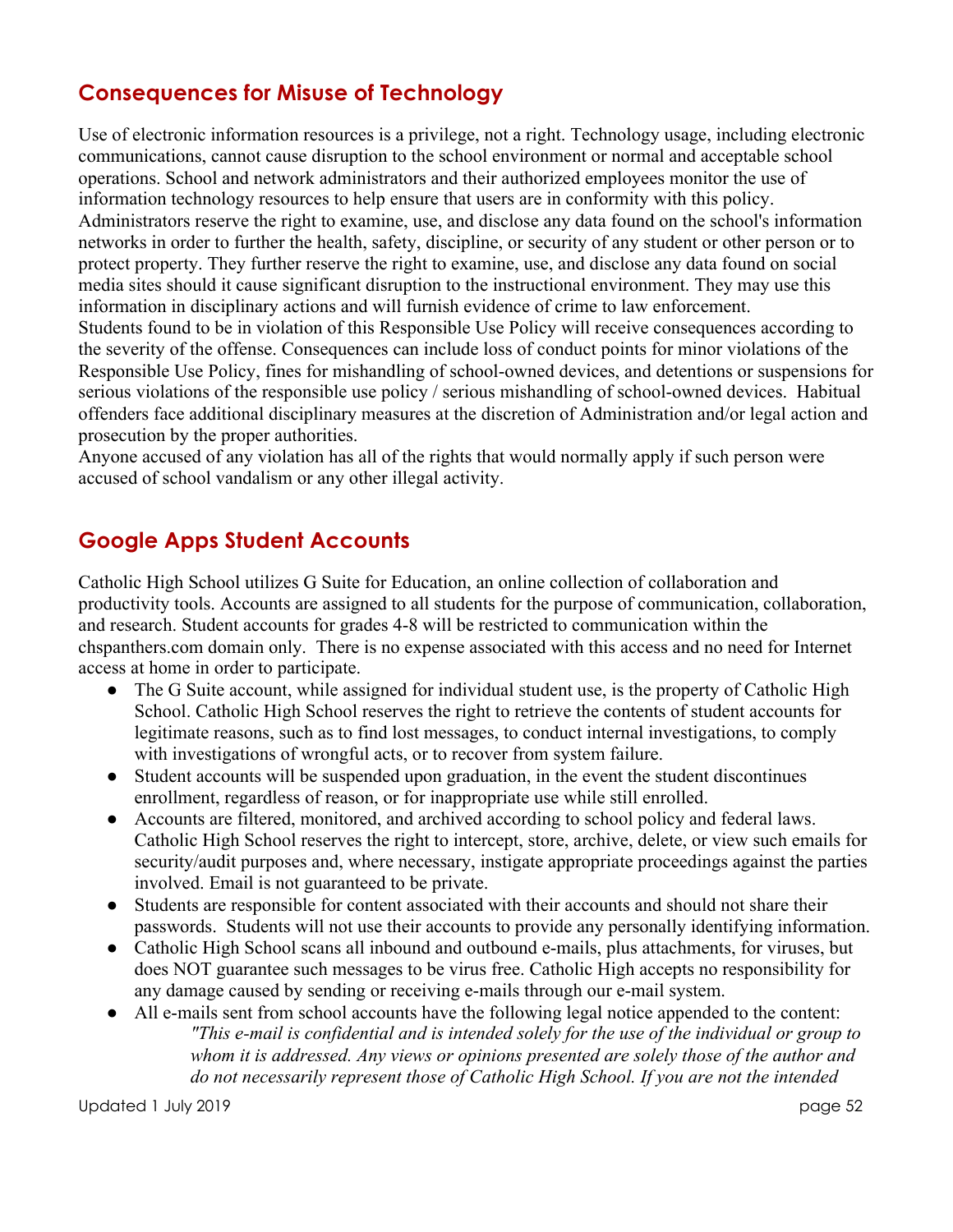*recipient, be advised that you have received this e-mail in error and that any dissemination, forwarding, printing, or copying of this e-mail is strictly prohibited. Please note that Catholic High School may monitor and intercept e-mail communications."*

#### **Wearable Technology**

Wearable technology, such as smart watches, have created increased distraction and opportunity for cheating in classrooms. From a teacher's perspective, wearable technology is very difficult to police. From a student's perspective, wearable technology is difficult to ignore. For these reasons, wearable technologies are currently prohibited on campus.

#### **Definitions**

**Illegal activities** shall be defined as those that violate local, state, and/or federal laws.

**Inappropriate use** shall be defined as a violation of the intended use of the network and/or purpose and goal.

**Obscene activities** shall be defined as a violation of generally accepted social standards for use of a publicly owned and operated communication vehicle.

**Privacy** should be respected at all times. Students should not reveal personal information such as home address, phone numbers, password, credit card numbers, social security number, etc.; this also applies to others' personal information or that of organizations.

**Responsible use** means that a student uses the Internet and other electronic information resources in manner consistent with the mission, vision, and beliefs of Catholic High School, abiding by the rules and regulations as described in this agreement.

**Security** refers to all measures adopted to prevent inappropriate activity on Catholic High School computer systems. This is a high priority because of multiple users. Any security concern must be reported to the classroom teacher for further reporting and investigation.

**Social media** refers to the various online technology tools that enable people to communicate easily via the Internet to create, share, and exchange information and resources. Social media can include text, audio, video, images, podcasts, blogs, and other multimedia communications.

**Vandalism** refers to any malicious attempt to harm or destroy property or data. This includes, but is not limited to, abusive overloading of data on the server and the transmission or creation of computer viruses.

## **CHROMEBOOK PROGRAMS**

The exchange of information has been redefined by an expanding global digital infrastructure and the evolution of mobile technologies. Students, therefore, must have access to resources and tools that they need to create, problem solve, and learn in today's world. Catholic High School has adopted a 1:1 program to provide these tools and resources.

Students at all levels have access to Chromebooks in their classrooms through the day for purposeful and age-appropriate learning activities. Device usage shall be teacher-directed.

#### *Grades 4-8 (Lower School)*

For the 2018-2019 school year, classrooms for grades 4 through 8 will be equipped with carts of Chromebooks for student use.